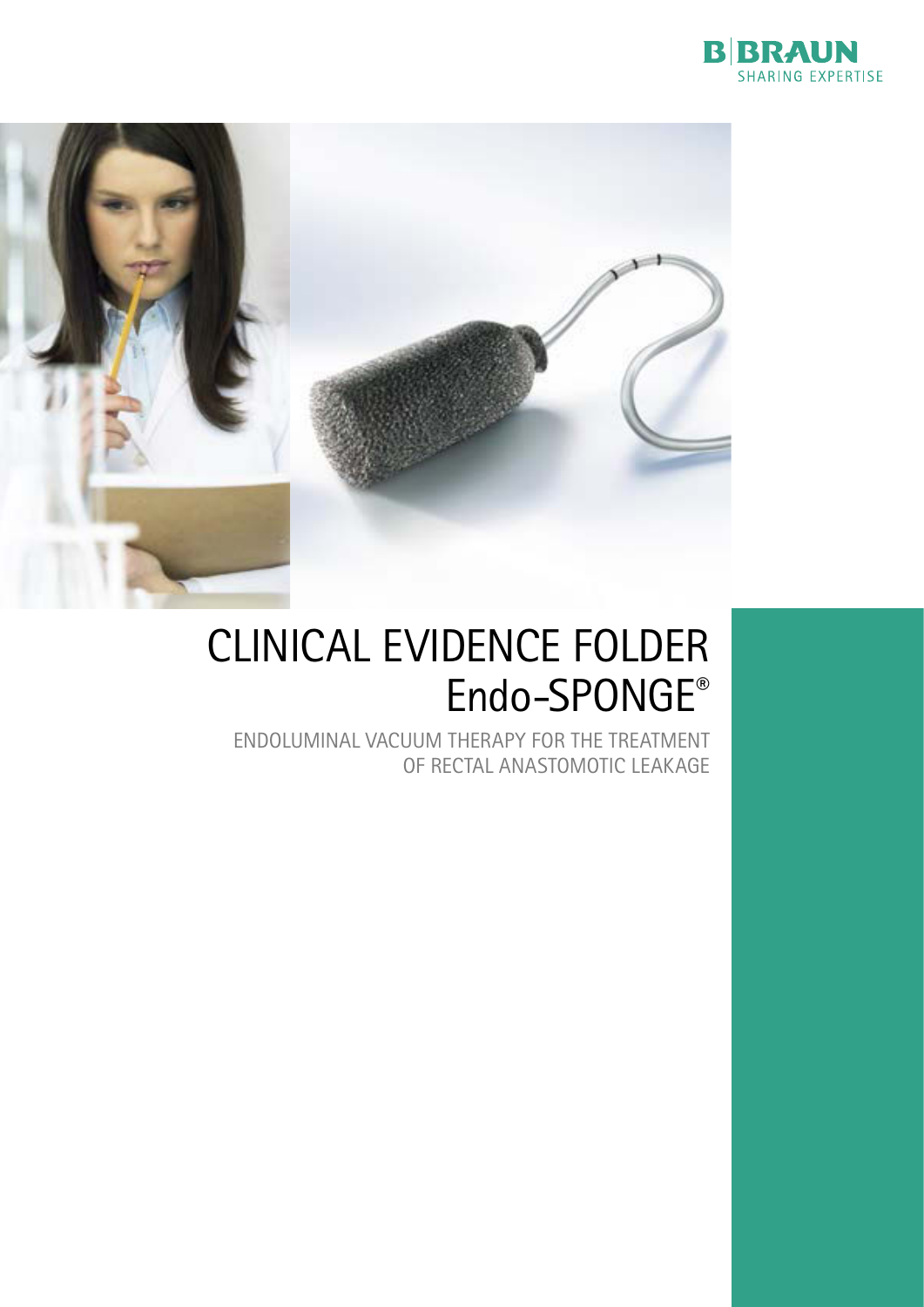# **CONTENT**

- 3 Rationale
- 6 Clinical Evidence
- 14 Key Messages
- 16 ABSTRACTS
- 36 REFERENCES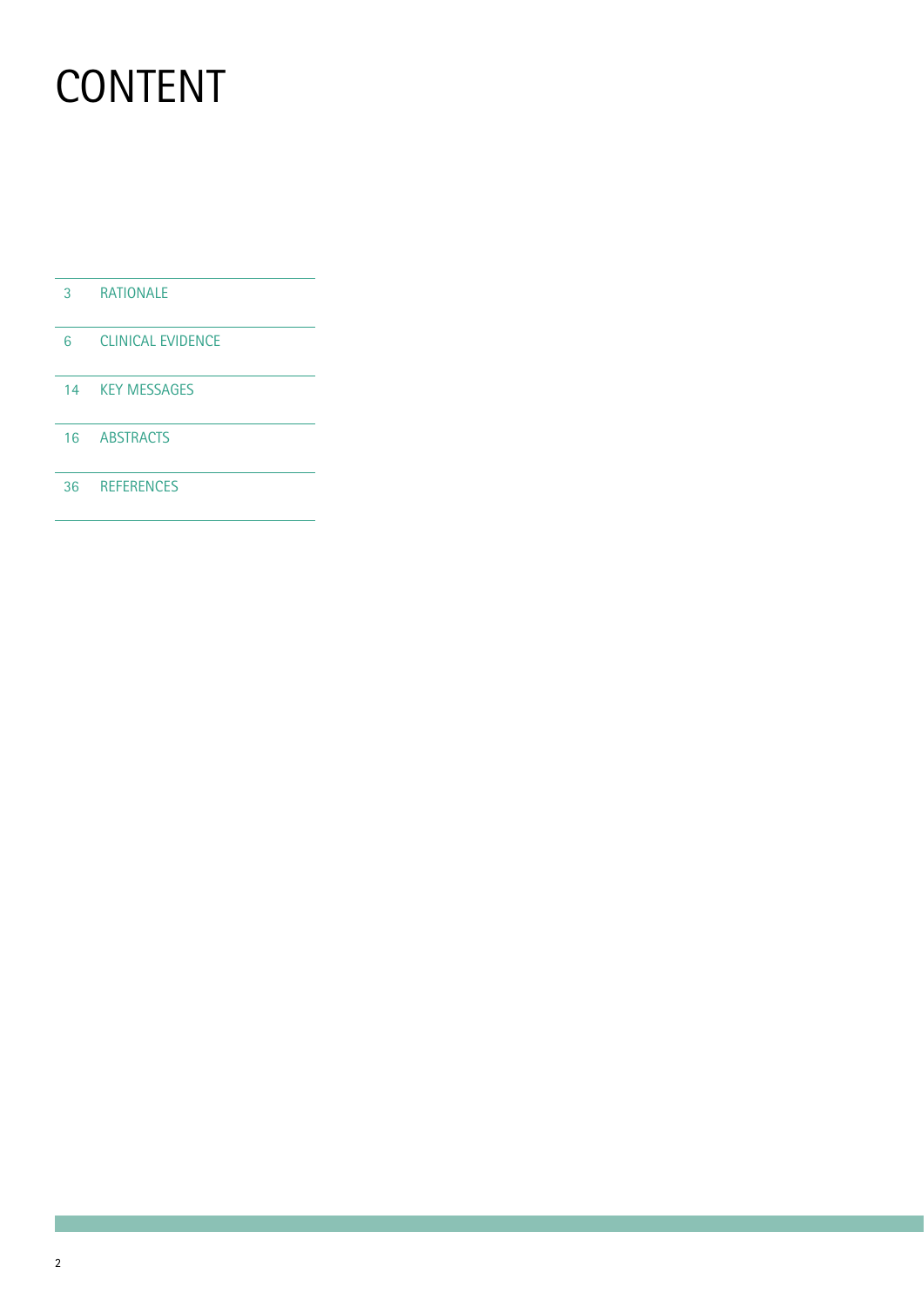### **RATIONALE**

Anastomotic leakage is a major complication with an incidence of 10-13 % after anterior rectal resection<sup>1</sup>. The frequency depends on various patient characteristics, the height of the anastomosis and the prior treatment in the case of a carcinoma. A rectal anastomotic leakage has the potential to lead to a high patient morbidity and mortality up to 22  $\%$ <sup>2</sup>, because contents from the intestine can enter the minor pelvis via the anastomotic leakage and form an infected cavity. If the secretion continues to rise, generalized peritonitis can result, with severe septic progression involving multiple organ failure and potentially culminating in the death of the patient. In former times this complication has been treated conservative by transrectal rinsing if the patient shows no signs of a peritonitis, but this treatment method is associated with a very long postoperative period and healing time up to one year or more for the anastomotic leak. In addition, in some cases the creation of a permanent stoma is also necessary or the infection can not be controlled, leading to a reoperation of the patient with the necessity of a second stoma.

The vacuum drainage developed for wound therapy, represent an alternative treatment for anterior rectal anastomotic leaks. The principle of this method is the application of negative pressure on the wound surface with the help of a sponge connected to a pump. The physiological mechanism of this improvement in wound healing is the effective removal of fluid, tissue edema and bacteria, with subsequently improved local blood circulation, which in turn stimulates wound healing (increased growth of granulation tissue).

The endoluminal vacuum therapy as a minimally invasive method for the treatment of an anastomotic leakage after a low anterior rectum resection has been developed by the B. Braun together with Dr. Rolf Weidenhagen from the University hospital, Munic-Großhadern, Germany. The product "Endo-SPONGE" was introduced on the market in May 2006.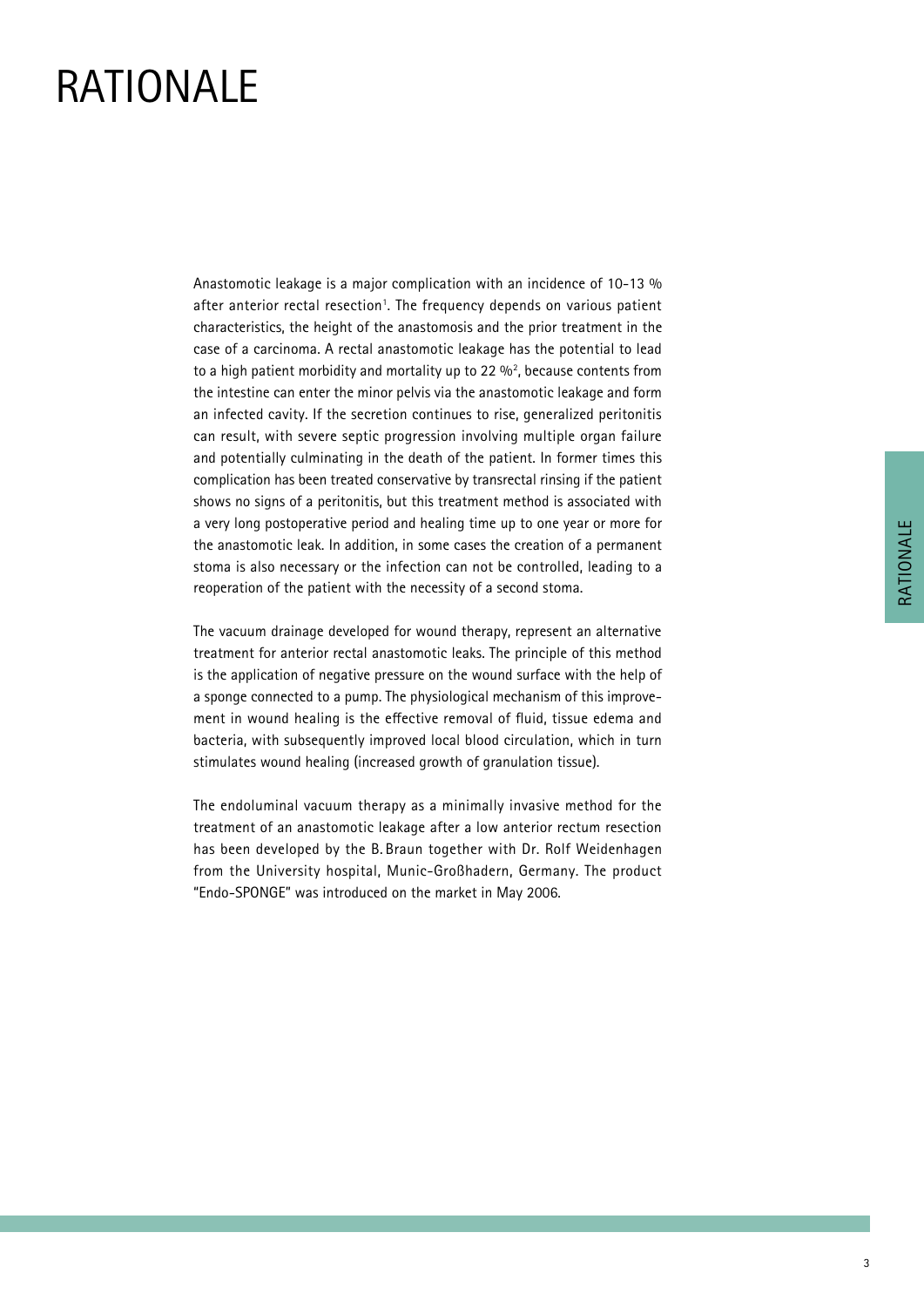### **RATIONALE**

Using the Endo-SPONGE treatment it is possible to achieve a continuous drainage of the secretion of the leakage cavity with simultaneous debridement, granulation of the surface and reduction of the size of the cavity. Endo-SPONGE consists of an open-pored sponge connected to a drainage tube. After endoscopic insertion of the sponge into the leakage cavity the drainage tube is routed out through the anus and connected to a vacuum system. The application of the vacuum leads to a continuous drainage of the fluid and the sponge in the cavity promotes the cleaning of the surface. To achieve an effective treatment the size of the sponge is cut to fit the cavity. Depending on the size of the leakage cavity it can be necessary to place more than one sponge into the cavity. The sponge system is changed very 24-72 hours. To change the sponge the vacuum is disconnected. Removal of the sponge is easier with prior irrigation with 0.9 % saline solution to remove the granulated tissue from the surface of the sponge. The sponge is removed through the anus and size of the new sponge is adapted to the size of the leakage cavity. Endo-SPONGE treatment is stopped as far as the cavity reaches a size of 1 x 0.5 cm, because no further reduction of the sponge size is technically possible.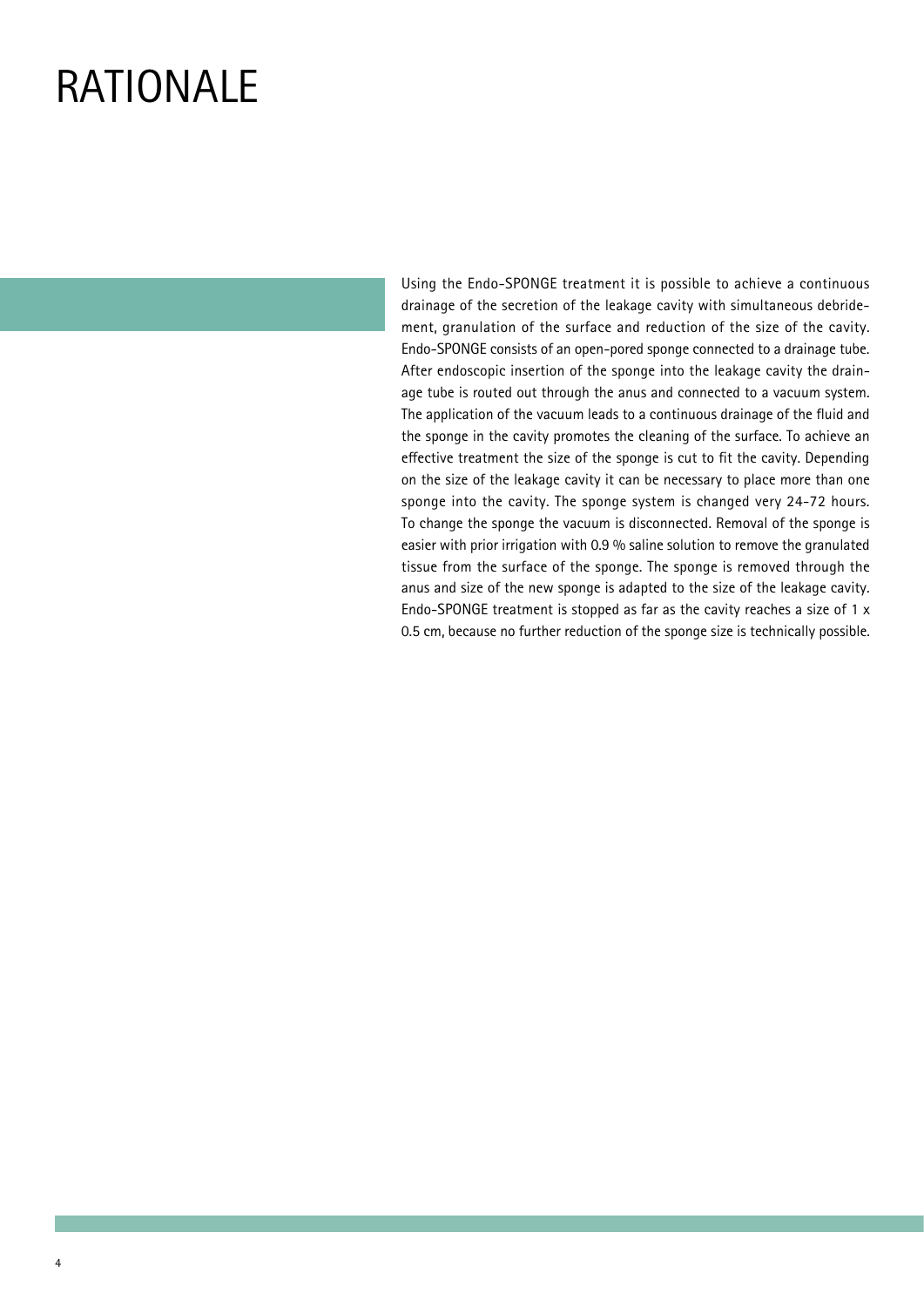

Rationale

RATIONALE

Figure 1: Endo-SPONGE treatment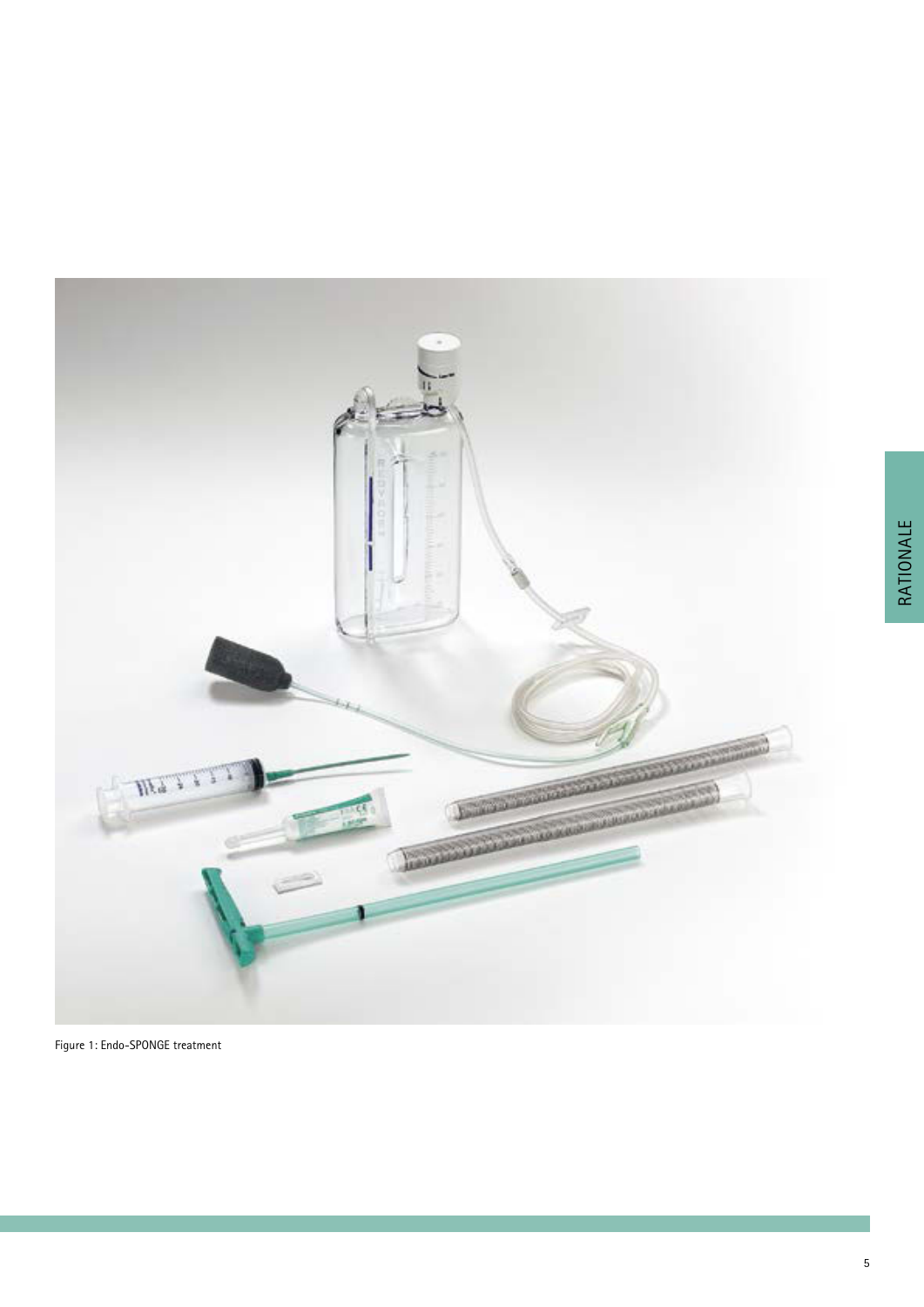### Clinical Evidence

#### Endoluminal vacuum therapy for the treatment of rectal anastomotic leakage Cohort studies

The endoluminal vacuum therapy (EVT) for rectal anastomotic leakage treatment was firstly described by Weidenhagen in 20083 . Since then various retrospective and prospective cohort studies have been published using Endo-SPONGE to treat lower Gastrointestinal (GI) defects.

Up to present 40 publications including posters are available in Pubmed and EMBASE for Endo-SPONGE EVT and the outcome of these scientific investigations is summarized in the present clinical evidence folder.

**Kuehn et al.** performed in 2016 a retrospective patient series to analyse the result of EVT for lower GI defects<sup>4</sup>.

In total 41 patients were included between 2007 and 2015. Twenty patients were treated due to an anastomotic leakage after rectal resection, in 12 cases a Hartmann stump insufficiency was diagnosed, a rectal perforation was observed in 3 patients and in further 6 patients the EVT was applied due to other indications. In total 20 of 32 patients, whose suffered either of a rectal anastomotic leakage or a rectal stump insufficiency received preoperatively a radiotherapy- or a radio-chemotherapy. A protective enterostoma was created in 19 of 20 patients with a diagnosed rectal anastomotic leakage. The enterostoma could be closed in 15 of 19 patients (79 %). EVT was performed without using sedation or anesthesia. In all cases a vacuum of 125 mm Hg was applied and the sponges were changed very 3 days and adapted to the size of the cavity.

In total 426 sponges were applied during 360 endoscopic procedures. The median number of sponge insertions was 6 [1-37]. The median length of treatment duration was 23 days for anastomotic leakage, 12 days for rectal stump insufficiencies and 20 days for other GI defects. Depending on the gastrointestinal defect the success rate varied from 75 % to 90 %. In total 34/41 patients were successfully treated using Endo-SPONGE EVT. Mortality rate was 2.4 %.

The current cohort study is the largest patient series which has been published so far. The results showed that EVT is highly effective to treat various lower gastrointestinal defects. EVT has become the standard treatment within the University of Rostock, Department of General Thoracic, Vascular and Transplantation Surgery for anastomotic leakage after rectal resection.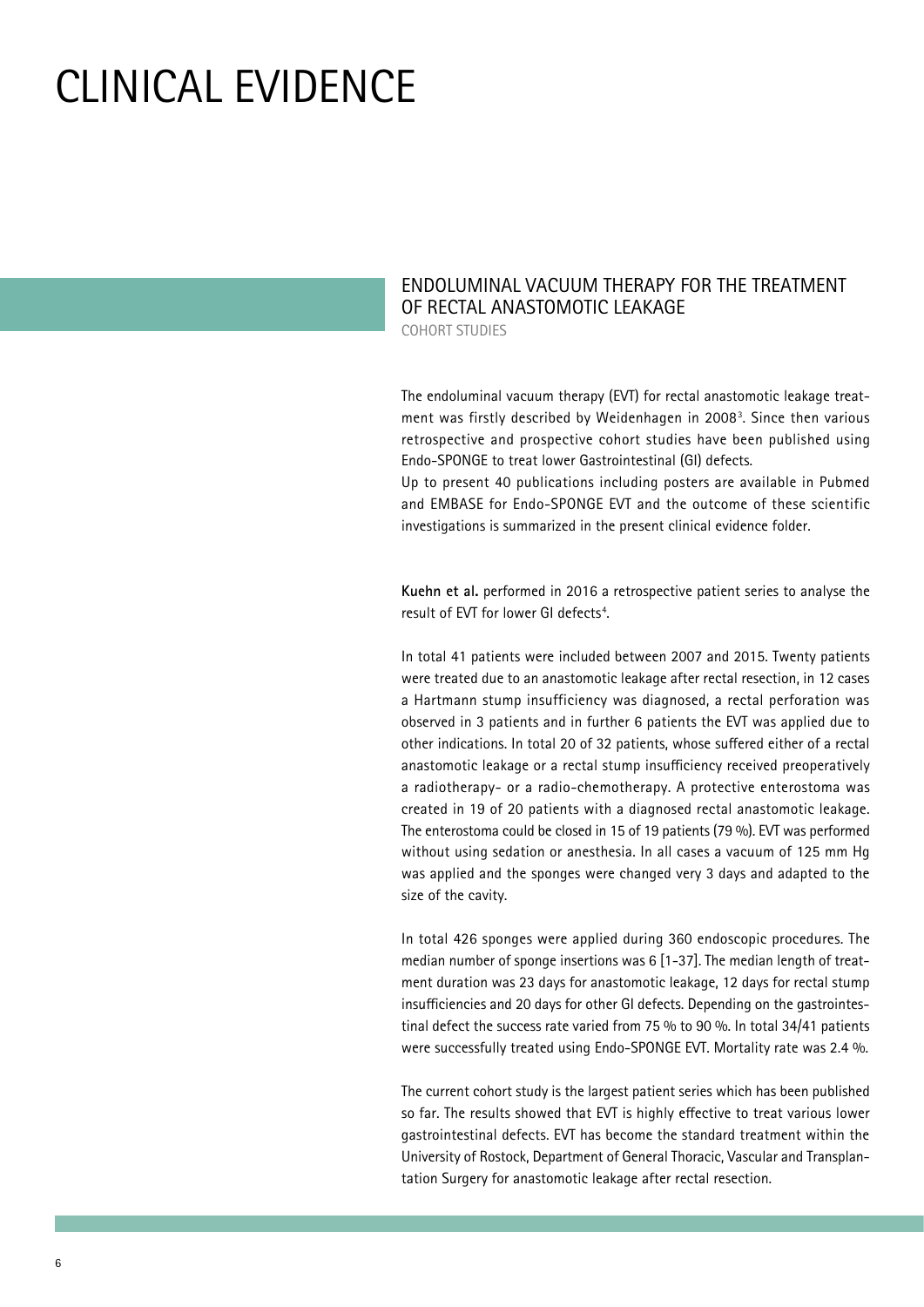The aim of the retrospective cohort study conducted by **Keskin** and colleagues was to describe the outcome of Endo-SPONGE EVT used for early and late treatment of anastomotic leakage after rectal surgery<sup>5</sup>.

Between 2009 and 2014 in total 15 patients undergoing Endo-SPONGE treatment for anastomotic leakage after proctectomy were enrolled in this case series. Lower anterior resection was performed in 12 patients, in 2 patients an operation due to a familial polyposis coli was done (total proctocolectomy) and one patient was operated because of a diverticular disease (total colectomy and ileorectal anastomosis). Endo-SPONGE was applied in 8 patients in early term and in 7 patients at late term. The sponges were cut to fit to the size of the cavity and changed every 3-4 days. Endo-SPONGE EVT was stopped as far as the granulation of the cavity has been developed.

Early term Endo-SPONGE treatment was started after an average period time of 15 days [min. 6 – max. 27 days] after surgery; in the late term treatment group after 173 days [min. 43 – max. 342 days]. The average number of used sponges was 2.2 [1-5]. Cavity closed successfully in 12 patients (80 %). In 3 patients the Endo-SPONGE treatment was terminated because in one case a bleeding in the cavity was seen and in the other 2 cases the progression of the pelvic sepsis was observed. A stoma was created in 14 patients. After Endo-SPONGE treatment stomas were closed in 10 of 14 patients. No abscess recurrence was seen. Complication rate in early treated patients was 75 % and 85 % in the late treated patients. Three patients died due to a systematic disease.

Authors concluded that Endo-SPONGE can shorten the time required to close a diverting stoma. Endo-SPONGE treatment is effective at addressing this colorectal problem and it is sufficient to use Endo-SPONGE until tissue granulation develops in the cavity. **Strangio et al.** aimed to assess the efficacy and safety of Endo-SPONGE treatment in a large cohort and they also performed a review of the literature<sup>6</sup>.

Consecutive patients ( $N = 25$ ) with an anastomotic leakage after a colorectal surgery with or without the need of a protective stoma were included in this retrospective cohort study. A protective stoma was performed in 13 patients (52 %). The size of the circumference leading to an anastomotic leakage ranged from 70 to 270 degrees. The detection of the anastomotic leakage took place after a median of 17 days after surgery. The Endo-SPONGE treatment started after a median of 16 days after detection. The sponges were changed every 48-72 hours. A median number of 9 sponges were applied per patient [min. 1 – max. 39]. The treatment was stopped when the cavity was less than 1 cm in diameter. Healing of the cavity was observed after a median duration of 28 days [min. 7 – max. 128 days]. Success rate of Endo-SPONGE treatment was 88 % (22/25 patients). In total 3 patients developed a major complication (ureteric fistula, ileal fistula, pararectal abscess). Ureteric fistula was surgical treated with the placement of an uteric J stent and antibiotic therapy. The ileal fistula was managed with a second laparotomy with bowel segmental resection and anastomotic leak repair. The patient with the pararectal abscess received a CT guided transgluteal drainage, antibiotic therapy and hyperbaric oxygen therapy but only a partial improvement could be observed. Mortality rate was 12 % (3/25 patients). The patients died due to tumor progression, but in none of these cases a possible relationship with Endo-SPONGE was recorded. Closure of the stoma could be performed in 11 of 13 patients (84.6 %).

During their literature research the authors could identify 12 publication using Endo-SPONGE for colorectal anastomotic leakage. In total 174 patients were recorded ranging from 1 to 29 patient per cohort study. Subanalysis of the 7 largest case series including in total 149 patients showed a complete healing rate of the cavity in 94.3 %, over a treatment duration of 34 days with a median application of 11 sponges and a closure rate of the stoma from 55-92 %. A complication rate of 20 % was reported mainly including abscess recurrence, fistula and anastomosis stenosis.

Authors confirm the safety and efficacy of Endo-SPONGE treatment for colorectal anastomotic leakage with a low complication rate.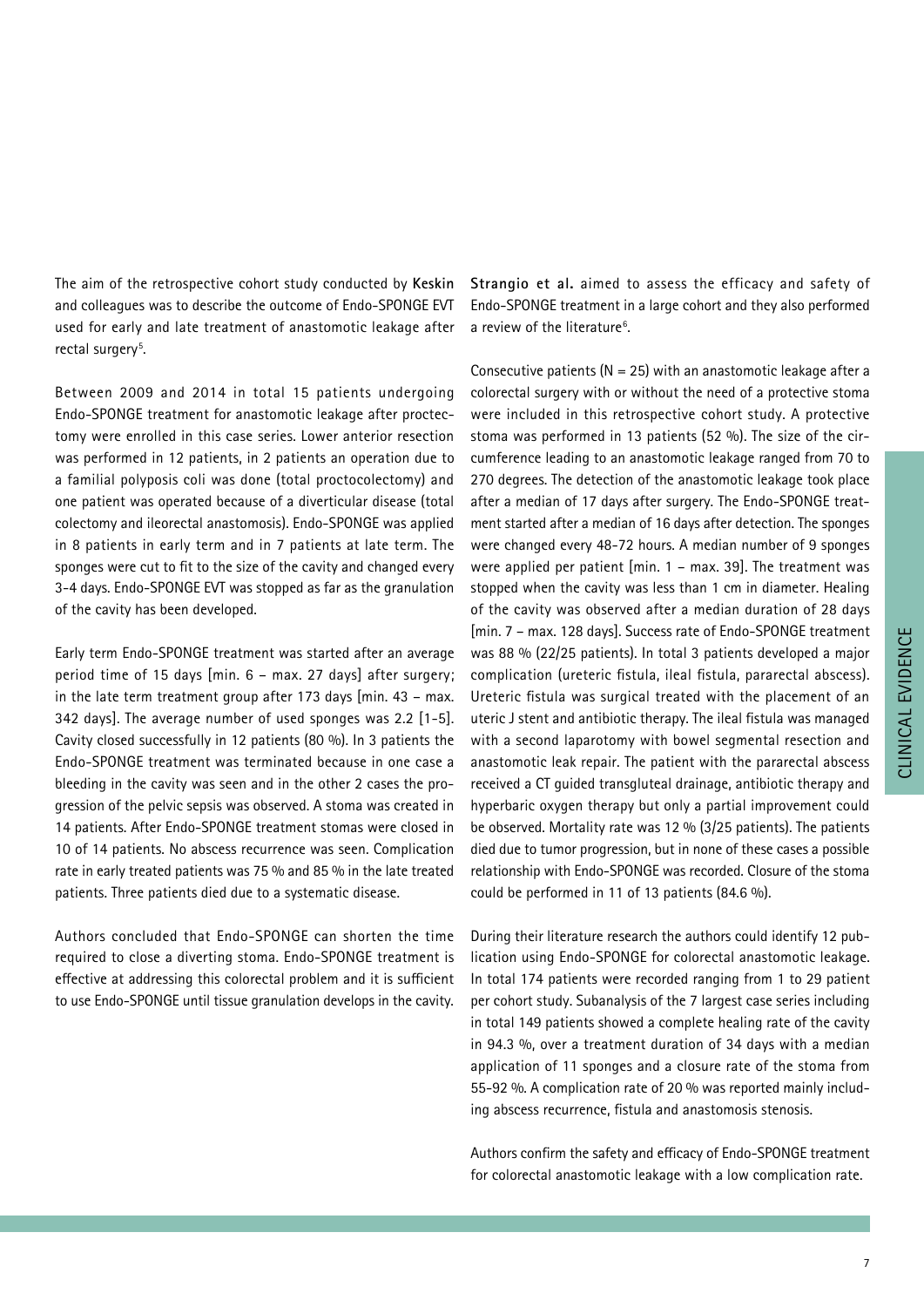# Clinical Evidence

**Gardenbroek et al.** evaluated the effectiveness and direct costs of Endo-SPONGE to treat anastomotic leakage after ileal pouch-anal anastomosis (IPAA) construction in comparison to conventional treatment<sup>7</sup>.

The current study was prospectively performed. In 15 patients Endo-SPONGE was early applied to manage the anastomotic leakage in a short term course, thereafter the defect was closed surgically. As a retrospective control group 29 patients were used, whose were treated conventionally. The conventional treatment consists of the creation of a diverted ileostomy and depending on the size of the cavity, in addition a transanal or percutaneous drainage of the abscess was performed. After confirmation of the healing of the cavity stoma was closed. The main outcome of this cohort study was the percentage of secondary healed anastomosis until 6 months, without the presence of an anastomotic defect or abscess. Costs were calculated for both treatments including the costs from the diagnosis of the anastomotic leakages until the closure of the stoma or until 2 years if a stoma closure could not yet be performed.

In total 14 of 15 patients received a protective stoma in the Endo-SPONGE treated group. The VAC therapy was started after a median of 2 days after diagnosis of the anastomotic leakage. Patients were treated for a median duration of 12 days with 3 sponge changes. The surgically closure treatment of the anastomotic defect was performed after a median of 15 days. In 2 patients the surgical closure was not successful therefore, a second round of VAC treatment was initiated. The following surgically closure lead to success. Anastomotic healing rate was 100 % in the Endo-SPONGE group and 52 % in the conventional treatment group;  $p = 0.003$ . Healing was achieved in the Endo-SPONGE group after 48 days, whereas 70 days were necessary in the conventional treated group;  $p = 0.013$ . At the end of the follow-up a functional pouch was observed in 24 of 28 conventional treated patients and in 14 of 15 patients receiving Endo-SPONGE therapy. Costs for the Endo-SPONGE treatment were calculated at 27.627 € per patient and 33.441 € for a conventionally treated patient;  $p = 0.529$ .

In conclusion, this study demonstrated that Endo-SPONGE treatment is a highly effective method to treat anastomotic leakages after IPAA by avoiding permanent stoma without an increase of direct medical costs.

Aim of the retrospective study performed by **Nerup et al.** was to evaluate the VAC therapy for anastomotic leaks after low anterior resection of rectal cancer<sup>8</sup>.

Endoscopic vacuum therapy using Endo-SPONGE was applied in 13 patients receiving a protective temporary ileostomy for 3 months. Sponges were changed every 2-3 days and the sponges were trimmed to the size of the cavity. The endoscopic vacuum treatment was stopped as far as the cavity was covered by granulated tissue and possessed a width of 3 cm. A median hospital stay of 25 days [7-39 days] was reported. All abscess cavities could successfully treated. Per patient a median number of 8 sponges were applied. A median duration of 18 days was recorded for Endo-SPONGE treatment and no patient deceased. Only one complication was recorded. In one patient a stenosis occurred which was managed by a reoperation and a permanent colostomy. No recurrent abscess was observed in the study population. Closure rate of the protective stoma was 92 % (12/13 patients).

The endoscopic vacuum therapy using Endo-SPONGE is safe to treat lower GIT defects. Endoscopic VAC therapy shortens the duration of the treatment period in comparison to conservative irrigation.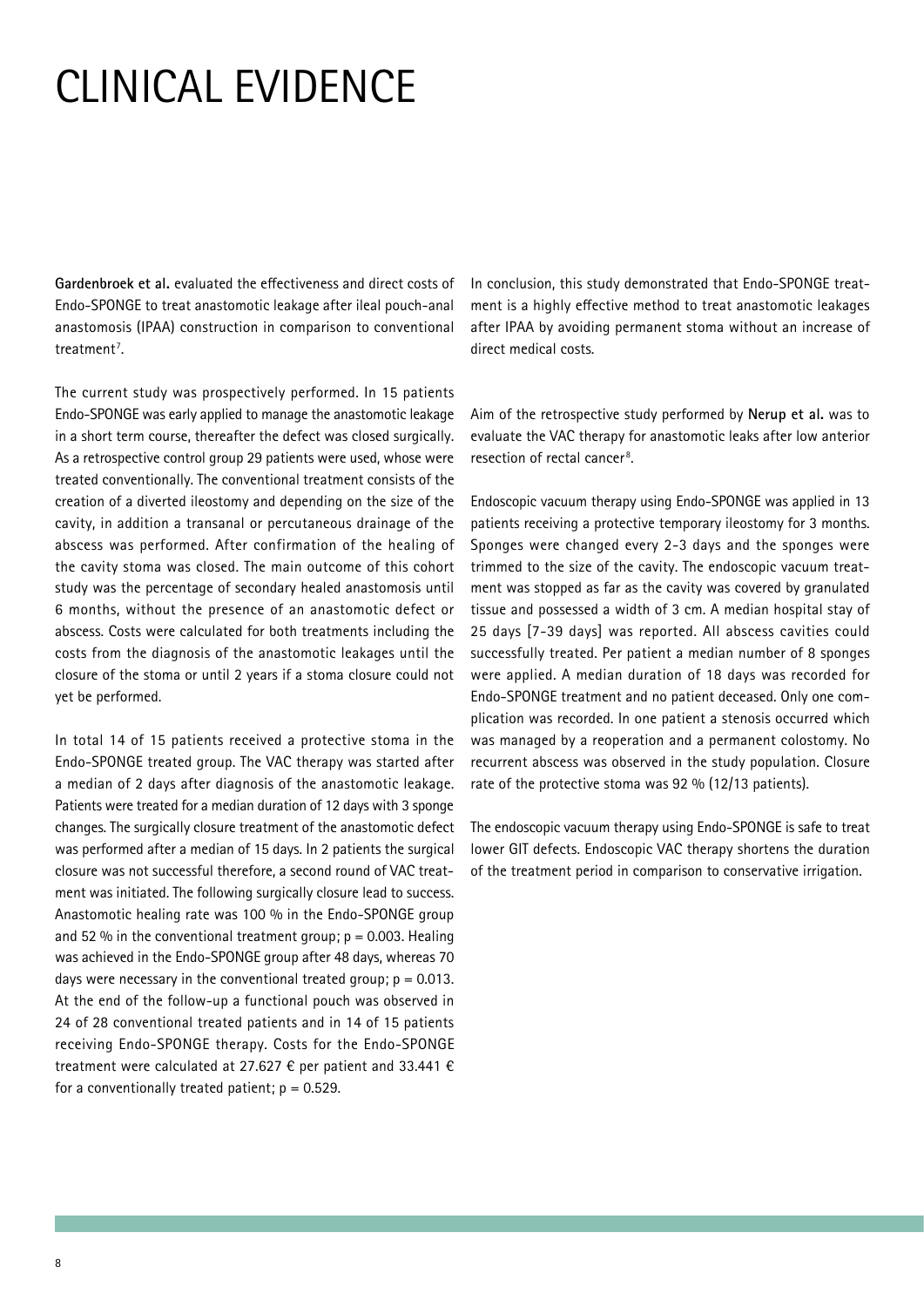**Srinivasamurthy et al.** reported their initial experience using minimal invasive Endo-SPONGE treatment in patients with low pelvic anastomotic leakage<sup>9</sup>.

Eight patients were included in this case series suffering from leaks after low anterior resection for rectal cancer. All patients had a protective ileostomy at the initial surgery. Radical radiotherapy was performed previously in 7 patients due to a carcinoma of the bladder and 6 patients underwent preoperatively a short course of radiotherapy due to the rectal cancer. Endo-SPONGE treatment was performed according to the instruction of use. The anastomotic leaks were detected postoperatively after a median time of 29 days. In most of the cases 4 sponges were needed for endoscopic VAC therapy during a median treatment duration of 26 days. The presacral abscess completely healed or was reduced in 6 of 8 patients. A stoma closure rate of 62.5 % was reported. Two patients were managed with a permanent stoma and in one case an abdominoperineal excision of the rectum was done due to persisting perineal sepsis.

Authors summarized that the minimal invasive endoscopic vacuum therapy using Endo-SPONGE is a highly effective and a well tolerated approach to treat and to close presacral cavities after pelvic anastomotic leakage. Furthermore, this treatment reduces the risk for a permanent stoma and results in an acceptable bowel function.

**Riss et al.** designed a multicentric study to analyse the long term efficacy of Endo-SPONGE treatment for lower GIT defects<sup>10</sup>.

In six centers 20 consecutive patients were enrolled whose underwent rectal cancer surgery. Endo-SPONGE treatment was performed in 17 of 20 patients due to an anastomosis leakage and in 3 patients because an insufficiency of the Hartmann stump was diagnosed. The median time from the primary surgery until the diagnosis of the anastomotic leakages was 12.5 days. One patient received neoadjuvant short-term radiotherapy, in 5 patients a long term chemo/radiotherapy was indicated before rectal surgery. Patients were followed up for 17 months [1.5 – 29.8 months]. Five patients died, four due to tumor progression and one patient because of a liver failure. Median duration for Endo-SPONGE treat-

ment was 21 days [7-106 days]. During Endo-SPONGE treatment 9 patients had a protective ileostomy and 8 patients a colostomy. In 13 patients (76.5 %) the stoma was closed after successful Endo-SPONGE treatment. The overall success rate of Endo-SPONGE treatment was 75 % (15/20 patients). In five patients a recurrent abscess was observed. Median time between last Endo-SPONGE treatment and occurrence of the abscess was 255 days [21-733 days].

Authors showed that after primary successful Endo-SPONGE treatment, 25 % of the patients developed a recurrent abscess. Therefore, patients should be monitored very closely within the first 2 years, because abscess recurrence might be occurred.

**Van Koperen et al.** aimed to evaluate the effectiveness of Endo-SPONGE treatment for anastomotic leakage after colorectal cancer surgery<sup>11</sup>.

After reviewing the patient's charts between July 2006 and April 2008, in total 16 patients could be identified whose were eligible for this retrospective cohort analysis. Thirteen patients were operated due to a rectal cancer and 3 patients underwent ulcerative colitis. In 9 of 13 patients scheduled for a colorectal resection a radiotherapy was preoperatively performed and in 2 patients a chemoradiotherapy was done. A protective stoma was created in 8 patients. The anastomotic leakage was observed after a median duration after surgery of 11 days [3-150 days]. Half of the patients were treated with Endo-SPONGE within 6 weeks after surgery and the sponges were placed after a median time of 24 days [13-39 days]. Treatment of the remaining patients started at a median period of 74 days [43-1.602 days]. In 16 patients a median number of 13 [8-17] sponge changes were reported. Median healing time of the cavity was 40 days [28-90 days]. Closure of the abscess cavity was seen in 56 % (9/16 patients).

Authors conclude that Endo-SPONGE is a promising device and could potentially be helpful in the treatment of anastomotic leakage after colorectal surgery and may prevent the development of a chronic presacral sinus. Early treatment with Endo-SPONGE is probably more effective than the late treatment of the abscess cavity.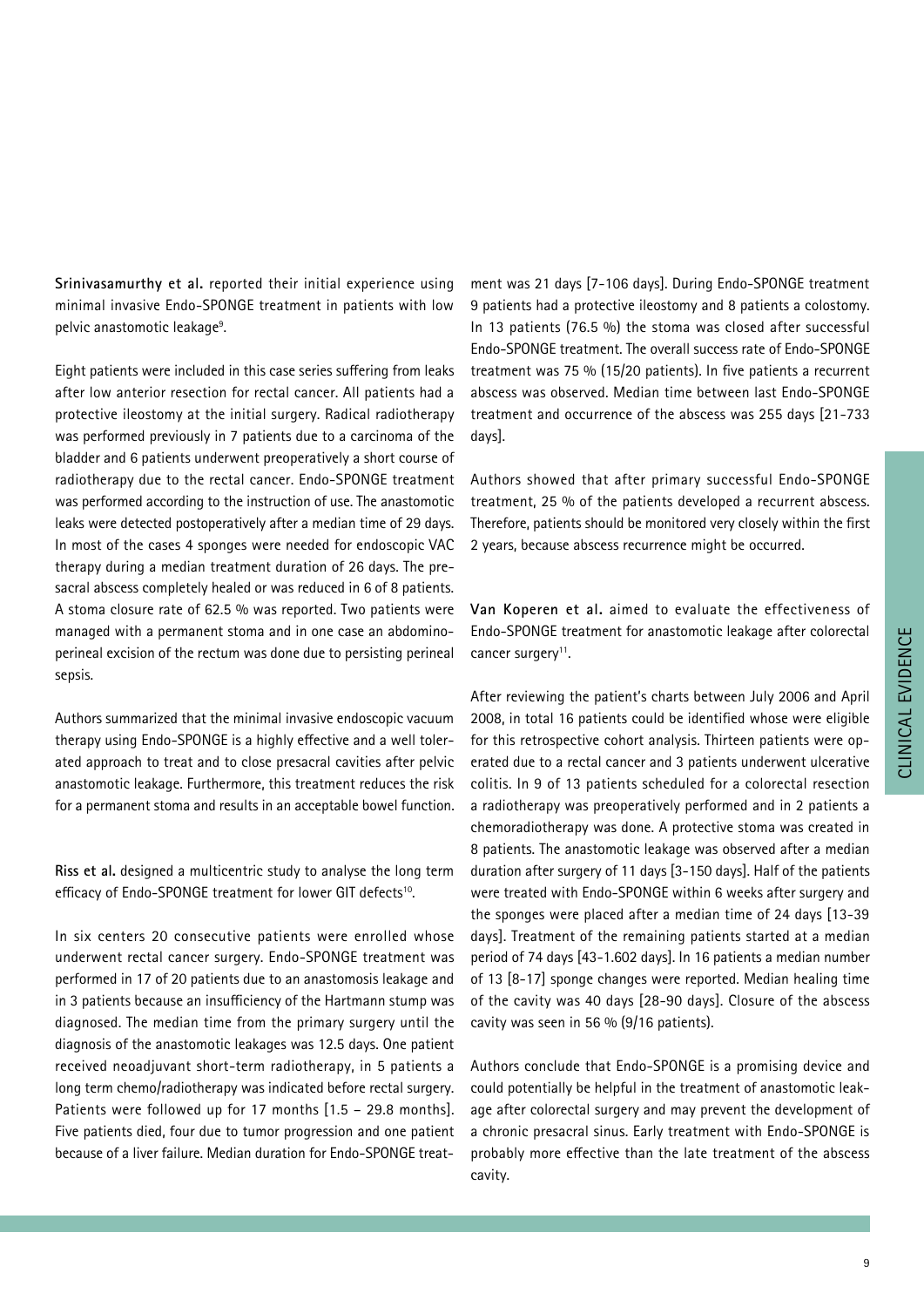# Clinical Evidence

The first assessment of the safety and efficacy of Endo-SPONGE was performed by **Weidenhagen et al.** in 20083 .

In this cohort study endoscopic vacuum therapy using Endo-SPONGE was applied in 29 patients to manage anastomotic leakages followed by anterior rectum resections. Primary surgery was performed due to rectal carcinoma  $(N = 22)$ , rectosigmoidal cancer (N = 3), a large rectal adenoma (N = 2), a diverticultis  $(N = 1)$  and a rectal infiltration of endometrial cancer  $(N = 1)$ . In total 9 of 29 patients received a radiochemotherapy preoperatively. A protective stoma was created in 25 patients. The anastomotic leakage was diagnosed 8.2±3.6 days postoperatively. Patients were treated for a median duration of 34 days [4-79 days] using a median number of 11 [1-27] sponges. Granulation of the tissue was seen after initial treatment in all cases. Healing rate of the abscess cavity was 96.5 % (28/29 patients). Protective stoma could be closed in 22 of 25 patients. Postoperative stay varied between 10 and 69 days.

Weidenhagen et al. summarized that the endoscopic vacuum treatment is a safe and efficient minimal invasive option to drain an abscess occurring after anterior rectal resections. Further studies are needed to demonstrate that this treatment have the potential to reduce the high mortality rate of patients suffering from this disease and to preserve at the same time the spincter function.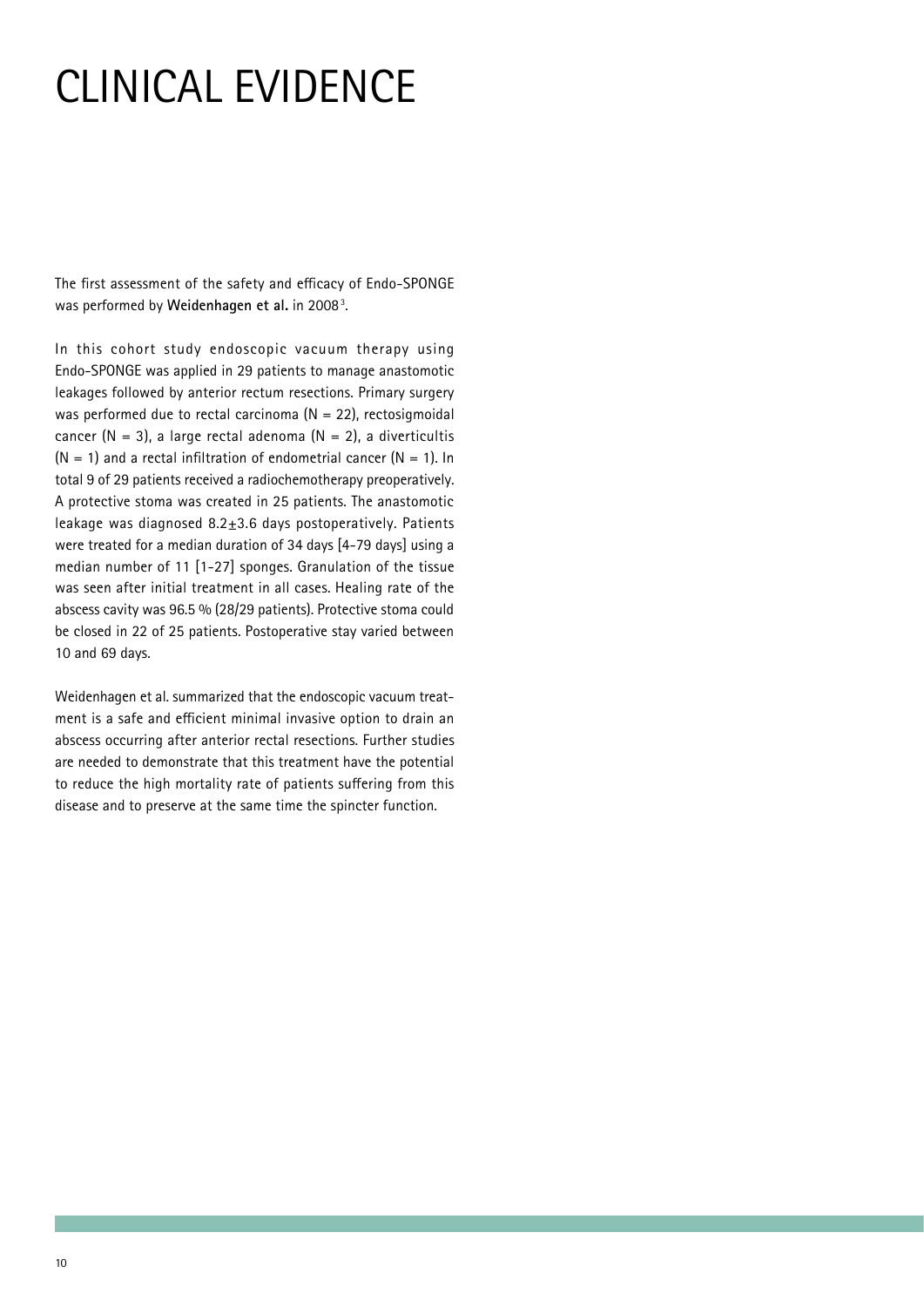| <b>Author</b>                        | Year | <b>Number</b><br>of<br>patients | Age of the<br>patients (years)<br>$[min. - max.]$ | <b>Number</b><br>of sponges<br>$[min. - max.]$ | <b>Median treatment</b><br>duration (days)<br>$[min. - max.]$ | <b>Success</b><br>rate | <b>Stoma</b><br>closure | <b>Mortality</b><br>rate |
|--------------------------------------|------|---------------------------------|---------------------------------------------------|------------------------------------------------|---------------------------------------------------------------|------------------------|-------------------------|--------------------------|
| Kuehn et al. <sup>4</sup>            | 2016 | $N = 41$                        | 70                                                | 6                                              | 20 days                                                       | 34/41                  | 15/19                   | 1/41                     |
|                                      |      |                                 | $[29-91]$                                         | $[1 - 37]$                                     | $[2 - 131]$                                                   | 82.3 %                 | 78.9 %                  | $2.4\%$                  |
| Keskin et al. <sup>5</sup>           | 2015 | $N = 15$                        | 55                                                | $\overline{2}$                                 | <b>NA</b>                                                     | 12/15                  | 10/14                   | 3/15                     |
|                                      |      |                                 | $(25 - 72)$                                       | $[1 - 5]$                                      |                                                               | 80 %                   | 71.4 %                  | 20 %                     |
| Strangio et al. <sup>6</sup>         | 2015 | $N = 25$                        | 67                                                | 9                                              | 28 days                                                       | 22/25                  | 11/13                   | 3/25                     |
|                                      |      |                                 | $[37-89]$                                         | $[1 - 39]$                                     | $[7 - 128]$                                                   | 88 %                   | 84.6 %                  | 12 %                     |
| Gardenbroek et al. <sup>7</sup>      | 2015 | $N = 15$                        | 37                                                | 3                                              | 12                                                            | 15/15                  | 14/15                   | 0/15                     |
|                                      |      |                                 | $[25 - 56]$                                       | $[2-4]$                                        | $[7 - 15]$                                                    | 100 %                  | 93.3 %                  | $0\%$                    |
| Nerup et al. <sup>8</sup>            | 2013 | $N = 13$                        | 64                                                | 8                                              | 18                                                            | 13/13                  | 12/13                   | 0/13                     |
|                                      |      |                                 | $[36 - 71]$                                       | $[1 - 18]$                                     | $[3 - 40]$                                                    | 100 %                  | 92.3 %                  | $0\%$                    |
| Srinivasamurthy                      | 2013 | $N = 8$                         | 66                                                | 4                                              | 26                                                            | 6/8                    | 5/8                     | 0/8                      |
| et al. <sup>9</sup>                  |      |                                 | $[45 - 79]$                                       | $[1-7]$                                        | $[7-49]$                                                      | 75 %                   | 62.5 %                  | $0\%$                    |
| Verlaan et al. <sup>12</sup>         | 2011 | $N = 6$                         | 52                                                | 3                                              | 14                                                            | 6/6                    | 5/6                     | 0/8                      |
|                                      |      |                                 | $[29 - 68]$                                       | $[1-6]$                                        | $[5 - 28]$                                                    | 100 %                  | 83.3 %                  | $0\%$                    |
| Arezzo et al. <sup>13</sup>          | 2010 | $N = 3$                         | 69                                                | $\overline{2}$                                 | 21                                                            | 1/3                    | 2/3                     | 0/3                      |
|                                      |      |                                 | $[62 - 73]$                                       | $[1-4]$                                        | [NA]                                                          | 33.3 %                 | 75 %                    | $0\%$                    |
| Riss et al. <sup>10</sup>            | 2010 | $N = 20$                        | 66                                                | <b>NA</b>                                      | 21                                                            | 15/20                  | 13/17                   | 5/20                     |
|                                      |      |                                 | $[55-91]$                                         |                                                | $[7 - 106]$                                                   | 75 %                   | 76.5 %                  | 25 %                     |
| Riss et al. <sup>14</sup>            | 2010 | $N = 9$                         | 63.5                                              | <b>NA</b>                                      | 21                                                            | 6/9                    | <b>NA</b>               | 1/9                      |
|                                      |      |                                 | $[50 - 71]$                                       |                                                | $[14 - 56]$                                                   | 66.6 %                 |                         | 11.1 %                   |
| Heeney et al. <sup>17</sup>          | 2010 | $N = 2$                         | 68.5                                              | <b>NA</b>                                      | 21                                                            | 2/2                    | <b>NA</b>               | $\mathbf 0$              |
|                                      |      |                                 | $[58 - 79]$                                       |                                                | [NA]                                                          | 100 %                  |                         | $0\%$                    |
| van Koperen et al. <sup>11</sup>     | 2009 | $N = 16$                        | 64                                                | 13                                             | 40                                                            | 9/16                   | 5/8                     | 0/16                     |
|                                      |      |                                 | $[19 - 78]$                                       | $[8 - 17]$                                     | $[28 - 90]$                                                   | 56 %                   | 62.5 %                  | $0\%$                    |
| Weidenhagen et al. <sup>3</sup> 2008 |      | $N = 29$                        | 66.7                                              | 11                                             | 34                                                            | 28/29                  | 22/25                   | 0/29                     |
|                                      |      |                                 | $[42 - 79]$                                       | $[1 - 27]$                                     | $[4 - 79]$                                                    | 97 %                   | 88 %                    | $0\%$                    |
| Richterich et al. <sup>15</sup>      | 2008 | $N = 1$                         | 60                                                | <b>NA</b>                                      | 9                                                             | 1/1                    | <b>NA</b>               | $\mathbf 0$              |
|                                      |      |                                 |                                                   |                                                |                                                               | 100 %                  |                         | $0\%$                    |
| van Koperen et al. <sup>16</sup>     | 2008 | $N = 2$                         | 29                                                | <b>NA</b>                                      | 45.5                                                          | 2/2                    | <b>NA</b>               | $\mathbf 0$              |
|                                      |      |                                 | $[18 - 40]$                                       |                                                | $[35 - 56]$                                                   | 100 %                  |                         | $0\%$                    |

### Table 1: Publications using Endo-SPONGE for rectal anastomotic leakage treatment

Legend: NA: Not applied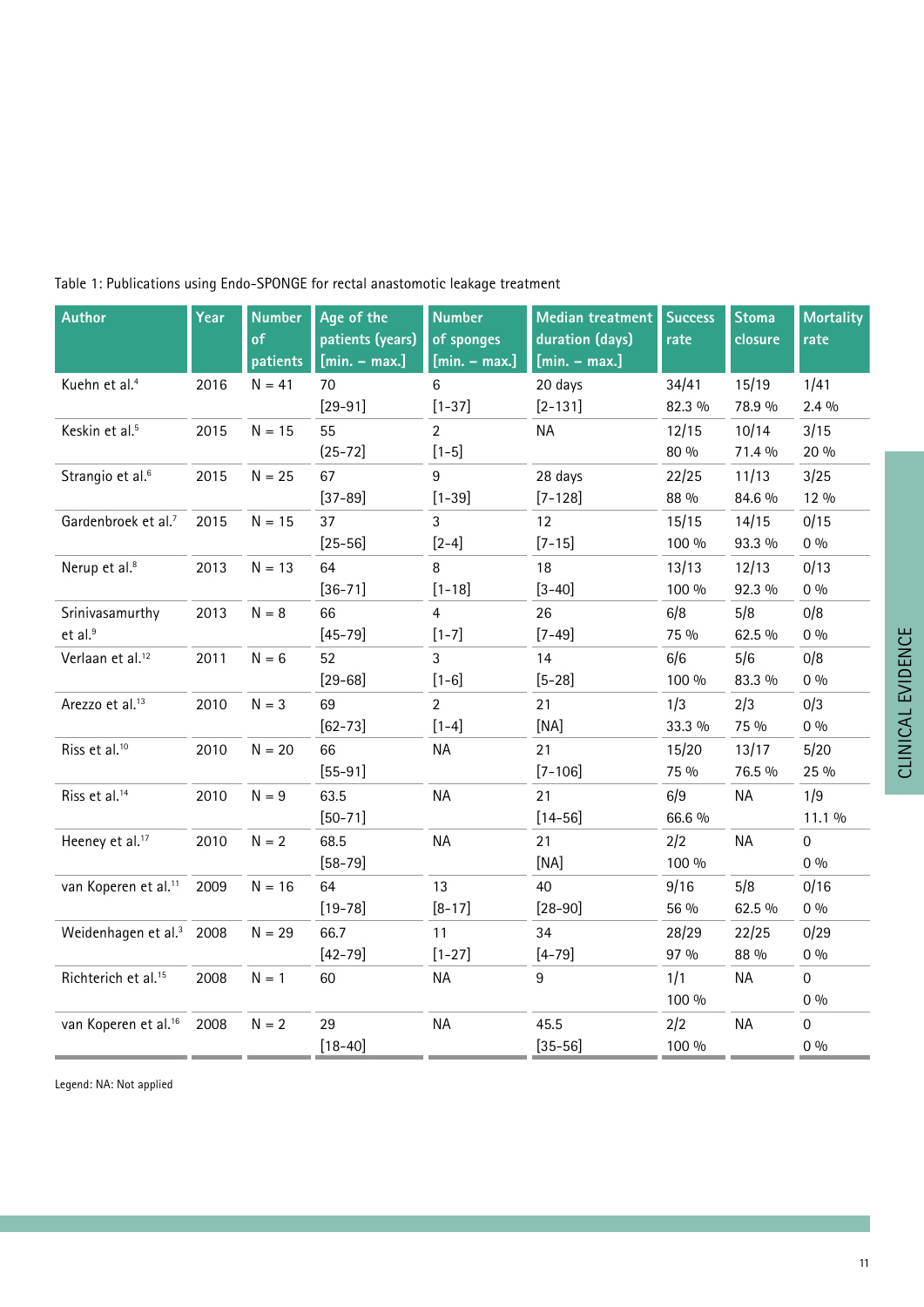# Clinical Evidence

### Poster /Abstracts

Several posters were presented by different surgeons on various congresses. The outcome of rectal anastomotic leakage treatment is demonstrated in table 2. The content of the posters are shown in the abstract chapter of this clinical evidence folder.

### **CONCLUSION**

Since its introduction into the market in 2006, numerous clinical investigations including over 290 patients have been performed using Endo-SPONGE to treat anastomotic leakages occurring after anterior rectal cancer resection. The authors assessed the endoscopic vacuum treatment using Endo-SPONGE as a safe and high efficient minimal invasive option. This approach is well tolerated by the patient and associated with a low complication rate. The Endo-VAC treatment reduces the high mortality rate of the patients, prevents the development of a chronic presacral sinus and minimises the risk of a permanent stoma. After diagnosis of the anastomotic leak the endoscopic vacuum treatment should be started immediately because early treatment is more effective as late treatment of the abscess cavity. Chemo-radiotherapy delays the closure of the abscess. In comparison to conservative irrigation, Endo-SPONGE treatment shortens the treatment period and patients return quicker to normal life and work. The endoscopic vacuum therapy using Endo-SPONGE reduces the costs for the patient medical treatment and for the society. A success rate between 56 % and 100 % has been reported in the literature for this minimal approach.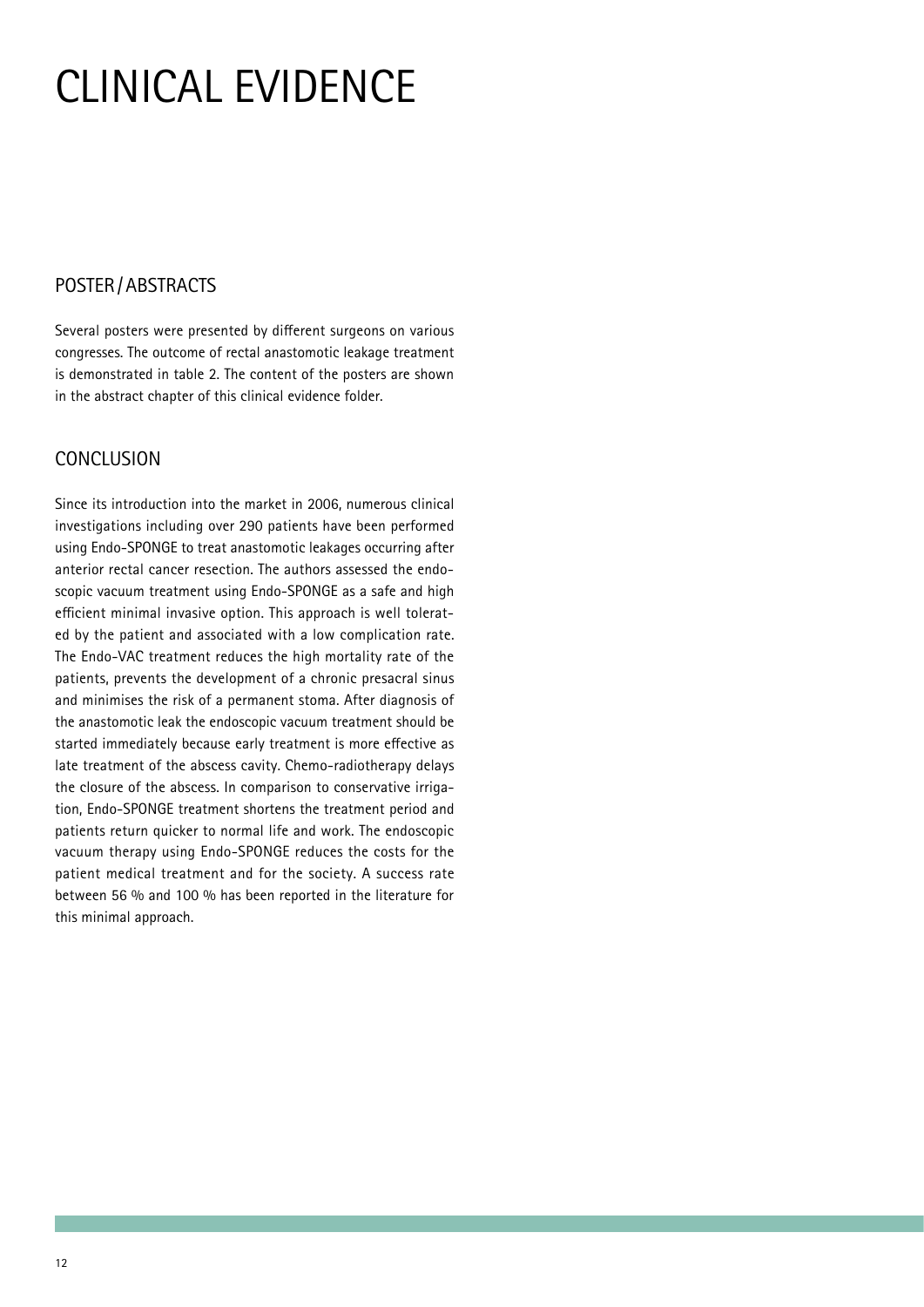| <b>Author</b>                   | Year | <b>Number</b><br>of<br>patients | Age of the<br>patients (years)<br>$[min. - max.]$ | <b>Mean number</b><br>of sponges<br>$[min. - max.]$ | <b>Median treatment</b><br>duration (days)<br>$[min. - max.]$ | <b>Success</b><br>rate | <b>Stoma</b><br>closure | <b>Mortality</b><br>rate |
|---------------------------------|------|---------------------------------|---------------------------------------------------|-----------------------------------------------------|---------------------------------------------------------------|------------------------|-------------------------|--------------------------|
| Milito et al. <sup>18,19</sup>  | 2013 | $N = 12$                        | <b>NA</b>                                         | 11.5                                                | 35                                                            | 12/12                  | <b>NA</b>               | 0/12                     |
|                                 |      |                                 |                                                   | $[8 - 15]$                                          | $[16 - 51]$                                                   | 100 %                  |                         | $0\%$                    |
| Mc Auley et al. <sup>20</sup>   | 2013 | $N = 3$                         | <b>NA</b>                                         | 9<br>$[7-12]$                                       | <b>NA</b>                                                     | 3/3<br>100 %           | <b>NA</b>               | 0/3<br>$0\%$             |
| Repici et al. <sup>21</sup>     | 2013 | $N = 22$                        | 67<br>$[37 - 89]$                                 | NА                                                  | 28<br>$[7 - 224]$                                             | 18/22<br>82 %          | <b>NA</b>               | 3/22<br>13.6 %           |
| Martel et al. <sup>22</sup>     | 2013 | $N = 10$                        | 59                                                | $\overline{7}$                                      | 28.5                                                          | 4/10                   | <b>NA</b>               | 0/10                     |
|                                 |      |                                 |                                                   | $[2 - 11]$                                          | $[8 - 40]$                                                    | 40 %                   |                         | $0\%$                    |
| Milito et al. <sup>23</sup>     | 2012 | $N = 8$                         | <b>NA</b>                                         | $8 - 15$                                            | 27                                                            | 8/8<br>100 %           | <b>NA</b>               | 0/8<br>$0\%$             |
| Buzzi et al. <sup>24</sup>      | 2012 | $N = 9$                         | <b>NA</b>                                         | 15<br>$[9-23]$                                      | <b>NA</b>                                                     | 8/9<br>88.8 %          | 8/9<br>88.8 %           | 0/9<br>$0\%$             |
| Cadeddu et al. <sup>25</sup>    | 2011 | $N = 8$                         | <b>NA</b>                                         | 11.5<br>$[8 - 15]$                                  | 27                                                            | 8/8<br>100 %           | <b>NA</b>               | 0/8<br>$0\%$             |
| Cadeddu et al. <sup>26,27</sup> | 2011 | $N = 5$                         | 66<br>$[42 - 75]$                                 | 11.5<br>$[8 - 15]$                                  | 25<br>$[16 - 35]$                                             | 5/5<br>$(100\%)$       | <b>NA</b>               | 0/5<br>$0\%$             |
| Marino et al. <sup>28</sup>     | 2011 | $N = 1$                         | 62                                                | 15                                                  | <b>NA</b>                                                     | 1/1<br>100 %           | <b>NA</b>               | 0/1<br>$0\%$             |
| Milito et al. <sup>29</sup>     | 2010 | $N = 5$                         | <b>NA</b>                                         | $8 - 15$                                            | 25                                                            | 5/5<br>$(100\%)$       | <b>NA</b>               | 0/5<br>$0\%$             |
| Morino et al. <sup>30</sup>     | 2010 | $N = 2$                         | <b>NA</b>                                         | $12 - 17$                                           | $35 - 45$                                                     | 2/2<br>100 %           | <b>NA</b>               | 0/2<br>$0\%$             |
| Di Mitri et al. <sup>31</sup>   | 2010 | $N = 5$                         | 51.6<br>$[32 - 67]$                               | 6<br>$[1 - 15]$                                     | 30<br>$[20 - 50]$                                             | 5/5<br>100 %           | 5/5<br>100 %            | 0/5<br>$0\%$             |

Table 2: Posters using Endo-SPONGE to treat rectal anastomotic leakage

Legend: NA: Not applied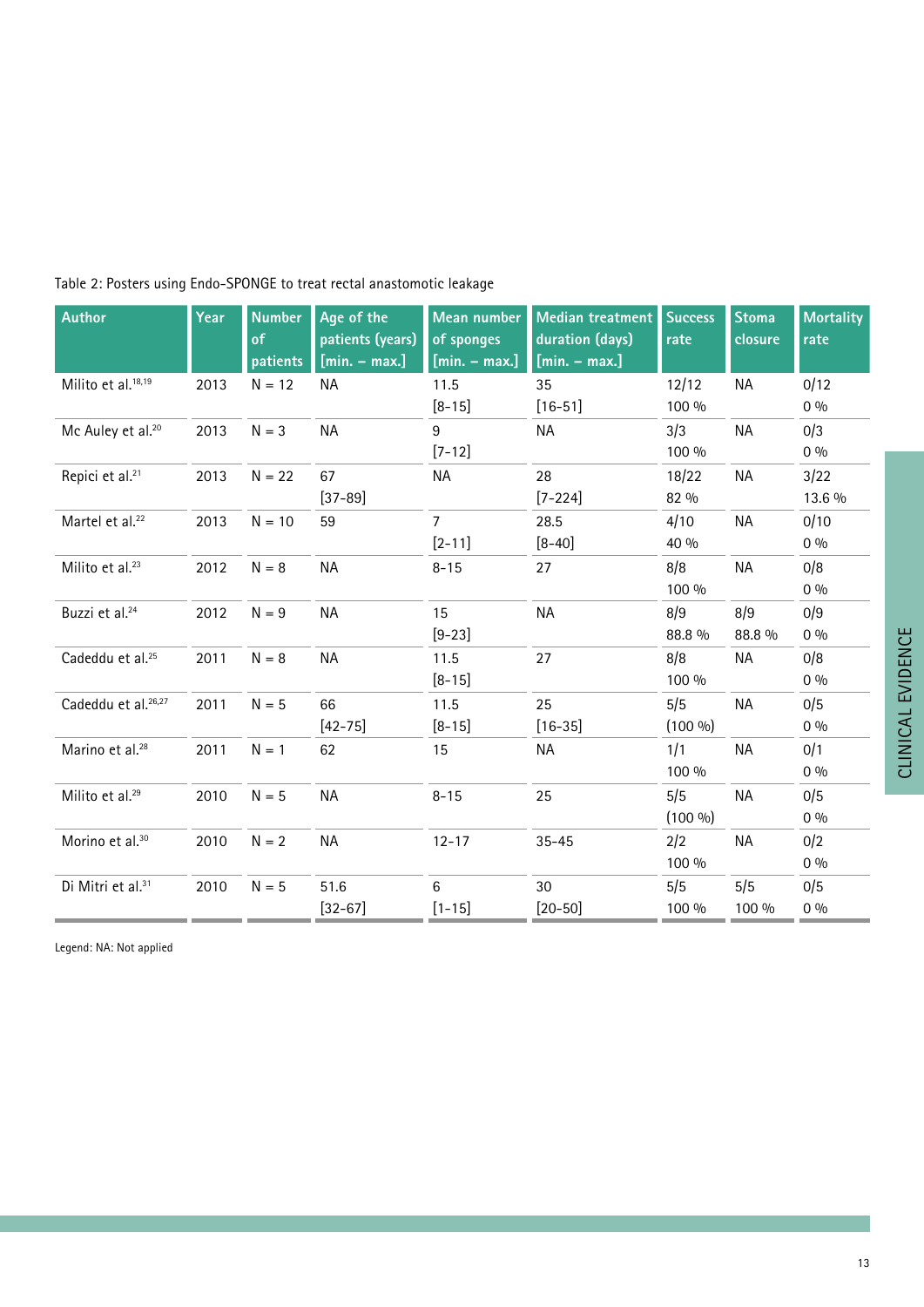### Key Messages

- **·** Endo-SPONGE treatment is a safe and high efficient approach to treat anastomotic leaks occurring after anterior rectal cancer resection<sup>3-8,11</sup>.
- **·** Endo-SPONGE is well tolerated by the patient 9,14,15,32.
- **·** Endo-SPONGE treatment is associated with a low complication rate6,33.
- **·** Endo-SPONGE endoscopic vacuum treatment reduces the mortality rate of the patients suffering of an abscess cavity after rectal resection (table 1, 2).
- **·** The Endo-VAC treatment prevents the development of a chronic presacral sinus and minimises the risk of a permanent stoma $3,34$ .
- **·** Endo VAC treatment using Endo-SPONGE shortens the treatment period in comparison to conservative irrigation<sup>8,11</sup>.
- **·** Endo-SPONGE treatment leads to a quicker return to normal life and work3 .
- **·** The use of Endo-SPONGE reduces the costs for patient's medical treatment and the society 3,35. Endo-VAC treatment avoids complicated, time- and cost consuming open surgical reoperations. Also the total cost of treatment can be reduced in endoscopically treated patients by reducing the time of total parental nutrition, systemic antibiotics and intensive care<sup>35</sup>.
- **·** Success rate of Endo-SPONGE treatment ranges between 56-100 % (table 1, 2).
- **·** The earlier the Endo VAC treatment is initiated after leak diagnosis the better the outcome and the lower the complication rate $11,34$ .
- **·** Transanal Endo VAC may be a first line treatment for patients with major leaks after rectal anastomoses. This therapy is effective in patients following neoadjuvant chemoradiotherapy $33,35$ .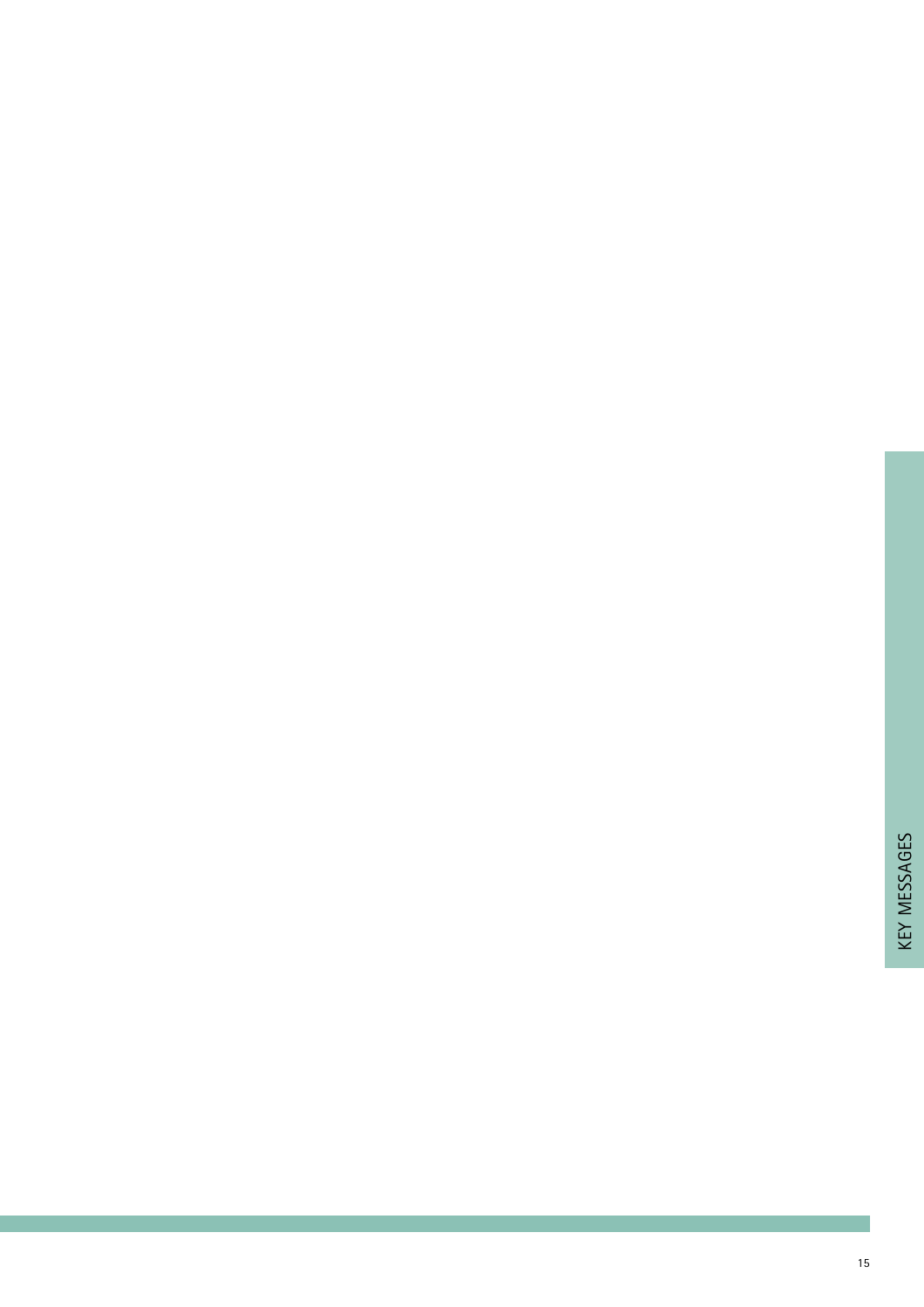#### **J Gastrointest Surg. 2016 Feb;20(2):237-43.**

**Surgical Endoscopic Vacuum Therapy for Defects of the Upper Gastrointestinal Tract.**

Kuehn F<sup>1</sup>, Schiffmann L<sup>2,3</sup>, Janisch F<sup>2</sup>, Schwandner F<sup>2</sup>, Alsfasser G<sup>2</sup>, Gock M<sup>2</sup>, Klar  $E^2$ .

Author information:

- 1 Department of General, Thoracic, Vascular and Transplantation Surgery, University of Rostock, Schillingallee 35, 18057, Rostock, Germany. florian.kuehn@med.uni-rostock.de.
- 2 Department of General, Thoracic, Vascular and Transplantation Surgery, University of Rostock, Schillingallee 35, 18057, Rostock, Germany.
- 3 Protestant Hospital Lippstadt, Wiedenbrücker Str. 33, 59555, Lippstadt, Germany.

**INTRODUCTION:** Endoscopic vacuum therapy (EVT) has been established in Germany for the treatment of anastomotic leakage after rectal resection. Continuous or intermittent suction and drainage decrease bacterial contamination, secretion, and local edema promoting perfusion and granulation at the same time. However, data for use and long-term results of EVT in colorectal surgery are still scarce and are often limited by short-term follow-up.

**OBJECTIVES:** Here, we aimed at analyzing the treatment spectrum and longterm outcome of EVT for defects of the lower gastrointestinal tract.

**METHODS:** This is a retrospective single-center analysis of EVT for defects of the lower gastrointestinal tract of different etiology in 41 patients over a time period of 8 years (2007-2015) with a mean follow-up of 36 (2-89) months.

**RESULTS:** In total, 426 polyurethane sponges were placed in lower GI defects of 41 patients (31 male, 10 female) with a median age of 70 years (range, 29-91). Most frequent indications for EVT were anastomotic leakage after rectal resection  $(N = 20)$ , Hartmann's stump insufficiency  $(N = 12)$ , and rectal perforation  $(N = 3)$ . The median number of sponge insertions was six (range, 1-37) with a mean changing interval of 3 days (range, 1-5). Median time of therapy was 20 days. A successful vacuum therapy with local control of the septic focus was achieved in 18 of 20 patients (90 %) with anastomotic leakage after rectal resection and in nine of 12 patients with a Hartmann's stump insufficiency. In 15 of 19 (79 %) patients with a diverting stoma, take-down after successful treatment was possible. Median time to closure was 244 days (range, 152-488 days).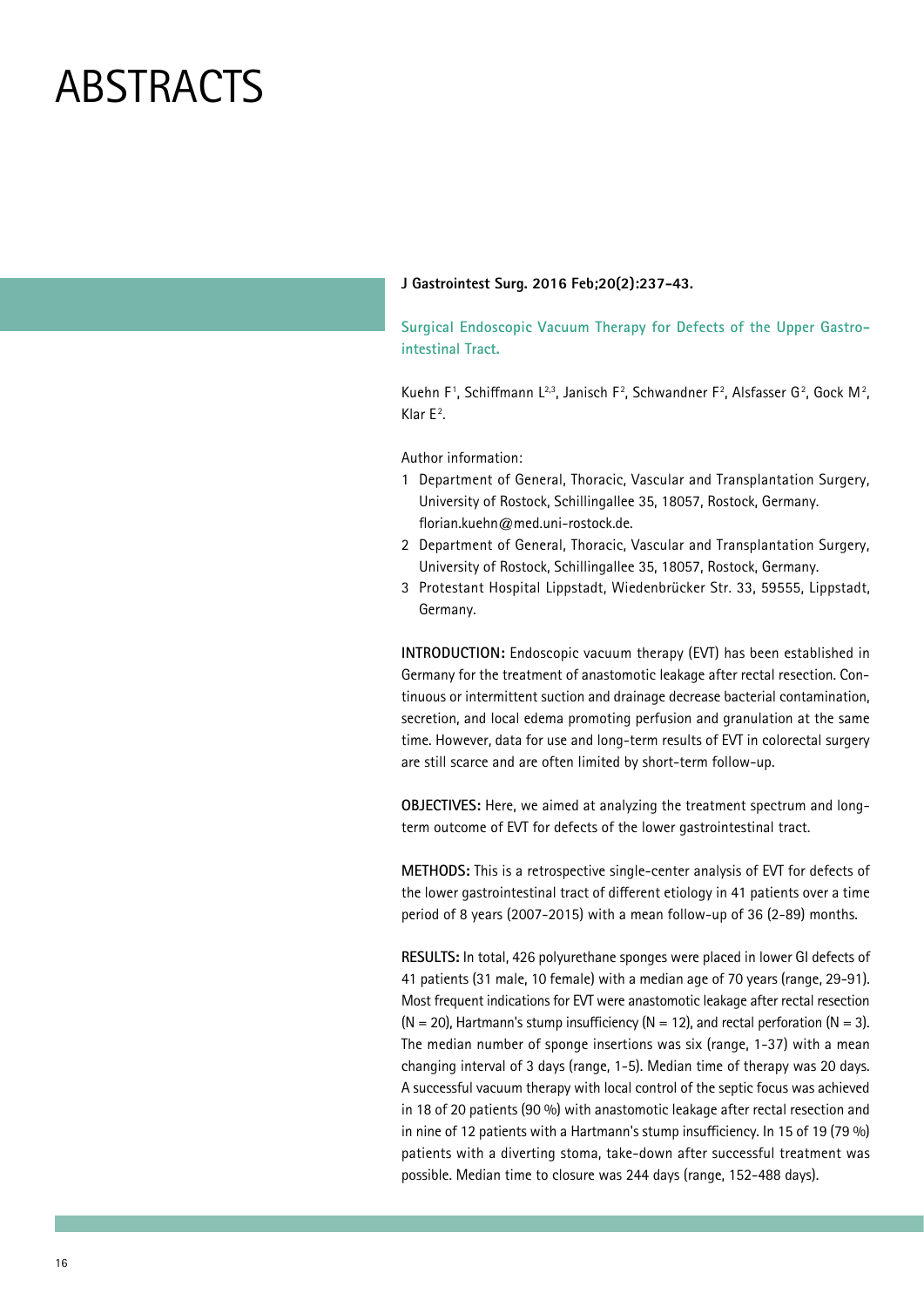**CONCLUSION: To our knowledge, this retrospective observation of EVT application for rectal lesions represents the largest patient series in literature. EVT has earned its indication in complication management after colorectal surgery and can achieve a successful control of a local septic focus in the majority of patients.**

#### **Surg Laparosc Endosc Percutan Tech. 2015 Dec;25(6):505-8.**

**Effectiveness of Endoluminal Vacuum-assisted Closure Therapy (Endo-SPONGE) for the Treatment of Pelvic Anastomotic Leakage After Colorectal Surgery.**

Keskin M1 , Bayram O, Bulut T, Balik E.

Author information:

- 1 \*Department of General Surgery, Istanbul University, School of Medicine
	- †Department of General Surgery, Koc University School of Medicine, Istanbul, Turkey.

Anastomotic leakage is a serious complication with significant morbidity and mortality. The popularity of endoscopic treatment (Endo-SPONGE) is increasing for distally located colorectal pouchanal anastomotic leakages. This was a retrospective study of 15 cases involving the application of the Endo-SPONGE for anastomotic leakage following proctectomy between May 2009 and May 2014. Of the 15 cases, lower anterior resection occurred in 12 cases (80 %), and pouch-anal anastomosis in 3 cases (18 %). In 8 patients (55 %), the Endo-SPONGE was applied during the early term, and in 7 patients (45 %) during the late term. The average number of applications was 2.2 (range, 1 to 5). Treatment was discontinued due to the progression of pelvic sepsis in 2 patients and due to bleeding in 1 patient. Lumen integrity was achieved in 12 cases. Lumen integrity after anastomotic leakages can be preserved by endoluminal vacuum therapy, which permits the closure of the stoma without requiring reconstructive surgery.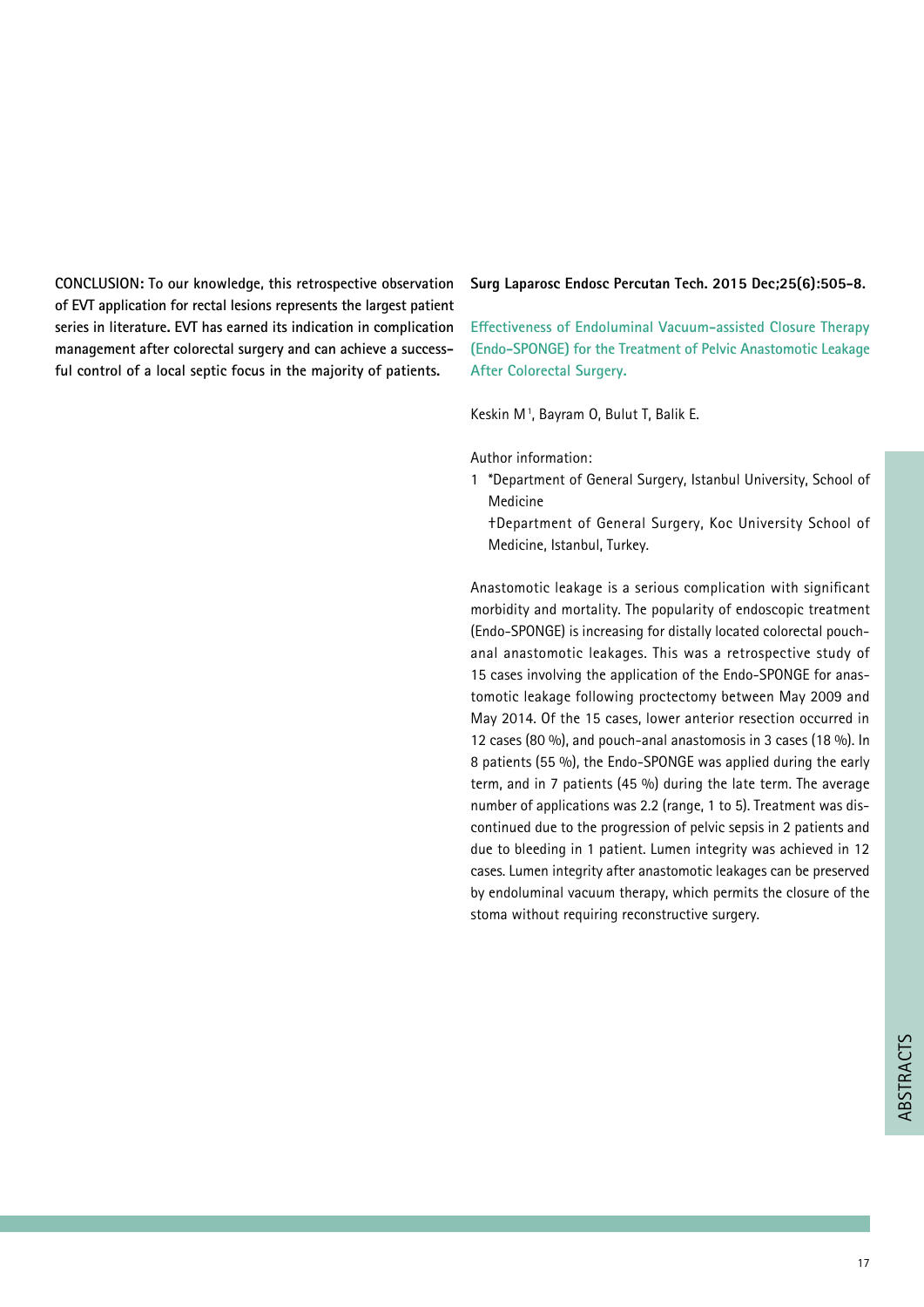#### **Dig Liver Dis. 2015 Jun;47(6):465-9.**

**Endo-SPONGE therapy for management of anastomotic leakages after colorectal surgery: A case series and review of literature.**

Strangio G<sup>1</sup>, Zullo A<sup>2</sup>, Ferrara EC<sup>1</sup>, Anderloni A<sup>1</sup>, Carlino A<sup>1</sup>, Jovani M<sup>1</sup>, Ciscato C<sup>1</sup>, Hassan C<sup>3</sup>, Repici A<sup>1</sup>.

Author information:

- 1 Department of Gastroenterology, IRCCS Istituto Clinico Humanitas, Milan, Italy.
- 2 Gastronterology and Digestive Endoscopy, 'Nuovo Regina Margherita' Hospital, Rome, Italy. Electronic address: angelozullo66@yahoo.it.
- 3 Gastronterology and Digestive Endoscopy, 'Nuovo Regina Margherita' Hospital, Rome, Italy.

**BACKGROUND:** Endo-SPONGE treatment is a novel approach to manage selected patients with anastomotic leakage following colorectal surgery. However, the available data are still scanty.

**AIMS:** To evaluate the efficacy and safety of the Endo-SPONGE therapy in a large series, and to perform a review of the current evidence concerning such a treatment.

**METHODS:** Consecutive patients diagnosed with partial colonic anastomotic leakage managed with Endo-SPONGE placement were enrolled. The Endo-SPONGE system was changed every 48-72 h as outpatient, until to cavity closure. Literature review was performed for pooled-data analysis.

**RESULTS:** Twenty-five patients were enrolled, including 13 (52 %) with diverting ileostomy. Following Endo-SPONGE applications (median sessions: 9, range: 1-39; median treatment duration: 4 weeks, range: 1-32), a complete healing was achieved in 22 (88 %) patients. Three (12 %) patients developed a major complication (1 uretheric fistula, 1 ileal fistula, and 1 pararectal abscess), all successfully treated by surgery. Ileostomy closure was achieved in 11 (84.6 %) patients. No mortality related to the procedure was observed. Overall, 174 patients treated with Endo-SPONGE were reported in literature. By considering data of the larger 7 studies, a complete healing of presacral cavity was achieved in 131 (94.3 %) out of 149 patients.

**CONCLUSIONS: Our relatively large series of patients confirmed the efficacy, tolerability, and an acceptably low complication rate of Endo-SPONGE therapy for colorectal anastomosis leakage treatment.**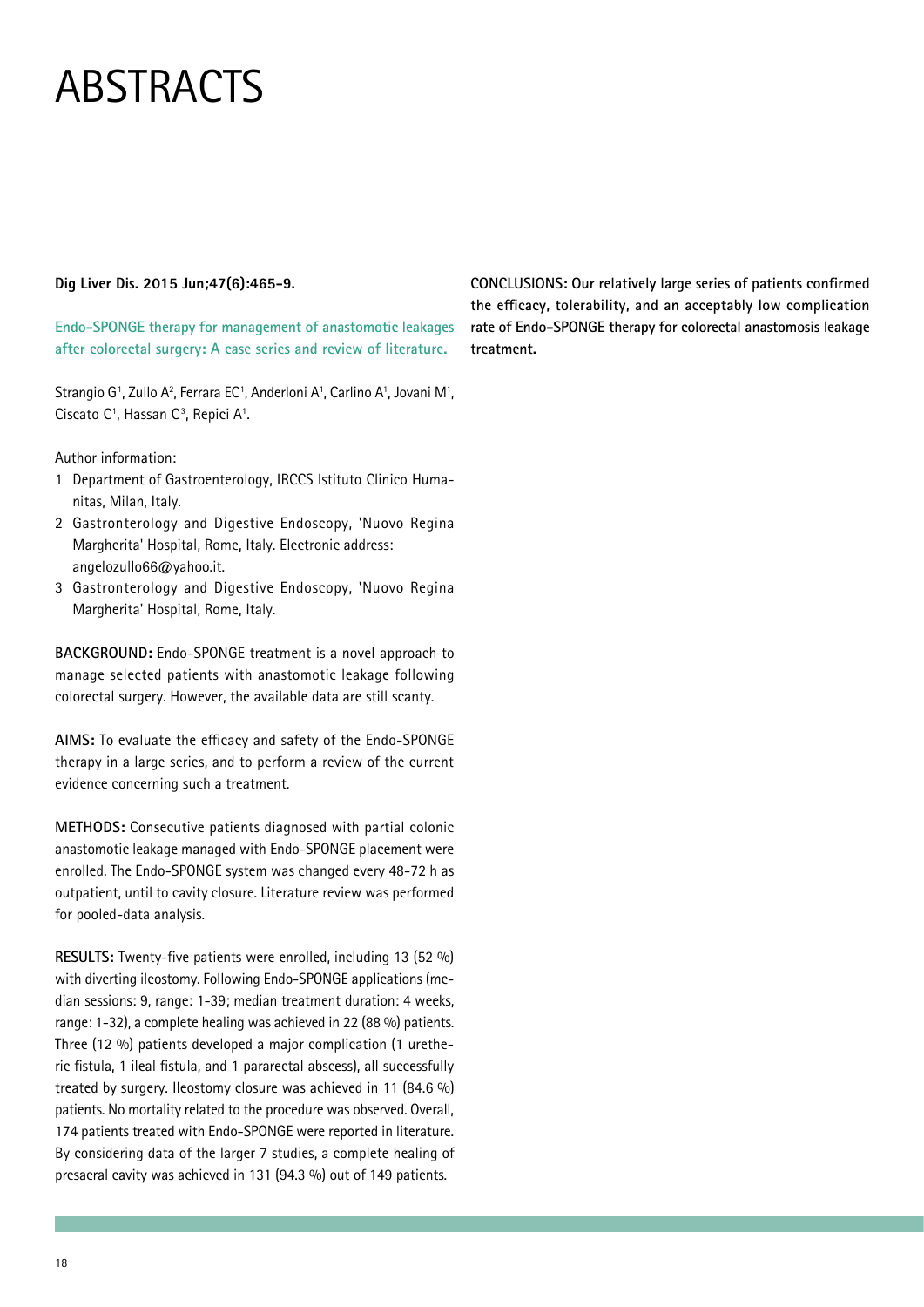#### **Colorectal Dis. 2015 May;17(5):426-32.**

**Early reconstruction of the leaking ileal pouch-anal anastomosis: a novel solution to an old problem.**

Gardenbroek TJ1 , Musters GD, Buskens CJ, Ponsioen CY, D'Haens GR, Dijkgraaf MG, Tanis PJ, Bemelman WA.

Author information:

1 Department of Surgery, Academic Medical Centre, Amsterdam, The Netherlands; Department of Surgery, Onze Lieve Vrouwe Gasthuis, Amsterdam, The Netherlands.

**AIM:** The study aimed to determine the effectiveness and direct medical costs of early surgical closure of the anastomotic defect after a short course of Endo-SPONGE therapy of the presacral cavity, compared with conventional treatment in patients with anastomotic leakage after ileal pouch-anal anastomosis (IPAA).

**METHOD:** Patients with anastomotic leakage after IPAA undergoing early surgical closure of the anastomotic defect after a short Endo-SPONGE treatment were prospectively followed and compared with a consecutive cohort of patients with an anastomotic leak treated by creation of a loop ileostomy and occasional drainage of the presacral cavity.

**RESULTS:** A total of 15 patients were treated with early surgical closure and 29 were treated conventionally. In the early surgical closure group, the Endo-SPONGE treatment was continued for a median of 12 days [interquartile range (IQR) 7-15 days] with a median of 3 (IQR 2-4) Endo-SPONGE changes. Secondary anastomotic healing was achieved in all patients  $(N = 15)$  in the early surgical closure group compared with 52 % ( $N = 16$ ) in the conventional treatment group ( $p = 0.003$ ). Closure of the anastomotic defect was achieved after a median of 48 (25-103) days in the early surgical closure group compared with 70 (IQR 49-175) days in the conventional treatment group ( $p = 0.013$ ). A functional pouch was seen in 93 % and 86 % of the patients in each group. There was no significant difference in direct medical cost.

**CONCLUSION: Early surgical closure after a short period of Endo-SPONGE treatmentis highly effective in treating anastomotic leakage after IPAA without increasing cost.**

#### **Dan Med J. 2013 Apr;60(4):A4604.**

**Promising results after endoscopic vacuum treatment of anastomotic leakage following resection of rectal cancer with ileostomy.**

Nerup N, Johansen JL, Alkhefagie GA, Maina P, Jensen KH.

Author information:

1 Department of Surgical Gastroenterology, Hvidovre Hospital, 2650 Hvidovre, Denmark. nikolajnerup@gmail.com

**INTRODUCTION:** In colorectal surgery, the most feared complication is anastomotic leakage (AL), which is associated with a high morbidity and mortality. In this study, we focus on treatment of perianastomotic abscess following AL after low anterior resection (LAR) of rectal cancer. In the literature, conservative irrigation regimes are reported to perdure for months and some even years and to be associated with a poor stoma closure rate. In the present paper, we evaluated endoscopic vacuum treatment of the perianastomotic abscess.

**MATERIAL AND METHODS:** Patients who had LAR due to rectal cancer with total mesorectal excision (TME) performed in Slagelse and Næstved Hospitals in the 2008-2012 ( $1<sup>st</sup>$  February) period were identified in the Danish Colorectal Cancer Group database. We included patients who had AL and who did not require emergency reoperation and were treated with endoscopic vacuum in the study period. Patients who initiated treatment more than one month after the leakage were excluded. All patients had primary ileostomy.

**RESULTS:** A total of 13 patients were included. All patients had successful closure of the perianastomotic abscess for a median of 18 (3-40) days in a median of eight (1-18) sessions. The median length of hospital stay was 25 (7-39) days. Mortality was zero, and the stoma closure rate was 12/13 (97 %).

**CONCLUSION: Our data support the positive findings previously reported by other studies. Endoscopic vacuum treatment seems to be a safe approach for selected patients in the treatment of perianastomotic abscess after LAR with TME of rectal cancer.**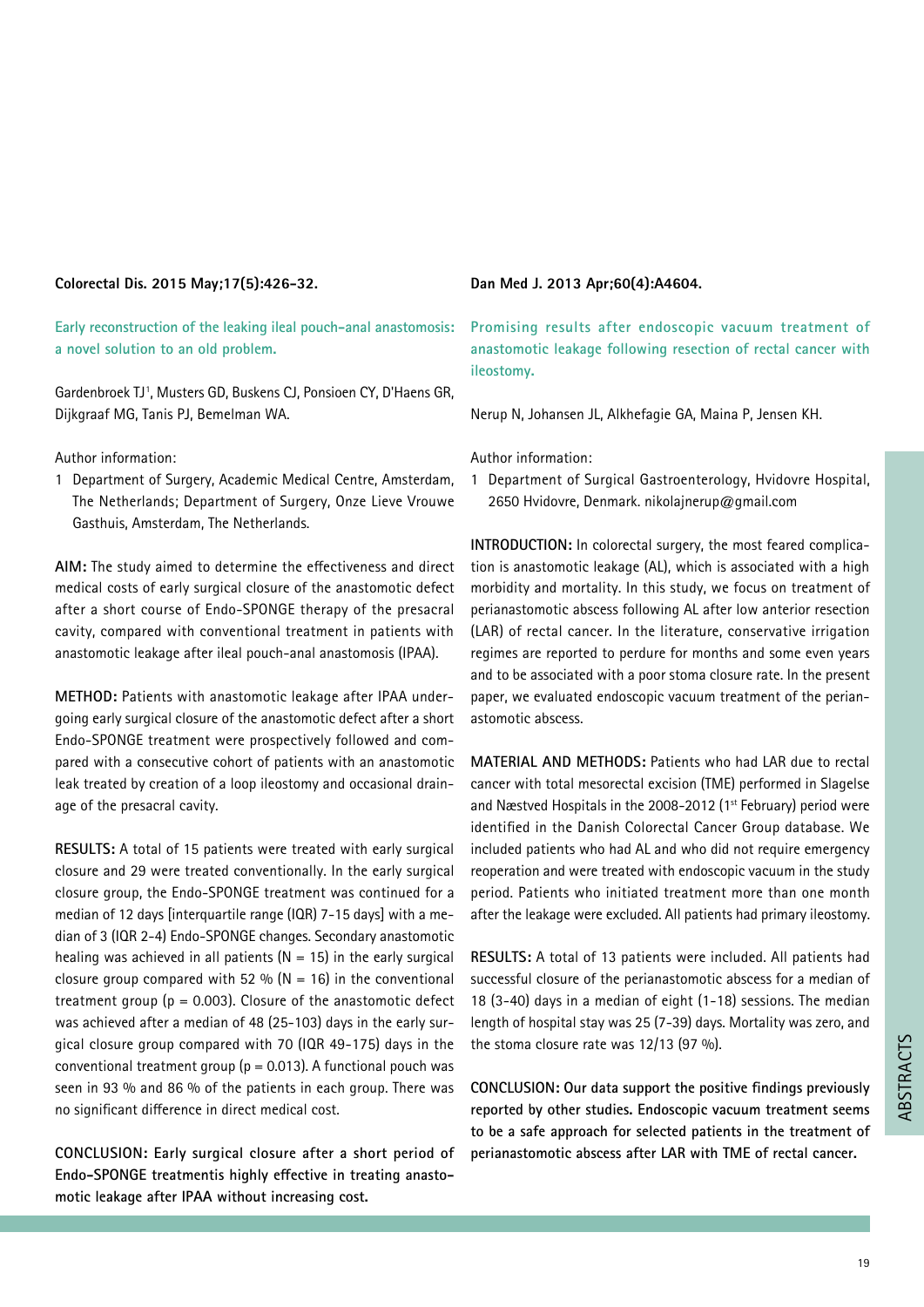#### **Tech Coloproctol. 2013 Jun;17(3):275-81.**

**An initial experience using transanal vacuum therapy in pelvic anastomotic leakage.**

Srinivasamurthy D, Wood C, Slater R, Garner J.

Author information:

1 Department of Colorectal Surgery, The Rotherham NHS Foundation Trust, Moorgate Road, Rotherham, South Yorkshire, S60 2UD, UK.

**BACKGROUND:** Treatment of the presacral cavity that forms after contained anastomotic leakage of a low pelvic anastomosis is challenging and often results in a permanent stoma. Endo-SPONGE therapy is a minimally invasive method of treating the presacral cavity which potentially avoids a permanent stoma. We report our initial experience of using Endo-SPONGE therapy.

**METHODS:** All patients who underwent Endo-SPONGE treatment for low pelvic anastomotic leakage in our hospital over a 45-month period were identified and data collected from clinical, operative and endoscopic notes.

**RESULTS:** Eight patients (seven males, one female) underwent Endo-SPONGE therapy for extraperitoneal pelvic anastomotic leak during the study period; all had had defunctioning ileostomies placed at their original surgery. Six out of eight patients had complete closure or a reduction in the size of the abscess cavity. Five patients have had their ileostomies reversed with good or reasonable bowel function after a median follow-up of 41 months and four of these patients had Endo-SPONGE therapy instituted within 6 weeks of initial surgery. One patient had Endo-SPONGE therapy abandoned and conversion to a permanent end colostomy after accidental intraperitoneal placement of the sponge.

**CONCLUSIONS: Early use of Endo-SPONGE therapy appears to offer a minimally invasive and effective way of closing the presacral cavity after a pelvic anastomotic leak, reducing the risk of permanent stoma and resulting in acceptable bowel function. Endo-SPONGE-specific complications can occur.**

#### **Colorectal Dis. 2011 Nov;13 Suppl 7:18-22.**

**Early, minimally invasive closure of anastomotic leaks: a new concept.**

Verlaan T1, Bartels SA, van Berge Henegouwen MI, Tanis PJ, Fockens P, Bemelman WA.

Author information:

1 Department of Surgery, Academic Medical Center, University of Amsterdam, Amsterdam, the Netherlands.

Chronic pelvic sepsis after ileoanal or coloanal anastomosis precludes ileostomy closure and, even if closure is ultimately possible, function of the neorectum is badly affected. Early closure of the anastomotic leak might prevent chronic pelvic sepsis and its adverse sequelae. In our experience of early closure in a consecutive group of six patients with a leaking low anastomosis (five with ileoanal pouch anastomosis and one after a low anterior resection), we were able to achieve anastomotic closure in five by means of initial Endo-SPONGE therapy followed either by early suture (four patients) or endoscopic clip repair (one patient). Early minimally invasive closure of low anastomotic leaks is therefore possible provided that the para-anastomotic cavity is drained well prior to closure and the anastomosis is defunctioned.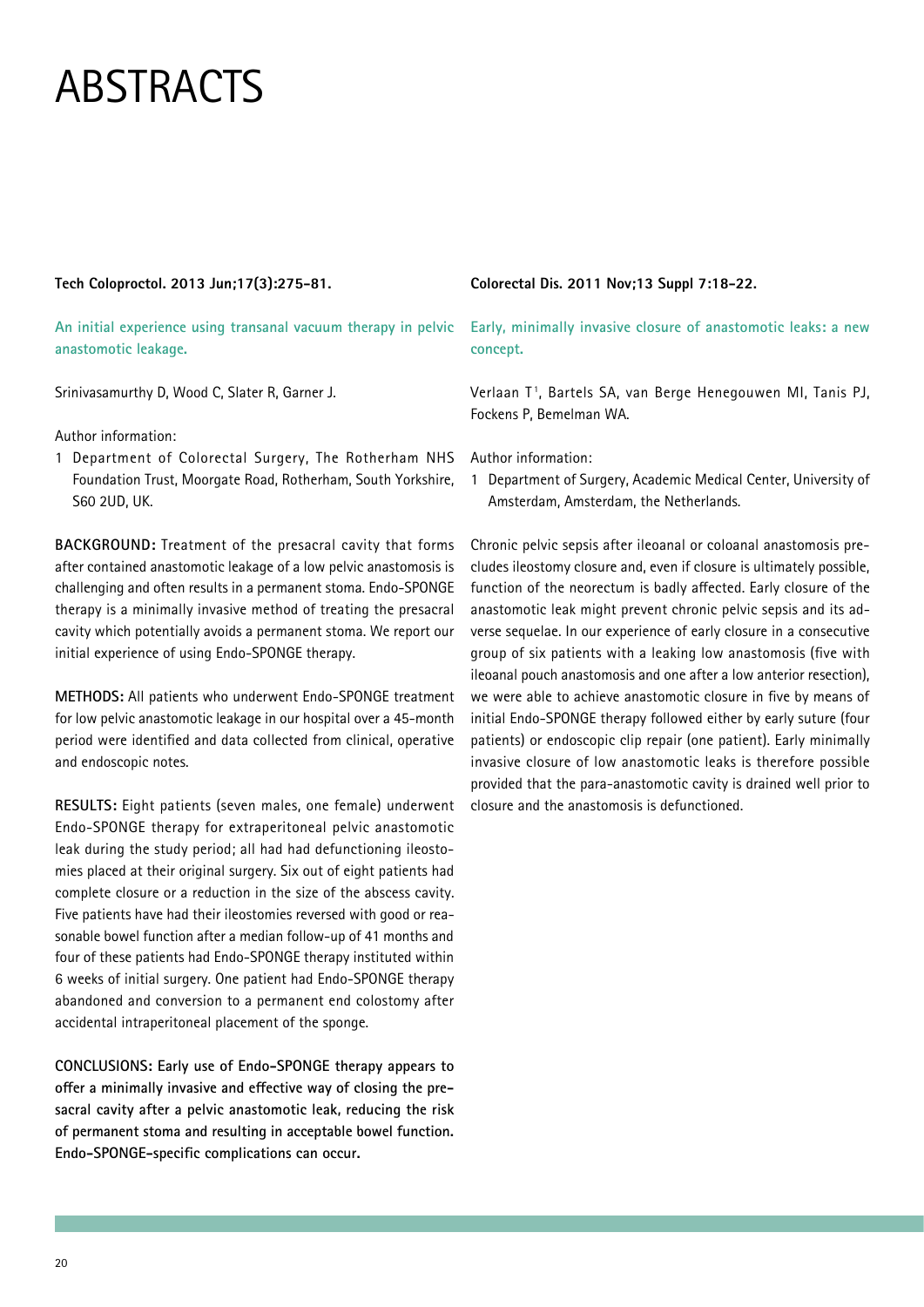#### **Tech Coloproctol. 2010 Sep;14(3):279-81.**

**Endoluminal vacuum therapy for anastomotic leaks after rectal surgery.**

Arezzo A1 , Miegge A, Garbarini A, Morino M.

Author information:

1 Digestive, Colorectal and Minimal Invasive Surgery, University of Turin, Turin, Italy. alberto.arezzo@unito.it

Anastomotic leakage after rectal surgery is a very serious complication and is the main cause of postoperative morbidity and mortality. We describe three cases of rectal leakage which we treated with endoscopic vacuum-assisted closure. We used the Endo-SPONGE (Aesculap AG, Germany), which consists of an open-cell, cylindrical polyurethane sponge connected to a drainage tube which is linked to a vacuum system to exert constant suction. The possible role of this new tool in the management of anastomotic leaks is also discussed.

#### **World J Gastroenterol. 2010 Sep 28;16(36):4570-4.**

**Recurrent abscess after primary successful Endo-SPONGE treatment of anastomotic leakage following rectal surgery.**

Riss S1 , Stift A, Kienbacher C, Dauser B, Haunold I, Kriwanek S, Radlsboek W, Bergmann M.

Author information:

1 Division of General Surgery, Department of Surgery, Medical University of Vienna, Währinger Gürtel 18-20, A-1090 Vienna, Austria. stefan.riss@meduniwien.ac.at

**AIM:** To assess long-term efficacy of initially successful Endo-SPONGE assisted therapy.

**METHODS:** Between 2006 and 2009, consecutive patients who had undergone primary successful Endo-SPONGE treatment of anastomotic leakage following rectal cancer surgery were enrolled in the study. Patients were recruited from 6 surgical departments in Vienna. Clinical and oncologic outcomes were assessed through routine endoscopic and radiologic follow-up examination.

**RESULTS:** Twenty patients (7 female, 13 male) were included. The indications for Endo-SPONGE treatment were anastomotic leakage  $(N = 17)$  and insufficiency of a rectal stump after Hartmann's procedure  $(N = 3)$ . All patients were primarily operated for rectal cancer. The overall mortality rate was 25 %. The median follow-up duration was 17 mo (range 1.5-29.8 mo). Five patients (25 %) developed a recurrent abscess. Median time between last day of Endo-SPONGE therapy and occurrence of recurrent abscess was 255 d (range 21-733 d). One of these patients was treated by computed tomography-guided drainage and in 3 patients Hartmann's procedure had to be performed. Two patients (10 %) developed a local tumor recurrence and subsequently died.

**CONCLUSION: Despite successful primary outcome, patients who receive Endo-SPONGE therapy should be closely monitored in CONCLUSION: Despite successful primary outcome, patients who**<br>receive Endo-SPONGE therapy should be closely monitored in<br>the first 2 years, since recurrence might occur.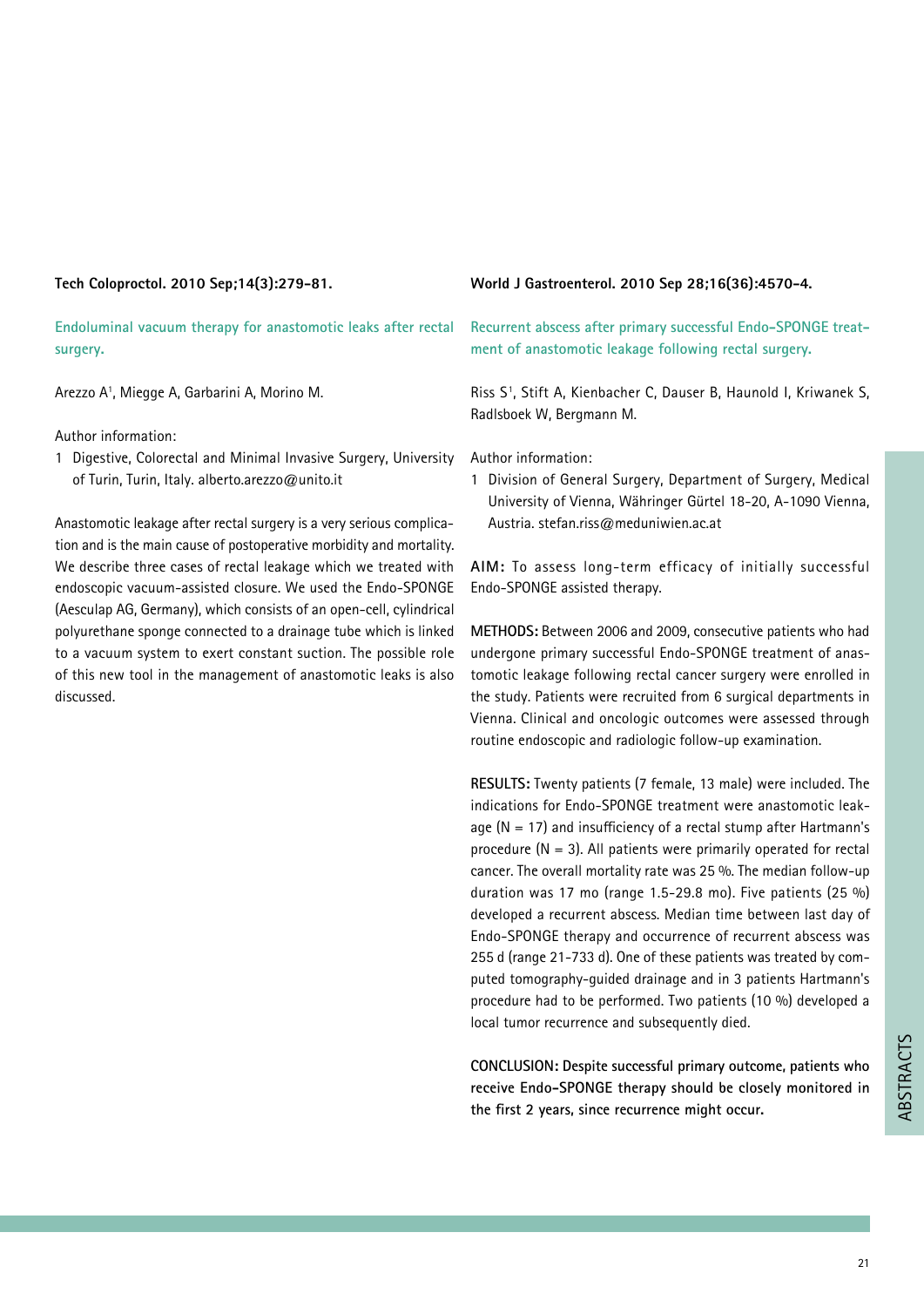#### **Colorectal Dis. 2010 Jul;12(7 Online):e104-8.**

**Endo-SPONGE assisted treatment of anastomotic leakage following colorectal surgery.**

Riss S1 , Stift A, Meier M, Haiden E, Grünberger T, Bergmann M.

Author information:

1 Department of Surgery, Medical University of Vienna, Vienna, Austria.

**AIM:** Endo-SPONGE assisted treatment (Endo-SPONGE) represents a novel approach to treat patients with anastomotic dehiscence following anterior resection for rectal cancer. Yet, limited data are available to predict success, compatibility with radiotherapy and/ or chemotherapy as well as acceptance by the patients.

**METHOD:** Between September 2007 and June 2008, nine patients suffering from anastomotic leakage after anterior rectal resection  $(N = 6)$  or suffering from leakage of rectal stump following Hartmann's procedure  $(N = 3)$  were treated by Endo-SPONGE. We recorded clinical outcome and patient's comfort using a 10-point visual analogue scale (VAS).

**RESULTS:** Median time of Endo-SPONGE treatment was 3 weeks (range: 2-8). There were no minor or major complications. In 6 (66.6 %) patients, the anastomotic leakage healed successfully. Three patients showed no response and needed further surgical intervention. The lack of success was due to complexity of the leakages, which comprised either more than 270 degrees of the circumference or consisted of two distant fistulas. Formation of granulation tissue was unaffected by chemotherapy. For the question 'alteration in daily life activity', a median score of 5 (range: 1-9) was found. Measuring 'pain sensation' during Endo-SPONGE treatment patients scored a median of 3 (range: 0-6).

**CONCLUSIONS: Endo-SPONGE treatment can be recommended as an alternative approach to treat pelvic sepsis following anastomotic dehiscence or rectal stump insufficiency. Extended leakages should be treated by different approaches having little probability of successful healing, but can lead to discomfort for the patient. Radiochemotherapy does not cause a problem for application of the Endo-SPONGE.**

#### **Surg Endosc. 2009 Jun;23(6):1379-83.**

**The Dutch multicenter experience of the Endo-SPONGE treatment for anastomotic leakage after colorectal surgery.**

van Koperen PJ1 , van Berge Henegouwen MI, Rosman C, Bakker CM, Heres P, Slors JF, Bemelman WA.

Author information:

1 Department of Surgery, Academic Medical Center, P.O. Box 22660, 1100 A2, DD, Amsterdam, The Netherlands. p.j.vankoperen@amc.uva.nl

**BACKGROUND:** Anastomotic leakage is a feared complication following colorectal surgery and is associated with early and long-term morbidity and mortality. The presacral cavity as the result of leakage can be treated with an Endo-SPONGE (Aesculap AG, Germany). The aim of this study was to assess the effectiveness of Endo-SPONGE treatment of the presacral cavity as the result of anastomotic leakage in the Netherlands.

**METHODS:** Between July 2006 and April 2008, 16 patients  $(M/F = 9:7)$  with median age 64 years (range 19-78 years) who underwent surgery for rectal cancer  $(N = 13)$  or ulcerative colitis  $(N = 3)$  were treated with the Endo-SPONGE treatment after anastomotic leakage.

**RESULTS:** Of the 16 patients, eight patients started with the Endo-SPONGE treatment within 6 weeks after the initial surgery. In these patients the Endo-SPONGE was placed after a median of 24 days (range 13-39 days) following surgery. In the remaining eight patients the Endo-SPONGE treatment was started later than 6 weeks after the initial surgery. In this group there was a median of 74 days (range 43-1,602 days) between surgery and the start of Endo-SPONGE placement. There was closure in six out of eight patients (75 %) in the group that started with the Endo-SPONGE treatment within 6 weeks of surgery compared with three out of eight patients (38 %) in the group that started later ( $p = 0.315$ ). Closure was achieved in a median of 40 (range 28-90) days with a median number of 13 sponge replacements (range 8-17).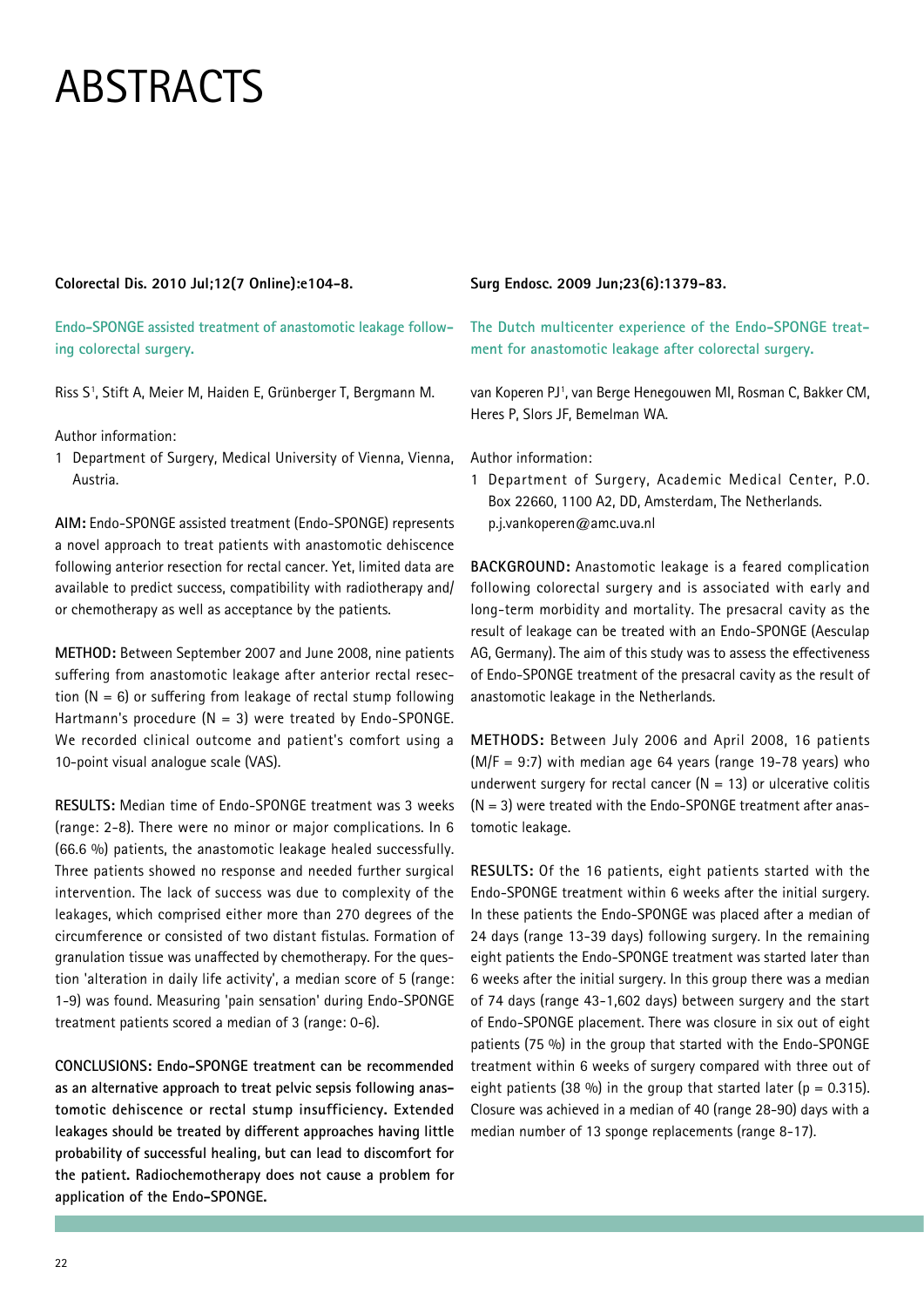**CONCLUSIONS: Endo-SPONGE placement can be helpful in the treatment for anastomotic leakage after colorectal surgery and might prevent a chronic presacral sinus. However, it is not yet clear if this new treatment modality results in quicker healing.**

#### **Surg Endosc. 2008 Aug;22(8):1818-25.**

**Endoscopic vacuum-assisted closure of anastomotic leakage following anterior resection of the rectum: a new method.**

Weidenhagen R<sup>1</sup>, Gruetzner KU, Wiecken T, Spelsberg F, Jauch KW.

Author information:

1 Department of Surgery, Klinikum Grosshadern, Ludwig-Maximilian-University of Munich, Marchioninistr, 15, D-81377, Munich, Germany. rolf.weidenhagen@med.uni-muenchen.de

**BACKGROUND:** Conservative treatment of anastomotic leakage after anterior resection of the rectum seems to be possible in patients who have no occurrence of generalized peritonitis. This report describes a new method of endoscopic management of large anastomotic leakage in these patients.

**METHOD:** The main feature of this new method is the endoscopically assisted placement of an open-cell sponge connected to a vacuum device into the abscess cavity via an introducer device. The sponge system is changed every 48-72 h.

**RESULTS:** Twenty-nine patients with an anastomotic leakage after anterior resection were treated with the endoscopic vacuum therapy. The total duration of endovac therapy was  $34.4 +$   $-$  19.4 days. The total number of endoscopic sessions per patient was 11.4 +/- 6.3. In 21 of the 29 patients, a protecting stoma was created at the primary operation. Four patients were treated successfully without the need of a secondary stoma. Definitive healing was achieved in 28 of the 29 patients.

**CONCLUSIONS: Endoscopic vacuum-assisted closure is a new efficacious modality for treating anastomotic leakage following anterior resection due to an effective control of the septic focus. Further studies will show if it is possible to reduce the high mortality rate of patients with anastomotic leakage through the avoidance of surgical reinterventions while at the same time**  mortality rate of patients with anastomotic leakage through<br>the avoidance of surgical reinterventions while at the same time<br>preserving the sphincter function.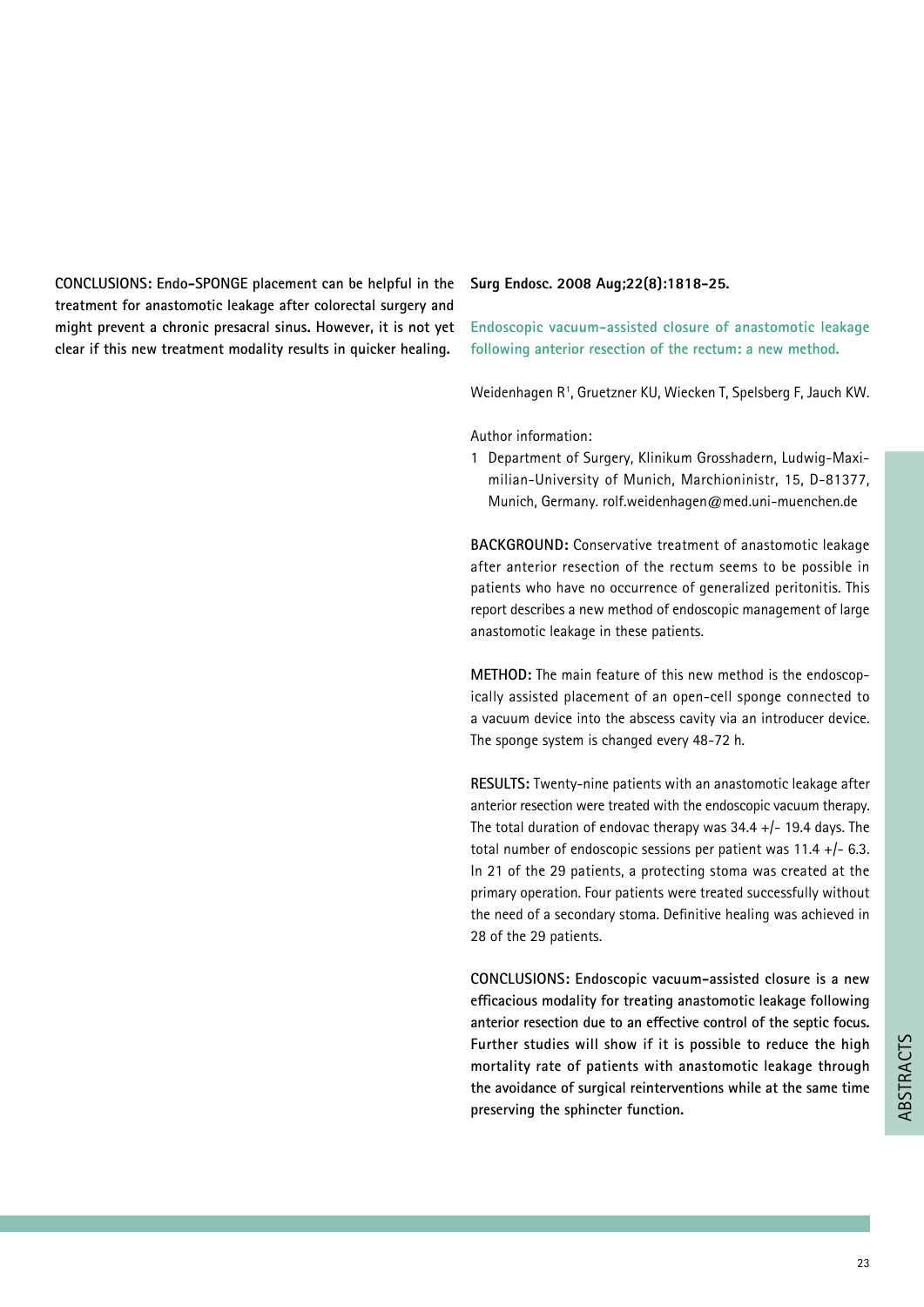#### **Colorectal Dis. 2008 Nov;10(9):943-4.**

**Endo-SPONGE treatment of anastomotic leakage after ileo-anal pouch anastomosis: report of two cases.**

Van Koperen PJ1 , Van Berge Henegouwen MI, Slors JF, Bemelman WA.

Author information:

1 Department of Surgery, Academic Medical Center, Amsterdam, The Netherlands.

**OBJECTIVE:** The Endo-SPONGE was used in two patients in the treatment of anastomotic leakage following ileo-anal J-pouch reconstruction. Recently, local vacuum sponge treatment has shown to be effective to treat contained anastomotic leakage after low anterior anastomosis in rectal cancer patients.

**METHOD:** Two patients (male, 18 years; female, 40 years) who underwent restorative proctocolectomy for ulcerative colitis developed localized anastomotic leakage without general peritonitis. This was endoscopically managed by transanal placement of an Endo-SPONGE (Aesculap AG, Germany) after a diverting ileostomy was performed.

**RESULTS:** The sponge was frequently replaced until resolution of the sinus was achieved in 35 and 56 days.

**CONCLUSION: Vacuum Endo-SPONGE treatment can help anastomotic leakage afterileo-anal pouch surgery.**

#### **Dis Colon Rectum. 2015;58:5 (e246).**

**Endo-SPONGE treatment of anastomotic leaks.**

#### Milito G, Lisi G.

**PURPOSE:** Endoluminal vacuum therapy using Endo-SPONGE is a new endoscopic method to treat extraperitoneal anastomotic leakage following low anterior resections or Hartmann's stump leakage in the lesser pelvis, at an early stage and with no reintervention. This tool consists of an open-pored sponge inserted into the cavity. A drainage tube fixed to a low vacuum drainage system is then connected to the sponge through the anus. Thus, it is realized a continuous drainage of the secretion and the sponge cleans away the fibrin coatings, reduces in size and cleans the cavity.

**METHODS:** Between January 2003 and December 2013, 12 patients with anastomotic leakage following low anterior resection and neoadjuvant radiochemotherapy were treated with transrectal VAC. They were prospectively evaluated.

**RESULTS:** Stapled straight end to end colorectal anastomoses were performed in all patients between 3 and 7 cm above the anal verge, a protective loop ileostomy was performed in every patients. The diagnosis of anastomotic leakage was performed after a median interval of 15 days (range 7-22) the median size of the cavity was 81x46 mm. Fluid collection was drained, percutaneosly in 10 cases, surgically in 2 patients who presented with a cavity of 80x 55 mm and 85 x 50 respectively. The median duration of therapy was 35 days (range 16-51), with a 8-15 sponge exchanges for patient. Median healing time was 59 days (range 32-65). No intraoperative complications were recorded. We found 5 cases of mild anal pain successfully treated medically.

**CONCLUSIONS: The Endo-SPONGE seems an effective minimally invasive procedure to treat extraperitoneal anastomotic leakage without reintervention reducing morbidity and mortality.**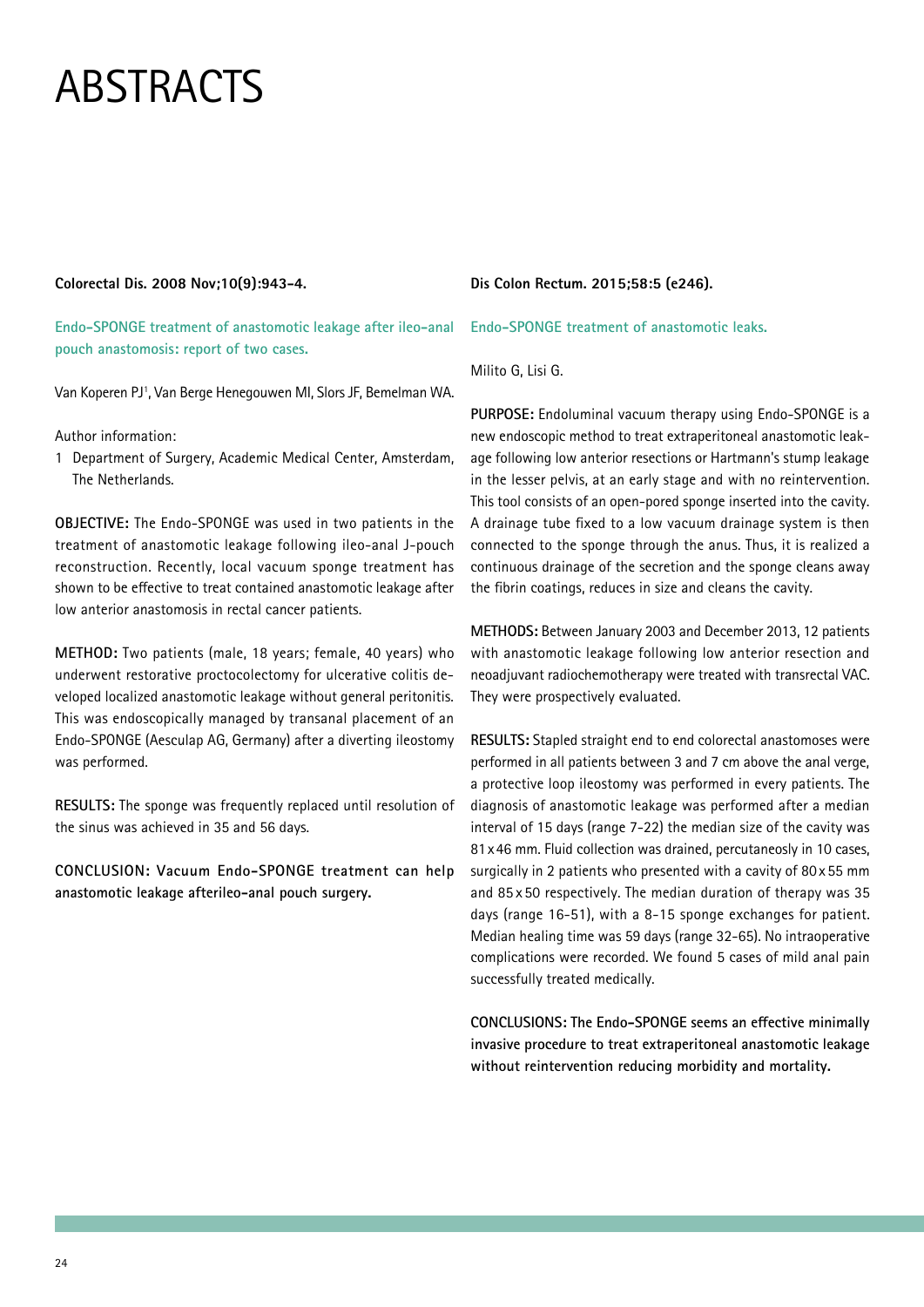#### **Support Care Cancer. 2014;22:1 SUPPL. 1 (S40).**

**Endo-SPONGE treatment of anastomotic leaks.**

Milito G, Lisi G.

**BACKGROUND AND AIMS:** Endoluminal vacuum therapy using Endo-SPONGE is a new endoscopic method to treat extraperitoneal anastomotic leakage following low anterior resections or Hartmann's stump leakage in the lesser pelvis, at an early stage and with no reintervention. It is realized a continuous drainage of the secretion and the sponge cleans away the fibrin coatings, reduces in size and cleans the cavity.

**METHODS:** Between January 2005 and December 2013, 12 patients with anastomotic leakage following low anterior resection and neoadjuvant radiochemotherapy were treated with transrectal VAC. They were prospectively evaluated.

**RESULTS:** Stapled straight end to end colorectal anastomoses were performed in all patients between 3 and 7 cm above the anal verge, a protective ileostomy was performed in every patients. The diagnosis of anastomotic leakage was performed after a median interval of 15 days (range 7-22) the median size of the cavity was 81x46 mm. Fluid collection was drained, percutaneosly in 10 cases, surgically in 2 patients who presented with a cavity of 80x 55 mm and 85 x 50 respectively. The median duration of therapy was 35 days (range 16-51), with a 8-15 sponge exchanges for patient. Median healing time was 59 days (range 32-65). No intraoperative complications were recorded. 5 cases of mild anal pain successfully treated medically.

**CONCLUSIONS: The Endo-SPONGE seems an effective minimally invasive procedure to treat extraperitoneal anastomotic leakage without reintervention reducing morbidity and mortality.** 

#### **Colorectal Dis. 2013;15 SUPPL. 3 (90).**

**Our experience of using Endo-SPONGE treatment for anastomotic leakage after rectal surgery.**

McAuley L, MacDonald L, Shalli K.

**AIM:** The aim of this study was to report the outcome of three patients who presented with a localised anastomotic leak following a laparoscopic anterior resection who were treated with an Endo-SPONGE.

**METHOD:** Between January 2011 and March 2013 three patients, complicated by a localised anastomotic leak following a laparoscopic low anterior resection were treated with Endo-SPONGE. We documented number of Endo-SPONGE changes required and endoscopic outcome of the cavity. Attention was paid to reduce cavity size to < 2 cm, therefore Endo-SPONGE was cut to size; the open end of the tube was sutured to retain maximum suction power.

**RESULTS:** One patient was successfully treated as an outpatient; the other two were kept as inpatients for social reasons. The average number of Endo-SPONGE changes was nine (7-12) with two patients achieving almost complete resolution of the cavity and one having a residual 2.5 cm cavity. All remained clinically well following cessation of treatment.

**CONCLUSIONS: Endo-SPONGE was very effective in the management of localised pelvic sepsis following an anastomotic leak in one outpatient and two in patients with consistently good endoscopic outcomes. Optimum reduction of cavity's size will likely prevent recurrent sepsis following Endo-SPONGE treatment.**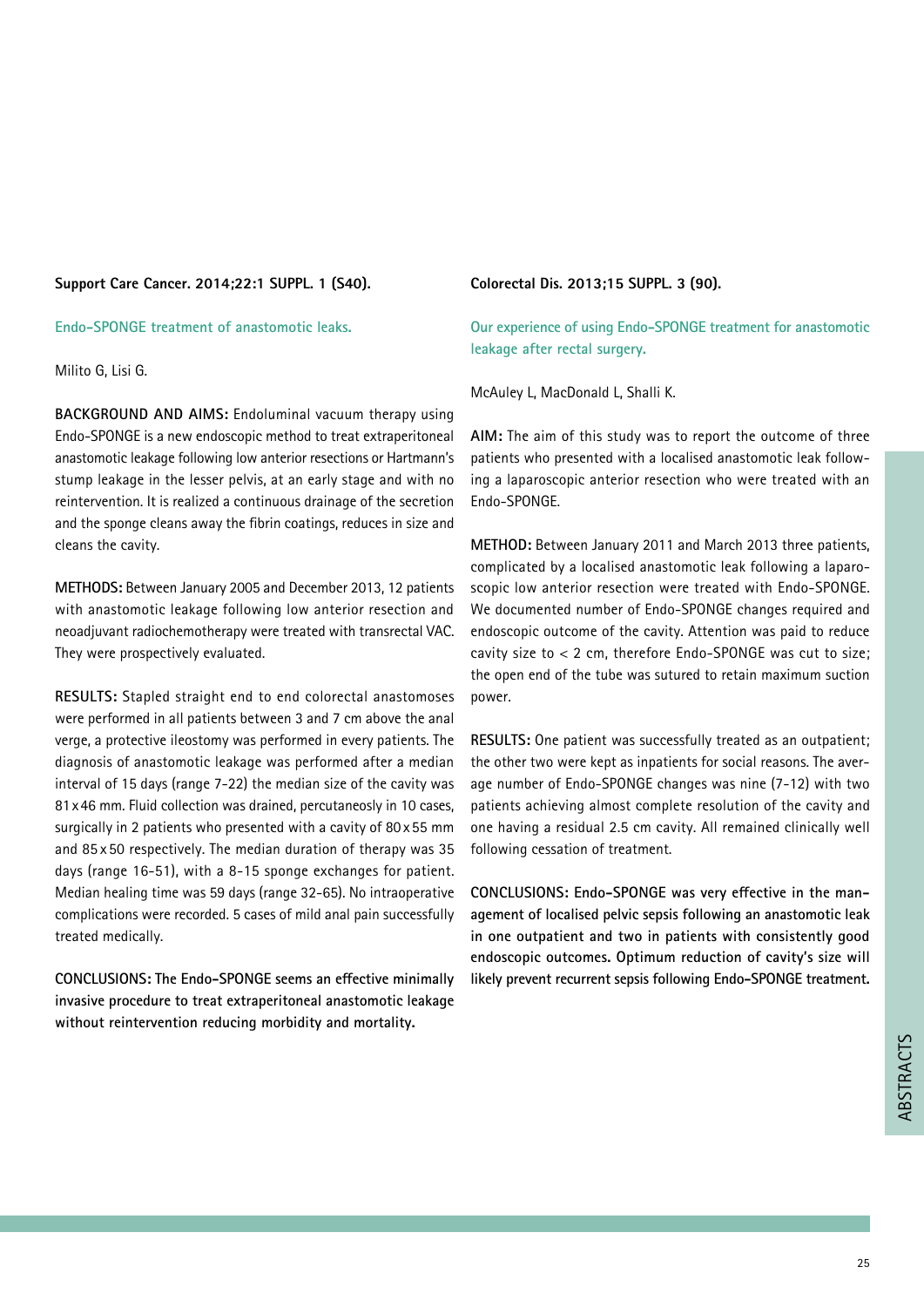#### **Gut. 2013;62 SUPPL. 2 (A44).**

**Endoscopic transanal vacuum-assisted closure of low pelvic cavities following anastomotic and stump leakage.**

Martel G, McElvanna K, McCallion K, McAllister I.

**INTRODUCTION:** Endoscopic transanal vacuum-assisted closure is a minimally invasive method used in the treatment of low pelvic anastomotic leaks and symptomatic cavities.

**AIMS/BACKGROUND:** We report our experience with this technique using Endo-SPONGE therapy in a series of 10 patients.

**METHOD:** All patients treated with Endo-SPONGE therapy between November 2008 and January 2013 in our hospital were identified. Data collected retrospectively from clinical and endoscopic notes included indication, duration of therapy, number of sponge changes, complications and outcome.

**RESULTS:** Ten patients (8 male, median age 59 years) underwent Endo-SPONGE therapy. Seven were treated for anastomotic leaks following low anterior resection. Two patients had symptomatic low pelvic cavities following ileal pouch excision and 1 was treated for a pelvic cavity following a perforated low Hartmann's stump. Seven patients were treated within 17 days (0-17 days) of diagnosis of pelvic sepsis. The remaining 3 patients were treated for chronic low pelvic cavities at intervals ranging from 5 months following index surgery. Median duration of treatment was 28.5 days (8-40 days) with a median number of sponge changes of 7 (2-11 changes). One patient developed a transient inflammatory response and pneumoperitoneum which settled with antibiotic therapy but there were no other complications. All patients had clinical resolution of pelvic sepsis and four patients had definitive cavity closure.

**CONCLUSIONS: Endoscopic transanal vacuum-assisted closure is an effective low-risk method of controlling pelvic sepsis following anastomotic leak and can be used in the management of symptomatic cavities following pouch excision and low rectal stump leakage.**

#### **Support Care Cancer. 2013;21 SUPPL. 1 (S55-S56).**

**Endo-SPONGE treatment of anastomotic leaks.**

Milito G, Cadeddu F.

**BACKGROUND:** Endoluminal vacuum therapy using Endo-SPONGE is a new endoscopic method to treat extraperitoneal anastomotic leakage following low anterior resections or Hartmann's stump leakage in the lesser pelvis, at an early stage and with no reintervention. This tool consists of an open-pored sponge inserted into the cavity. A drainage tube fixed to a low vacuum drainage system is then connected to the sponge through the anus. Thus, it is realized a continuous drainage of the secretion and the sponge cleans away the fibrin coatings, reduces in size and cleans the cavity.

**METHODS:** Between January 2003 and December 2012, 12 patients with anastomotic leakage following low anterior resection and neoadjuvant radiochemotherapy were treated with transrectal VAC. They were prospectively evaluated.

**RESULTS:** Stapled straight end to end colorectal anastomoses were performed in all patients between 3 and 7 cm above the anal verge, a protective loop ileostomy was performed in every patients. The diagnosis of anastomotic leakage was performed after a median interval of 15 days (range 7-22) the median size of the cavity was 81x46 mm. Fluid collection was drained, percutaneosly in 10 cases, surgically in 2 patients who presented with a cavity of 80x 55 mm and 85 x 50 respectively. The median duration of therapy was 35 days (range 16-51), with a 8-15 sponge exchanges for patient. Median healing time was 59 days (range 32-65). Nointraoperative complications were recorded. We found 5 cases of mild anal pain successfully treated medically.

**CONCLUSIONS:** The Endo-SPONGE seems an effective minimally invasive procedure to treat extraperitoneal anastomotic leakage without reintervention reducing morbidity and mortality.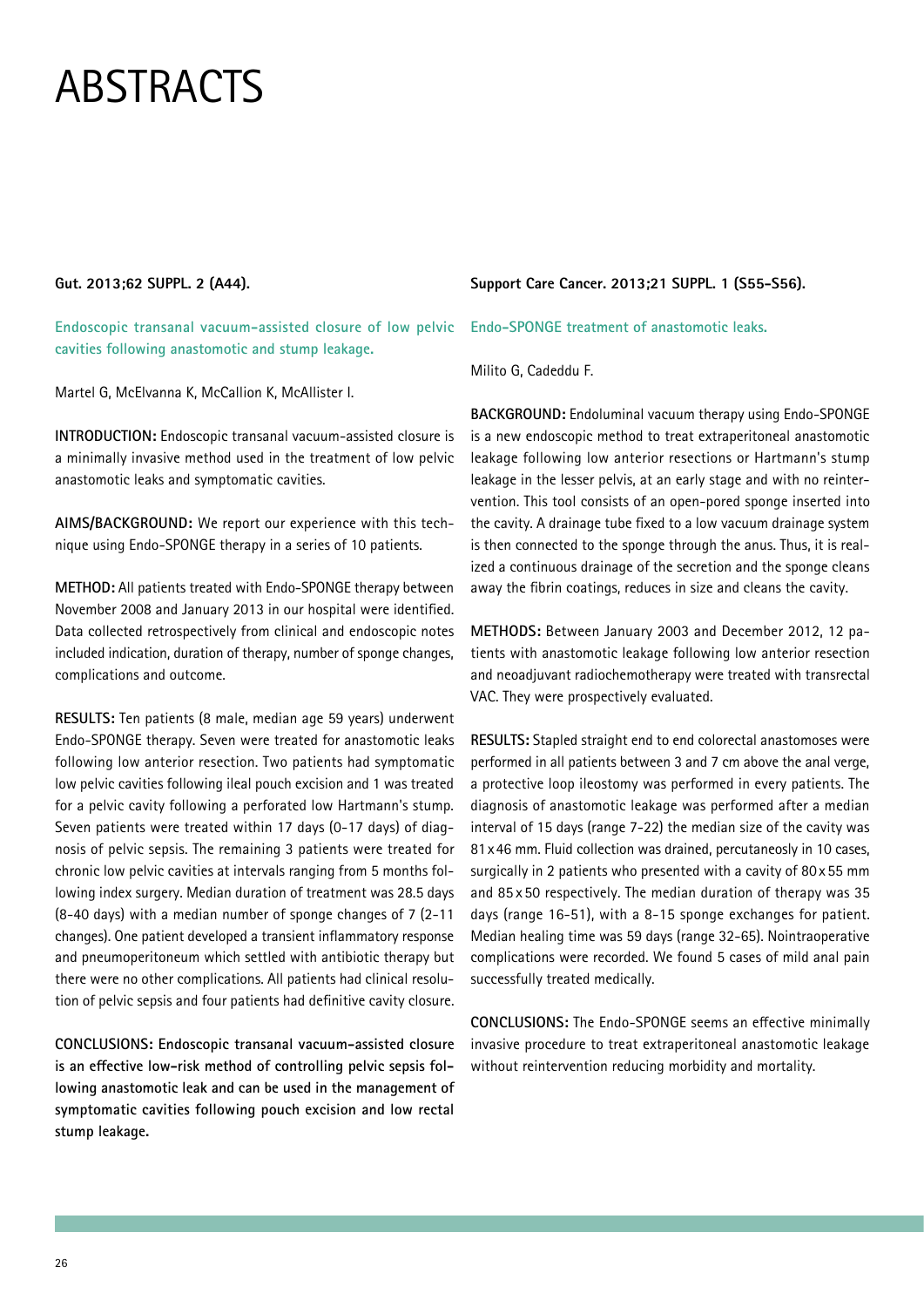#### **Eur Surg. 2013;45 SUPPL. 1 (8-9).**

**Endo-SPONGE treatment of anastomotic leaks.**

Milito G, Cadeddu F.

**BACKGROUND:** Endoluminal vacuum therapy using Endo-SPONGE is a new endoscopic method to treat extraperitoneal anastomotic leakage following low anterior resections or Hartmann's stump leakage in the lesser pelvis, at an early stage and with no reintervention. This tool consists of an open-pored sponge inserted into the cavity. A drainage tube fixed to a low vacuum drainage system is then connected to the sponge through the anus. Thus, it is realized a continuous drainage of the secretion and the sponge cleans away the fibrin coatings, reduces in size and cleans the cavity.

**METHODS:** Between January 2003 and December 2012, 12 patients with anastomotic leakage following low anterior resection and neoadjuvant radiochemotherapy were treated with transrectal vac. They were prospectively evaluated.

**RESULTS:** Stapled straight end to end colorectal anastomoses were performed in all patients between 3 and 7 cm above the anal verge, a protective loop ileostomy was performed in every patients. The diagnosis of anastomotic leakage was performed after a median interval of 15 days (range 7-22), median size of the cavity was 81 x 46 mm. Fluid collection was drained, percutaneously in 10 cases, surgically in 2 patients who presented with a cavity of 80x55 mm and 85 x50 respectively. The median duration of therapy was 35 days (range 16-51), with a 8-15 sponge exchanges for patient. Median healing time was 59 days (range 32-65). No intraoperative complications were recorded. We found 5 cases of mild anal pain successfully treated medically.

**CONCLUSIONS: The Endo-SPONGE seems an effective minimally invasive procedure to treat extraperitoneal anastomotic leakage without reintervention reducing morbidity and mortality.**

#### **Dig Liver Dis. 2013;45 SUPPL. 2 (S179-S180).**

**Endo-SPONGE for endoscopic management of anastomotic leakage after colorectal surgery: Results from a single centre experience.**

Repici A, Pagano N, Ferrara E.C, Ciscato C, Strangio G, Vitetta E, Rando G, Elmore U, Fumagalli U, Rosati R, Spinelli A, Bona S, Montorsi M, Malesci A.

**BACKGROUND AND AIM:** Endo-SPONGE treatment represents a novel approach to manage patients with anastomotic dehiscence following colorectal surgery. Limited data are available to predict success rate and complication.

**MATERIAL AND METHODS:** Between September 2008 and October 2012 patients suffering from anastomotic leakage after surgery were managed with Endo-SPONGE placement. 18 pts underwent anterior rectal resection, all but one for rectal adenocarcinoma and one for rectal endometriotic nodule 3 pts underwent left hemicolectomy, for diverticulosis in one case and for left-sided adenocarcinoma in the other 2 cases; one patient underwent proctocolectomy for ulcerative colitis. After surgery, when anastomotic leakage was suspected, a CT scan was performed. The Endo-SPONGE is an open-pored polyurethane sponge which is installed transanally after examination and rinsing of the abscess cavity using a small-calibre gastroscope. Afterwards, the sponge is connected to a low vacuum suction bottle, creating a constant negative pressure. Primary outcome parameters were closure of the cavity and the ability to close the ileostomy.

**RESULTS:** In total 22 patients [M:F = 17:5 – mean age 67 years (range 37-89 y)] were included. Mean time of Endo-SPONGE treatment was 4.3 weeks (range: 1-32 weeks). There were 3 major complications: one case of ureteric fistula, one of ileal fistula and one of pararectal abscess. In 18 (82 %) patients, the anastomotic leakage healed successfully. Three patients showed no response (14 %) and one patient was improved for partial but not complete leakage healing at the time of data collection. The lack of success was associated with to complexity of the leakages, which comprised either more than 270 degrees of the circumference or consisted of two distant fistulas. Formation of granulation tissue and final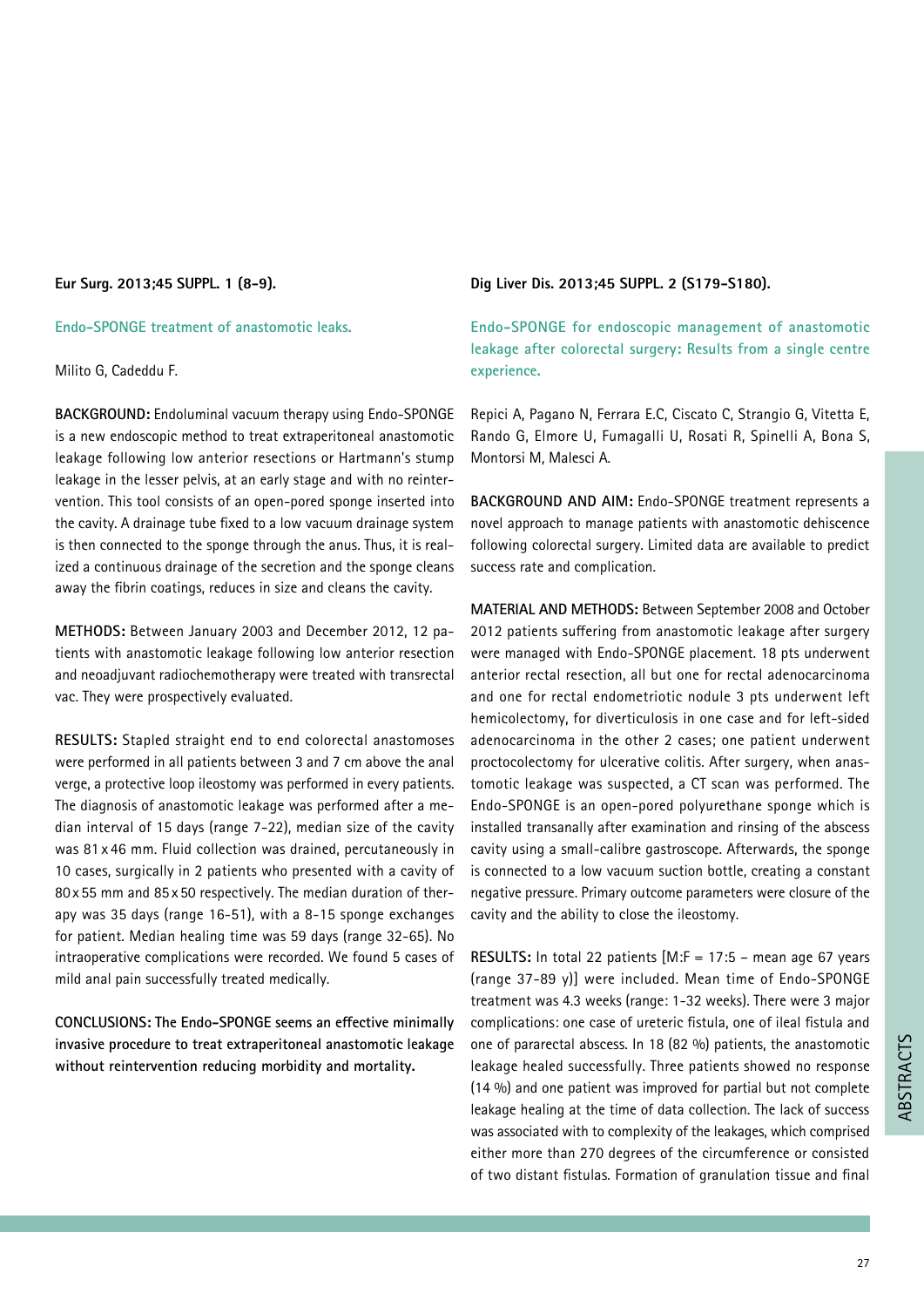healing were unaffected by concomitant radio or chemotherapy. Mean follow-up was 9 months. Three patients died during followup period because of disease progression in 2 cases and vascular accident in one. No mortality related to the Endo-SPONGE procedure was recorded.

**CONCLUSIONS: According to the results of this largest ever published series, Endo-SPONGE treatment can be recommended as an alternative approach to treat pelvic sepsis following anastomotic dehiscence or rectal stump insufficiency. Extended leakages involving more than 2/3 of anastomosis are associated with failure of the treatment.**

#### **Dig Liver Dis. 2012;44 SUPPL. 2 (S139).**

**Long term efficacy of vacuum-assisted therapy (Endo-SPONGE) in anastomotic leakage following anterior rectal resection.**

Buzzi A, Mussetto A, Tampieri I, Brancaccio M.L, Casetti T.

**BACKGROUND AND AIM:** Anastomotic leakage is a serious and frequent complication after anterior rectal resection ranging betweeen 1-24 %. Recently, it has been described the application of local vacuum sponge treatment (Endo-SPONGE, Aesculap AG, Germany) of locally contained anastomotic leakage after anterior resection in rectal cancer patients. Treatment failure has been associated with delay in starting vacuum therapy after initial surgery. Recurrent abscess after primary successful Endo-SPONGE treatment has also been described. The aim of our study was to test the long-term efficacy of Endo-SPONGE therapy in a group of patient treated in our center with vacuum assisted therapy because of anastomotic leakage after colorectal surgery.

**MATERIAL AND METHODS:** 9 patients with a presacral cavity after an anastomotic leakage were treated using the vacuum therapy (Endo-SPONGE). All of them had a colo-rectal anastomosis according to Knight and Griffen following an anterior resection of the rectum for rectal cancer. The Endo-SPONGE was changed every 2-4 days to prevent the tissue from growing into the sponge causing painful sponge exchanges. A defunctioning ileostomy was present in all patients. Each patient had a follow-up colonoscopy and a lower GI series at least 2 months after complete closure of the abscess cavity.

**RESULTS:** 8 out 9 patients (89 %) showed closure of the anastomotic leakage after a mean of 15 sponge changes (9-23 changes). The ileostomy had been closed in all patients with a closed abscess cavity (8 pts). The only failure was not associated with delay between surgery and treatment (about 20 days after surgery in our patient). During the follow up period (mean 18.4 months, range 6-30) we observed one recurrence of a small presacral abscess after 8 months of follow-up that resolved with conservative treatment. Two patients died after 2 years and 1 year of follow-up because of metastatic rectal cancer and prostate cancer, respectively.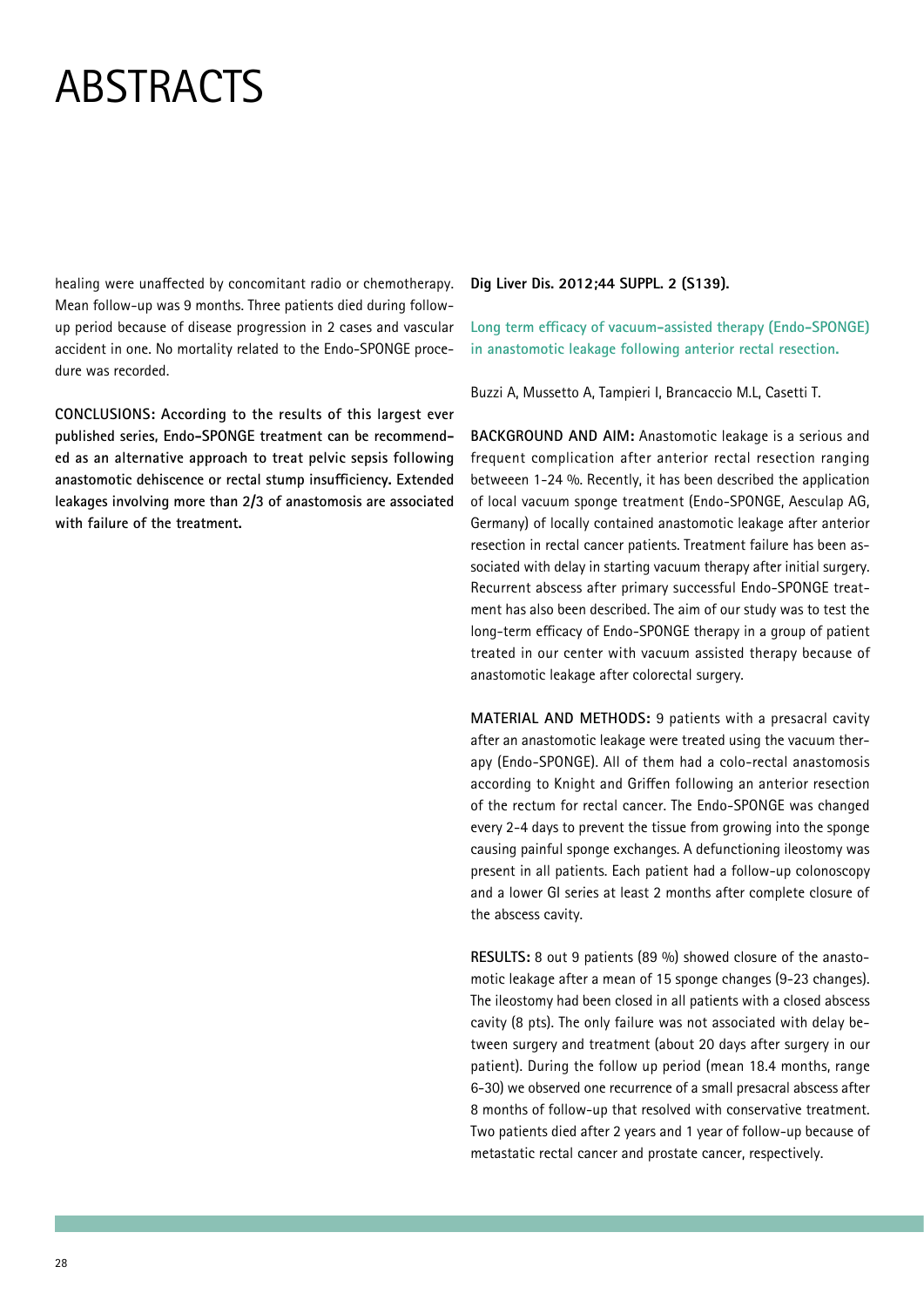**CONCLUSIONS: Endo-SPONGE placement can be helpful in the treatment of anastomotic leakage after colorectal surgery. Treatment failure was not associated with delay in starting treatment in our patient. We observed one case of recurrent abscess that healed with conservative treatment eight months after therapy was stopped.**

#### **Tech Coloproctol. 2012;16:1 (106).**

**Endoluminal vacuum therapy of anastomotic leakage following low anterior resection.**

Milito G, Cadeddu F, Grande M, De Luca E, Ciangola C.I, Tucci G.

**BACKGROUND:** The most important surgical complication following rectal resection with anastomosis is symptomatic anastomotic leakage. The clinical leakage rate after anterior resection varies from 2.8 to 20 % and is associated with 6-22 % mortality rate. Endo-SPONGE is a minimally invasive method for treating anastomotic leaks that are endoscopically accessible in the low rectal area.

**METHODS:** We successfully treated 8 patients with an anastomotic leak following low anterior resection for rectal cancer with Endo-SPONGE. Endo-SPONGE consists of an open-pored sponge inserted into the cavity using a flexible endoscope. The sponge is then connected through a Y tube with a vacuum-assisted system (REDYROB Trans Plus bottle). Thus, there is continuous drainage of the secretions, and the sponge cleans away the fibrin coatings, reduces in size and cleans the cavity. The sponge system is changed every 48 h. The size of the new sponges applied during the treatment is reduced to fit the decreasing dimensions of the cavity. When the cavity is approximately 1 x 0.5 cm large, Endo-SPONGE treatment is ended.

**RESULTS:** In all 8 cases, Endo-SPONGE was successful, relieving patients from infectious symptoms. The treatment was performed on an outpatient basis. The mean duration of therapy was 27 days, with 8-15 sponge exchanges per patient. Mean healing time was 48 days. No intraoperative complications were recorded. We found 3 cases of mild anal pain successfully treated medically.

**CONCLUSIONS: Endo-SPONGE seems an effective minimally invasive procedure for treating extraperitoneal anastomotic leakage without reintervention, thus reducing morbidity and**  invasive procedure for treating extraperitoneal anastomotic<br>leakage without reintervention, thus reducing morbidity and<br>mortality among patients.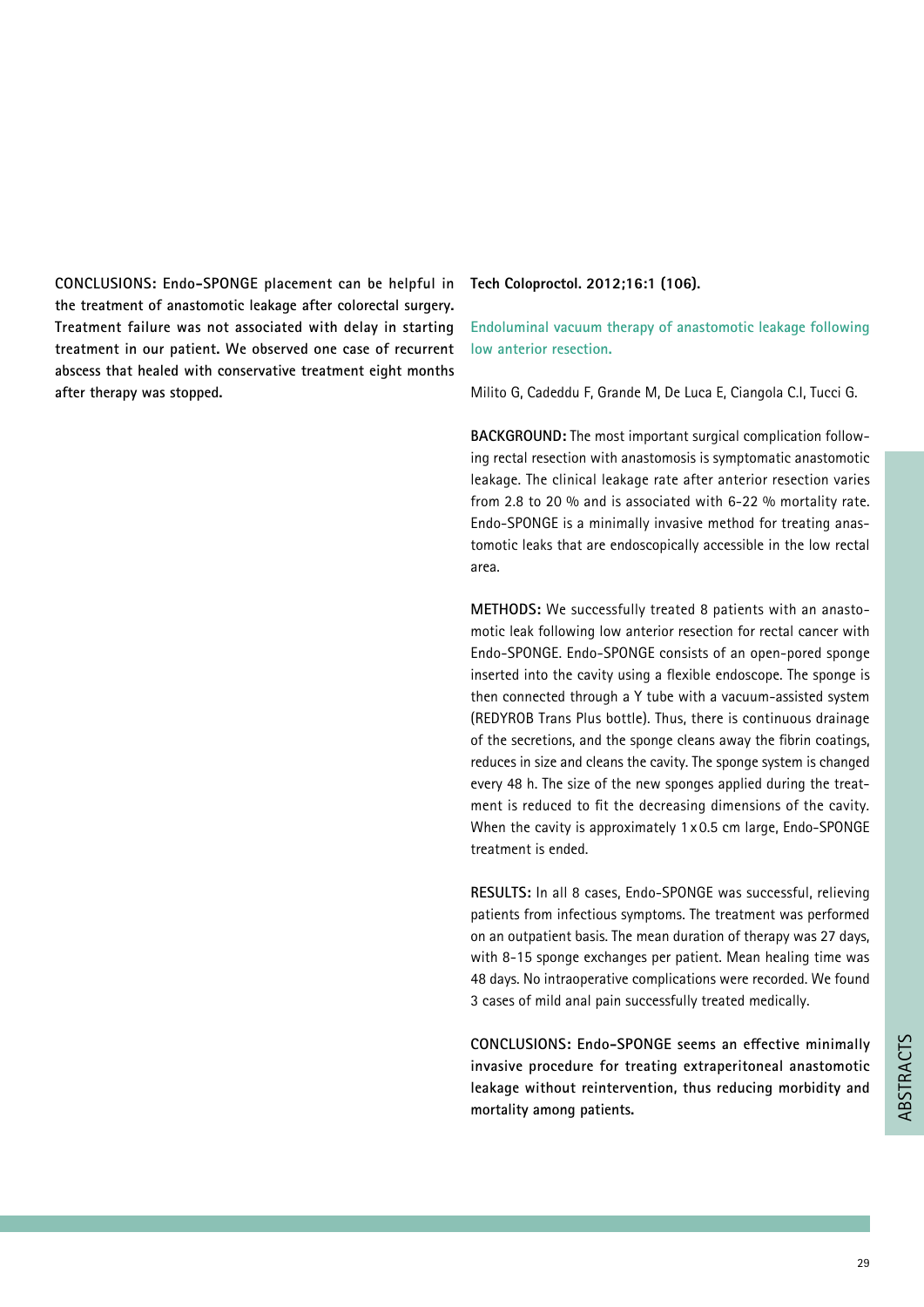#### **Tech Coloproctol. 2011;15:2 (230).**

**Endoluminal vacuum therapy of anastomotic leakage following low anterior resection.**

#### Cadeddu F, Milito G.

**BACKGROUND:** The most important surgical complication following rectal resection with anastomosis is symptomatic anastomotic leakage. The clinical leakage rate after anterior resection varies from 2.8 to 20 % and is associated with a 6-22 % mortality rate and with a 10-100 % risk of permanent stoma. Endo-SPONGE (Aesculap AG, Germany) is a minimally invasive method to threat anastomotic leak endoscopically accessible in the low rectal area.

**METHODS:** We successfully treated 8 patients with an anastomotic leak following low anterior resection for rectal cancer with Endo-SPONGE. Endo-SPONGE consists in an open-pored sponge inserted into the cavity using a flexible endoscope. The sponge is precisely cut according to the size of leakage cavity and inserted in the cavity through a flexible endoscope using an over-tube for the endoscope and a pusher to place the device inside the cavity. The sponge is then connected through a Y-tube with a vacuum-assisted system (REDYROB Trans Plus bottle). Thus, it is realized a continuous drainage of the secretion and the sponge cleans away the fibrin coatings, reduces in size and cleans the cavity. The sponge system is changed every 48 h. The size of the new sponges applied during the treatment is reduced to fit the decreasing dimension of the cavity. When the cavity is approximately 1 x 0.5 cm large, the Endo-SPONGE treatment is ended.

**RESULTS:** In all 8 cases, Endo-SPONGE was successful, relieving patients from infectious symptoms; the treatment was performed on an outpatient basis. The mean duration of therapy was 27 days, with an 8-15 sponge exchanges for patient. Mean healing time was 48 days. No intraoperative complications were recorded. We found three cases of mild anal pain successfully treated medically.

**CONCLUSIONS: Endo-SPONGE seems an effective minimally invasive procedure to treat extraperitoneal anastomotic leakage without reintervention reducing morbidity and mortality among patients.**

**Eur Surg. 2011;43 SUPPL. 240 (5-6).** 

**Endoluminal vacuum therapy of anastomotic leakage following low anterior resection.**

Cadeddu F, Milito G.

**BACKGROUND:** The most important surgical complication following rectal resection with anastomosis is symptomatic anastomotic leakage. The clinical leakage rate after anterior resection varies from 2.8-20 % and is associated with a 6-22 % mortality rate. Endo-SPONGE is a minimally invasive method to threat anastomotic leak endoscopically accessible in the low rectal area.

**METHODS:** We successfully treated 8 patients with an anastomotic leak following low anterior resection for rectal cancer with Endo-SPONGE. Endo-SPONGE consists in an open-pored sponge inserted into the cavity using a flexible endoscope. The sponge is then connected through an Y tube with a vacuum-assisted system (REDYROB Trans Plus bottle). Thus, it is realized a continuous drainage of the secretion and the sponge cleans away the fibrin coatings, reduces in size and cleans the cavity. The sponge system is changed every 48 hours. The size of the new sponges applied during the treatment is reduced to fit the decreasing dimension of the cavity. When the cavity is approximately 1 x 0.5 cm large the Endo-SPONGE treatment is ended.

**RESULTS:** In all 8 cases Endo-SPONGE was successful, relieving patients from infectious symptoms; the treatment was performed on an outpatient basis. The mean duration of therapy was 27 days, with an 8-15 sponge exchanges for patient. Mean healing time was 48 days. No intraoperative complications were recorded. We found three cases of mild anal pain successfully treated medically.

**CONCLUSIONS: Endo-SPONGE seems an effective minimally invasive procedure to treat extraperitoneal anastomotic leakage without reintervention reducing morbidity and mortality among patients.**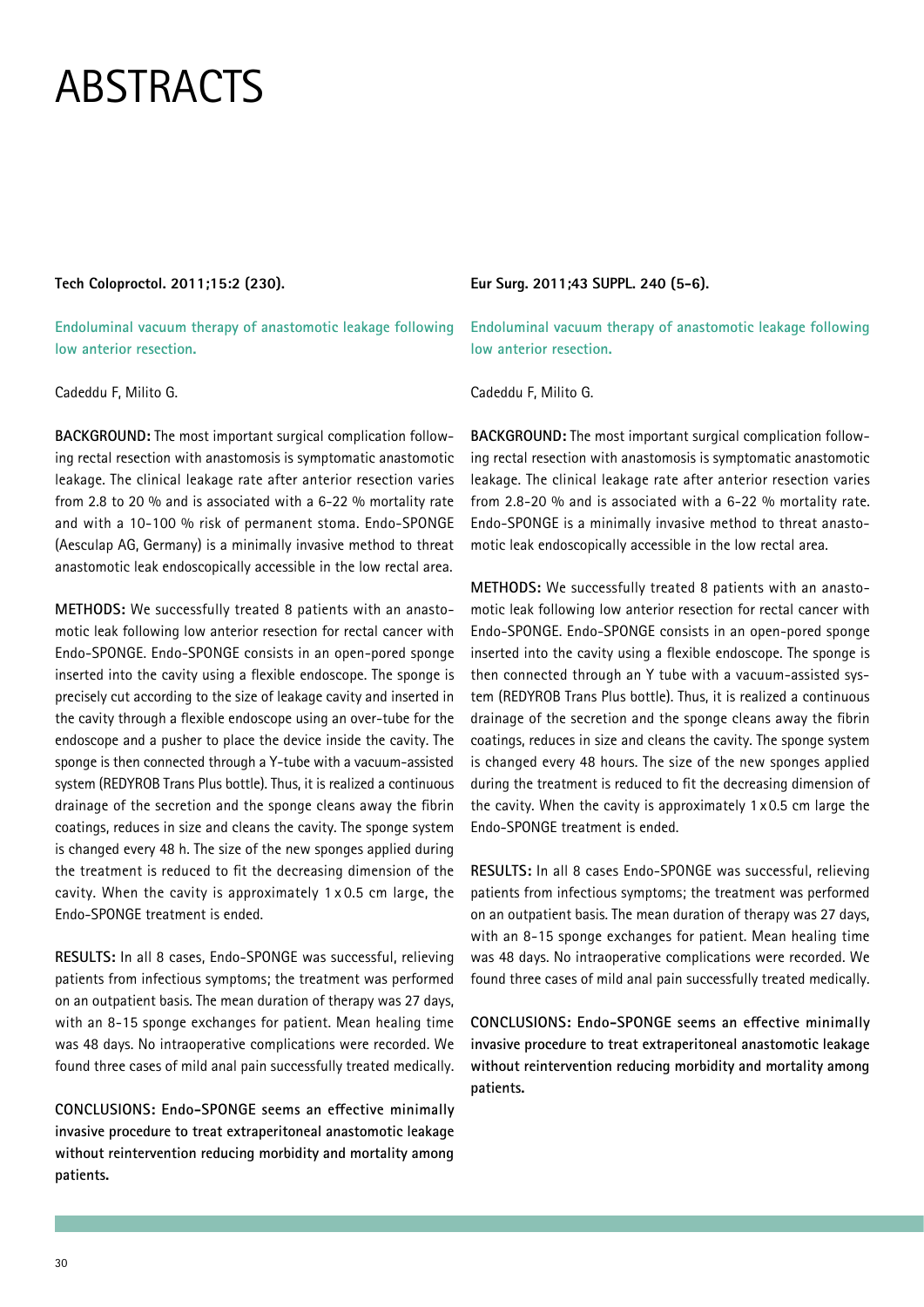#### **Tech Coloproctol. 2011;15:1 (113).**

**Treatment of anastomotic leakage following low anterior resection with Endo-SPONGE.**

Cadeddu F, Selvaggio I, Milito G.

**BACKGROUND:** The most important surgical complication following rectal resection with anastomosis is symptomatic anastomotic leakage. The clinical leakage rate after anterior resection varies from 3 to 19 % and is associated with a 6-22 % mortality rate and a 10-100 % risk of permanent stoma. Endo-SPONGE (Aesculap AG, Germany) is a minimally invasive method of treating anastomotic leaks that are endoscopically accessible in the low rectal area. We present the video of a 70-year-old patient with an anastomotic leak following low anterior resection for rectal cancer successfully treated with Endo-SPONGE.

**METHODS:** Between January 2007 and December 2009, 5 patients with anastomotic leakage following low anterior resection were treated with transrectal VAC treatment at the University Hospital Tor Vergata, Rome and were prospectively evaluated. Endo-SPONGE consists of an open pore sponge inserted into the cavity using a flexible endoscope. The sponge is cut to fit the size of leakage cavity and inserted in the cavity through a flexible endoscope using an overtube for the endoscope and a pusher to push the sponge system forward and place it in the cavity. The sponge is then connected through a Y tube with a controllable drainage system (REDYROB Trans Plus bottle). Thus, it is realized a continuous drainage of the secretion, and the sponge cleans away the fibrin coatings, reduces in size and cleans the cavity. The sponge system is changed perennially every 48 h. The size of the new sponges applied during the treatment is reduced to fit the decreasing dimension of the cavity. When the cavity is approximately 1 x 0.5 cm large, the Endo-SPONGE treatment is ended.

**RESULTS:** The median age was 66 years (range 42-75 years). The diagnosis of anastomotic leakage was made after a median interval of 15 days (range 10-8 days) the median size of the cavity was 66 x 44 mm. In all patients, the fluid collection was drained, percutaneously in 4 patients and surgically in one patient who

presented with a cavity of 80x55 mm. In all 5 cases, Endo-SPONGE was successful, in relieving patients from symptoms of infection; the treatment was performed on an outpatient basis. The median duration of therapy was 25 days (range 16-35 days), with a 8-15 sponge exchanges per patient. Median healing time was 46 days (range 32-60 days). No intraoperative complications were recorded.

**CONCLUSIONS: In summary, considering the European experience, the Endo-SPONGE seems an effective minimally invasive procedure for the treatment of extraperitoneal anastomotic leakage without reintervention reducing morbidity and mortality among patients. However, a prospective large randomized multicentric trial comparing Endo-SPONGE and conservative treatment taking into account morbidity and quality of life of patients is warranted.**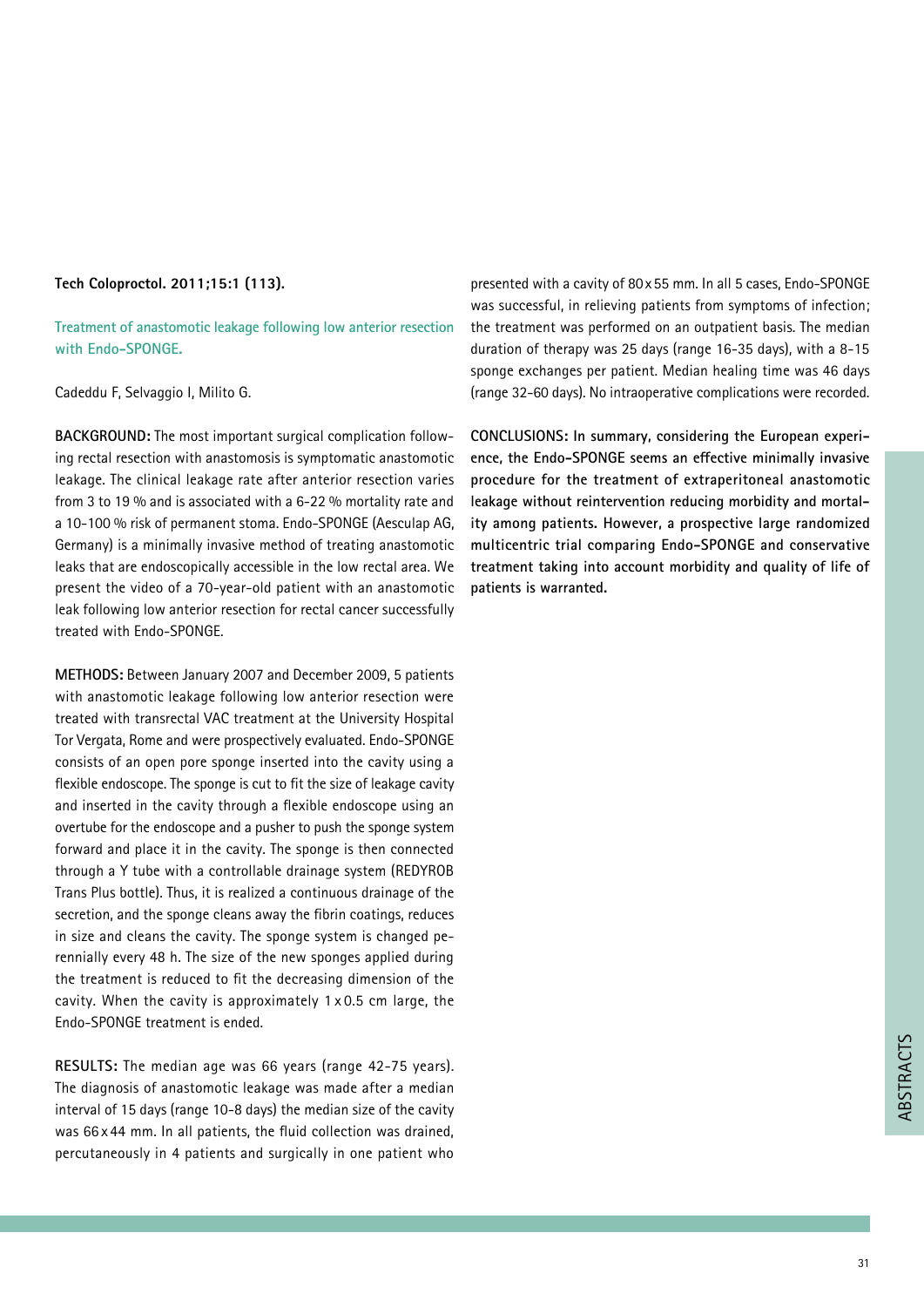#### **Tech Coloproctol. 2011;15:1 (113).**

**Endo-SPONGE treatment of a persisting presacral sinus after anastomotic leakage following laparoscopic total mesorectal exicision.**

Marino F, Simone M, Centonze A, Bottalico M.

Colorectal anastomotic leakage remains one of the most feared complications after total mesorectal excision (TME). Endoscopic vacuum-assisted closure with Endo-SPONGE (Aesculap AG, Germany) has been proposed as a conservative treatment in patients without occurrence of generalized peritonitis.

**CASE REPORT:** a 62-year-old man was admitted to our unit for a persisting presacral sinus after anastomotic leakage following TME for rectal cancer performed two years earlier. Despite ileostomy and the placement of a loose seton to drain the purulent cavity located in the presacral space, the sinus persisted. Thus, the patient underwent transanal insertion of Endo-SPONGE consisting of a polyurethane sponge connected with a vacuum system to stimulate the formation of granulation tissue and to obtain a constant drainage of the sinus. With the gradual reduction in the cavity, the Endo-SPONGE was reduced in size every 3-4 days when the Endo-SPONGE was exchanged. Fifteen endoscopic sessions were necessary to obtain the closure of the sinus.

**IN CONCLUSION: Use of Endo-SPONGE treatment seems to be an effective method of avoiding surgical reinterventions for persisting presacral sinus after anastomotic leakage following TME.**

#### **Colorectal Dis. 2010;12 SUPPL. 1 (28-29).**

**Endoluminal vacuum therapy of anastomotic leakage following low anterior resection.**

Milito G, Cadeddu F.

**PURPOSE:** The most important surgical complication following rectal resection with anastomosis is symptomatic anastomotic leakage. The clinical leakage rate after anterior resection varies from 2.8 to 20 % and is associated with a 6-22 % mortality rate and with a 10-100 % risk of permanent stoma. Endo-SPONGE (Aesculap AG, Germany) is a minimally invasive method to threat anastomotic leak endoscopically accessible in the low rectal area.

**MATERIALS AND METHODS:** We successfully treated five patients with an anastomotic leak following low anterior resection for rectal cancer with Endo-SPONGE. Endo-SPONGE consists in an openpored sponge inserted into the cavity using a flexible endoscope. The sponge is precisely cut according to the size of leakage cavity and inserted in the cavity through a flexible endoscope using an over tube for the endoscope and a pusher to place the device inside the cavity. The sponge is then connected through an Y tube with a vacuum-assisted system (REDYROB Trans Plus bottle). Thus, it is realized a continuous drainage of the secretion and the sponge cleans away the fibrin coatings, reduces in size and cleans the cavity. The sponge system is changed every 48 h. The size of the new sponges applied during the treatment is reduced to fit the decreasing dimension of the cavity. When the cavity is approximately 1x0.5 cm large the Endo-SPONGE treatment is ended.

**RESULTS:** In all five cases Endo-SPONGE was successful, relieving patients from infectious symptoms; the treatment was performed on an outpatient basis. The mean duration of therapy was 25 days, with an 8-15 sponge exchanges for patient. Mean healing time was 46 days. No intraoperative complications were recorded. We found three cases of mild anal pain successfully treated medically.

**CONCLUSIONS: Endo-SPONGE seems an effective minimally invasive procedure to treat extraperitoneal anastomotic leakage without reintervention reducing morbidity and mortality among patients.**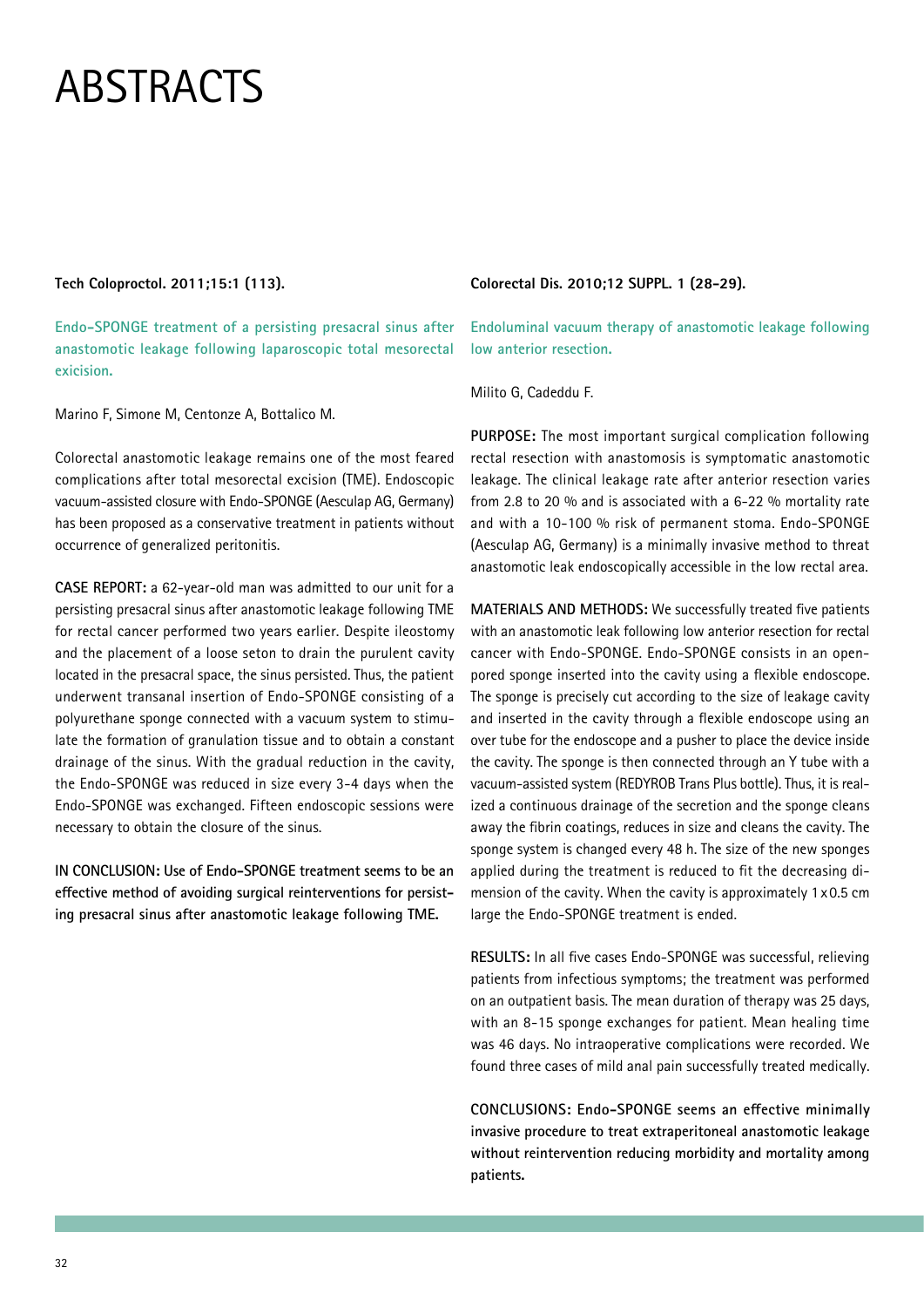#### **Dig Liver Dis. 2010;42 SUPPL. 2 (S179).**

**Endoscopic vacuum-assisted treatment of anastomotic leakage following anterior resection of the rectum: Is it effective in real life.**

Di Mitri R, Russo G, Mocciaro F, Carpino S, Gargano G, Marino A, Marchesa P.

**BACKGROUND AND AIM:** Anastomotic leakage following anterior resection of the rectum requires careful evaluation of risks and benefits in the management. A new endoscopic vacuum-assisted treatment of anastomotic leakage has been recently proposed with considerable success rate. Aim of this study is to report the experience of a referral tertiary centre.

**MATERIAL AND METHODS:** From Jan. 2009 to Oct. 2009 patients (pts) with diverting stoma, who underwent to rectal resection for rectal cancer and severe ulcerative colitis, were observed for post-surgical anastomotic leak. All these pts were treated with Endo-SPONGE (Aesculap AG, Germany). The placement was endoscopically assisted connecting the open-cell sponge to a vacuum device into the abscess cavity via an introducer device. The sponge system was changed every 48-72 h. The procedures took on average 15 minutes and were performed by an experienced endoscopists. Technical/clinical success, symptomatic recurrence and adverse events were recorded.

**RESULTS:** 5 male pts were enrolled for treatment with Endo-SPONGE. The mean age was 51.6 years (range 32-67); the deep of cavities ranged between 4 to 6 cm. One patient was operated for severe ulcerative colitis and 4 pts for colorectal cancer. All these 4 pts were previous submitted to chemo/radiotherapy. The 1<sup>st</sup> patient obtained a significant improvement after one session. The remainder 4 pts:

- 1) one was treated for 6 sessions (20 days) and stopped the treatment for arterial bleeding after Endo-SPONGE removal (the only adverse event observed);
- 2) the other 3 pts were treated for a mean of 6.3 sessions (range 6-15) and 30.3 days (range 20-50). All of these 3 pts achieved a significant improvement with cavity reduction ≤1 cm followed by elective closure of diverting stoma. The comfort of the pro-

cedure was judged good. Symptomatic and leak recurrence were observed in 2 pts after a mean of 5, 5 months from the closure of the stoma. These pts were operated on to resolve the leak recurrence.

**CONCLUSIONS: Endoscopic vacuum-assisted closure may be proposed as a new efficacious modality for treating anastomotic leakage following anterior resection, although our results showed a significant efficacy in a low rate of pts. Maybe no cancer history and small size of cavity predict a better longterm outcome. Further RCTs are needed to confirm the role of Endo-SPONGE therapy for anastomotic leak in order to improve pts's outcomes and QoL.**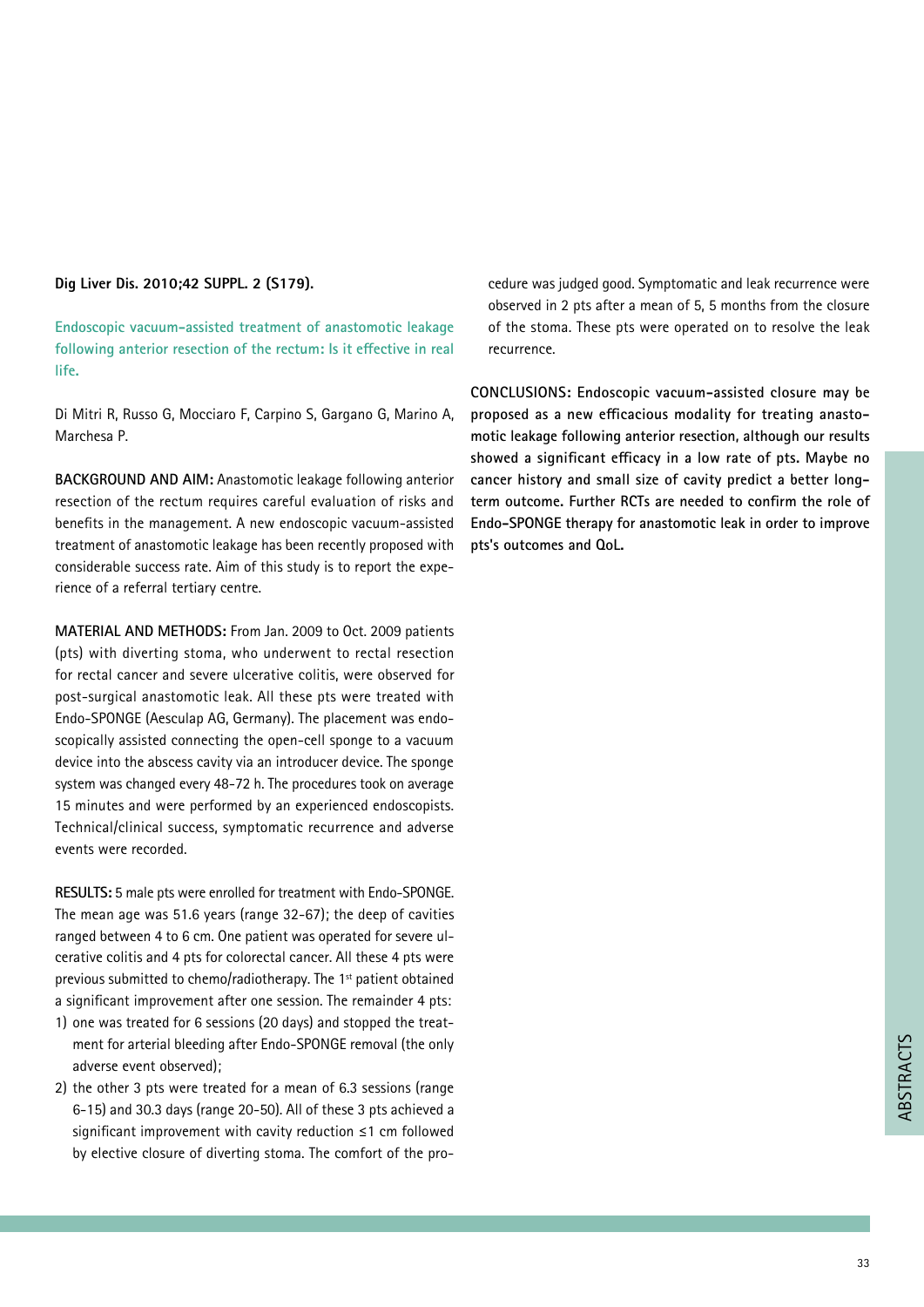#### **Tech Coloproctol. 2010;14:1 (78).**

**Endoscopic vacuum-assisted closure of chronic pelvic abscesses following anterior resection of the rectum.**

#### Morino M, Arezzo A, Garbarini A.

**BACKGROUND:** Chronic abscesses after anastomotic leakage following anterior resection of the rectum create a challenging situation that requires careful evaluation of risks and benefits in management, as the possibility of a definitive abdomino-perineal amputation of the rectum is not remote. A new conservative treatment of acute anastomotic leakage after anterior resection of the rectum has been recently proposed with a considerable success rate. The aim of this report is to demonstrate the possibility of treatment of misdiagnosed chronic abscesses as well.

**METHODS:** Two patients, who underwent rectal resection 24 and 34 months respectively, prior to presentation at our clinic, both received chemo- and radio-therapy, and were recruited for our study because they were suffering from a chronic pelvic abscess located in front of the sacrum. One had a diverting stoma, while the other had already had stoma closure after primary surgery. Both underwent a novel treatment consisting of attempted endoscopic vacuum-assisted closure (Endo-SPONGE, Aesculap AG, Germany). The main feature of this new method is the endoscopically assisted placement of an open-cell sponge connected to a vacuum device into the abscess cavity via an introducer device. The fistula orifice is first cannulated, and then dilated by means of a 20 mm balloon. The endoscope is advanced into the cavity. The outer sheath of the introducer system is advanced under endoscopic control over the scope till the end of the cavity is reached. The endoscope is then removed leaving the outer sheath in place. The sponge is introduced into the distal end of the sheath. The sponge is pushed through the outer sheath by the inner sleeve and finally released in the cavity. The evacuation tube coming out of the anus of the patient is connected to a vacuum device. The sponge system is changed every 48-72 h, till the cavity is fully covered by a new epithelium and smaller that 10 mm in diameter.

**RESULTS:** The abscess of the first patient was completely healed in 45 days and 17 sessions. The second patient is still under treatment, but after 5 weeks and 12 sessions of treatment the abscess cavity is reduced to  $<$  50 % of its original size. The patient without a diverting stoma was given enteral nutrition for the first week, to avoid feces formation and transit. The comfort of the procedure was judged good by both patients. No signs of abdominal sepsis were noted during treatment.

**CONCLUSIONS: Endoscopic vacuum-assisted closure may be proposed as a new, effective, modality for treating not only acute anastomotic leaks following anterior resection but also chronic and misdiagnosed pelvic abscesses. Further studies will demonstrate the real effectiveness and safety of the treatment.**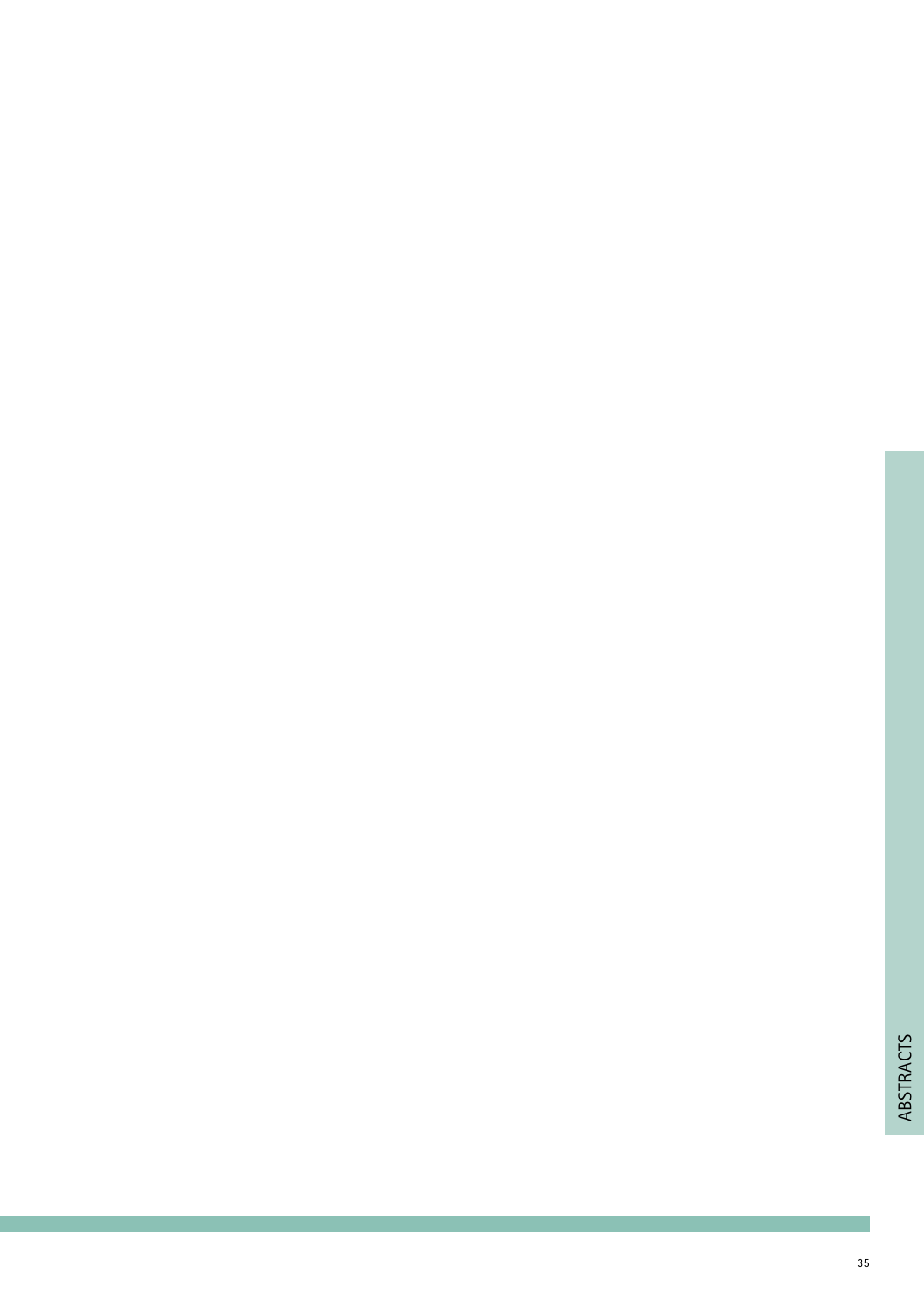### **REFERENCES**

| 1.  | Paun BC, Cassie S, MacLean AR, Dixon E, Buie WD. Postoperative complica-      |
|-----|-------------------------------------------------------------------------------|
|     | tions following surgery for rectal cancer. Ann Surg. 2010 May;251(5):807-18.  |
| 2.  | Blumetti J, Chaudhry V, Cintron JR, Park JJ, Marecik S, Harrison JL, Prasad   |
|     | LM, Abcarian H. Management of anastomotic leak: lessons learned from          |
|     | a large colon and rectal surgery training program. World J Surg. 2014         |
|     | Apr;38(4):985-91.                                                             |
| 3.  | Weidenhagen R, Gruetzner KU, Wiecken T, Spelsberg F, Jauch KW. Endo-          |
|     | scopic vacuum-assisted closure of anastomotic leakage following anterior      |
|     | resection of the rectum: a new method. Surg Endosc. 2008 Aug;22(8):1818-25.   |
| 4.  | Kuehn F, Janisch F, Schwandner F, Alsfasser G, Schiffmann L, Gock M, Klar E.  |
|     | Endoscopic Vacuum Therapy in Colorectal Surgery. J Gastrointest Surg. 2016    |
|     | Feb;20(2):328-34.                                                             |
| 5.  | Keskin M, Bayram O, Bulut T, Balik E. Effectiveness of Endoluminal Vac-       |
|     | uum-assisted Closure Therapy (Endosponge) for the Treatment of Pelvic         |
|     | Anastomotic Leakage After Colorectal Surgery. Surg Laparosc Endosc            |
|     | Percutan Tech. 2015 Dec; 25(6): 505-8.                                        |
| 6.  | Strangio G, Zullo A, Ferrara EC, Anderloni A, Carlino A, Jovani M, Ciscato C, |
|     | Hassan C, Repici A. Endo-sponge therapy for management of anastomotic         |
|     | leakages after colorectal surgery: A case series and review of literature.    |
|     | Dig Liver Dis. 2015 Jun;47(6):465-9.                                          |
| 7.  | Gardenbroek TJ(1), Musters GD, Buskens CJ, Ponsioen CY, D'Haens GR, Dijk-     |
|     | graaf MG, Tanis PJ, Bemelman WA. Early reconstruction of the leaking ileal    |
|     | pouch-anal anastomosis: a novel solution to an old problem. Colorectal Dis.   |
|     | 2015 May; 17(5): 426-32.                                                      |
| 8.  | Nerup N, Johansen JL, Alkhefagie GA, Maina P, Jensen KH. Promising results    |
|     | after endoscopic vacuum treatment of anastomotic leakage following re-        |
|     | section of rectal cancer with ileostomy. Dan Med J. 2013 Apr;60(4):A4604.     |
| 9.  | Srinivasamurthy D, Wood C, Slater R, Garner J. An initial experience using    |
|     | transanal vacuum therapy in pelvic anastomotic leakage. Tech Coloproctol.     |
|     | 2013 Jun;17(3):275-81.                                                        |
| 10. | Riss S, Stift A, Kienbacher C, Dauser B, Haunold I, Kriwanek S, Radlsboek     |
|     | W, Bergmann M. Recurrent abscess after primary successful endo-sponge         |
|     | treatment of anastomotic leakage following rectal surgery. World J            |
|     | Gastroenterol. 2010 Sep 28;16(36):4570-4.                                     |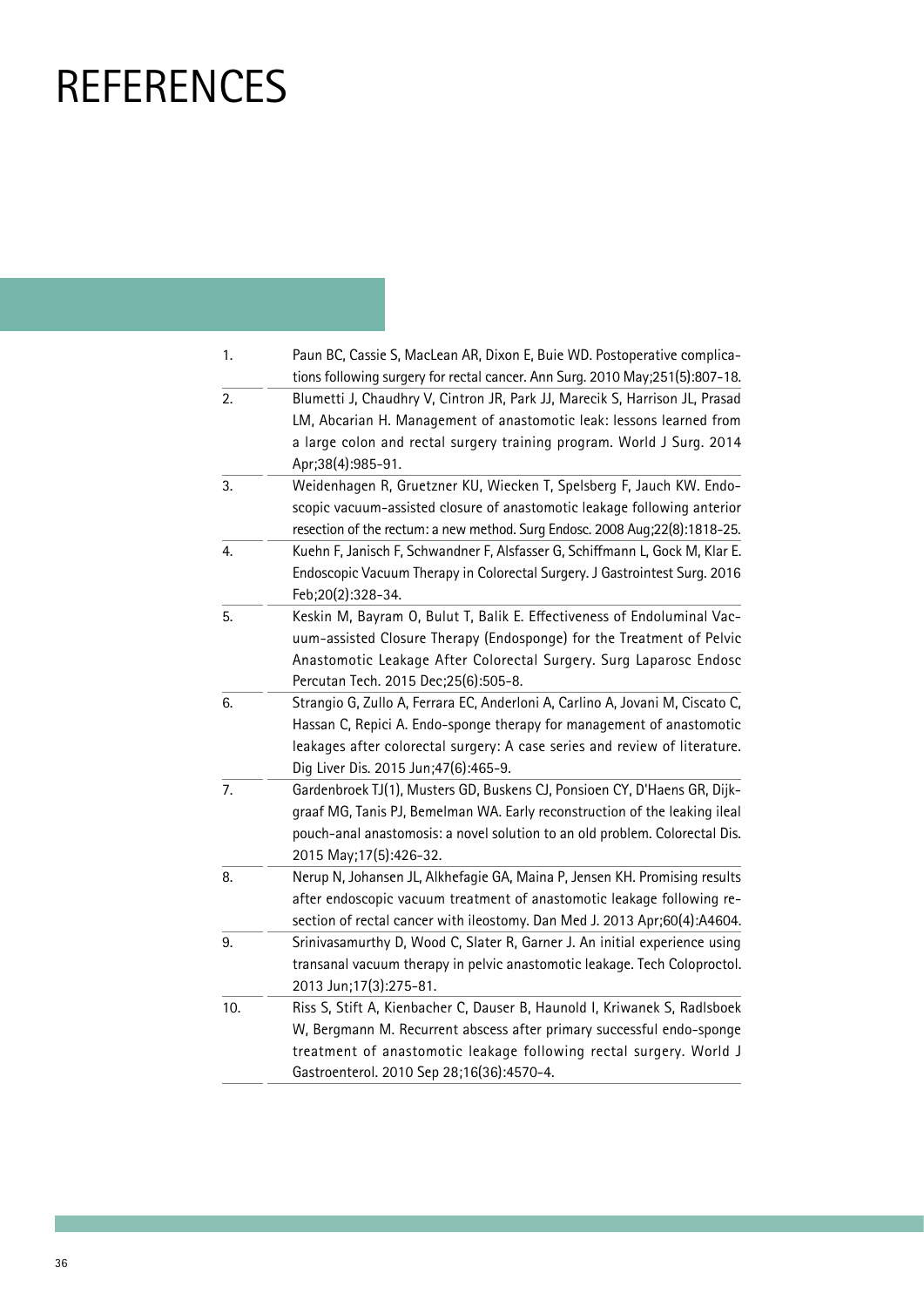| 11. | van Koperen PJ, van Berge Henegouwen MI, Rosman C, Bakker CM,                 |
|-----|-------------------------------------------------------------------------------|
|     | Heres P, Slors JF, Bemelman WA. The Dutch multicenter experience of the       |
|     | endo-sponge treatment for anastomotic leakage after colorectal surgery.       |
|     | Surg Endosc. 2009 Jun;23(6):1379-83.                                          |
| 12. | Verlaan T, Bartels SA, van Berge Henegouwen MI, Tanis PJ, Fockens P,          |
|     | Bemelman WA. Early, minimally invasive closure of anastomotic leaks:          |
|     | a new concept. Colorectal Dis. 2011 Nov;13 Suppl 7:18-22.                     |
| 13. | Arezzo A, Miegge A, Garbarini A, Morino M. Endoluminal vacuum therapy         |
|     | for anastomotic leaks after rectal surgery. Tech Coloproctol. 2010 Sep;14(3): |
|     | 279-81.                                                                       |
| 14. | Riss S, Stift A, Meier M, Haiden E, Grünberger T, Bergmann M. Endo-sponge     |
|     | assisted treatment of anastomotic leakage following colorectal surgery.       |
|     | Colorectal Dis. 2010 Jul;12(7 Online):e104-8.                                 |
| 15. | Richterich JP, Heigl A, Muff B, Luchsinger S, Gutzwiller JP. Endo-SPONGE-     |
|     | -a new endoscopic treatment option in colonoscopy. Gastrointest Endosc.       |
|     | 2008 Nov;68(5):1019-22.                                                       |
| 16. | Van Koperen PJ(1), Van Berge Henegouwen MI, Slors JF, Bemelman WA.            |
|     | Endo-sponge treatment of anastomotic leakage after ileo-anal pouch anas-      |
|     | tomosis: report of two cases. Colorectal Dis. 2008 Nov;10(9):943-4.           |
| 17. | Heeney A, Mulsow J, O'Connell PR. Vacuum-assisted closure of chronic          |
|     | anorectal fistula. Int J Colorectal Dis. 2010 Aug;25(8):1029-30.              |
| 18. | Milito G, Lisi G. Endosponge treatment of anastomotic leaks. Dis Colon        |
|     | Rectum. 2015;58:5 (e246).                                                     |
| 19. | Milito G, Cadeddu F. Endosponge treatment of anastomotic leaks. Eur Surg.     |
|     | 2013;45 SUPPL. 1 (8-9).                                                       |
| 20. | McAuley L, MacDonald L, Shalli K. Our experience of using endo-sponge         |
|     | treatment for anastomotic leakage after rectal surgery. Colorectal Dis.       |
|     | 2013;15 SUPPL. 3 (90).                                                        |
| 21. | Repici A, Pagano N, Ferrara E.C, Ciscato C, Strangio G, Vitetta E, Rando G,   |
|     | Elmore U, Fumagalli U, Rosati R, Spinelli A, Bona S, Montorsi M, Malesci      |
|     | A. Endosponge for endoscopic management of anastomotic leakage after          |
|     | colorectal surgery: Results from a single centre experience. Dig Liver Dis.   |
|     | 2013;45 SUPPL. 2 (S179-S180).                                                 |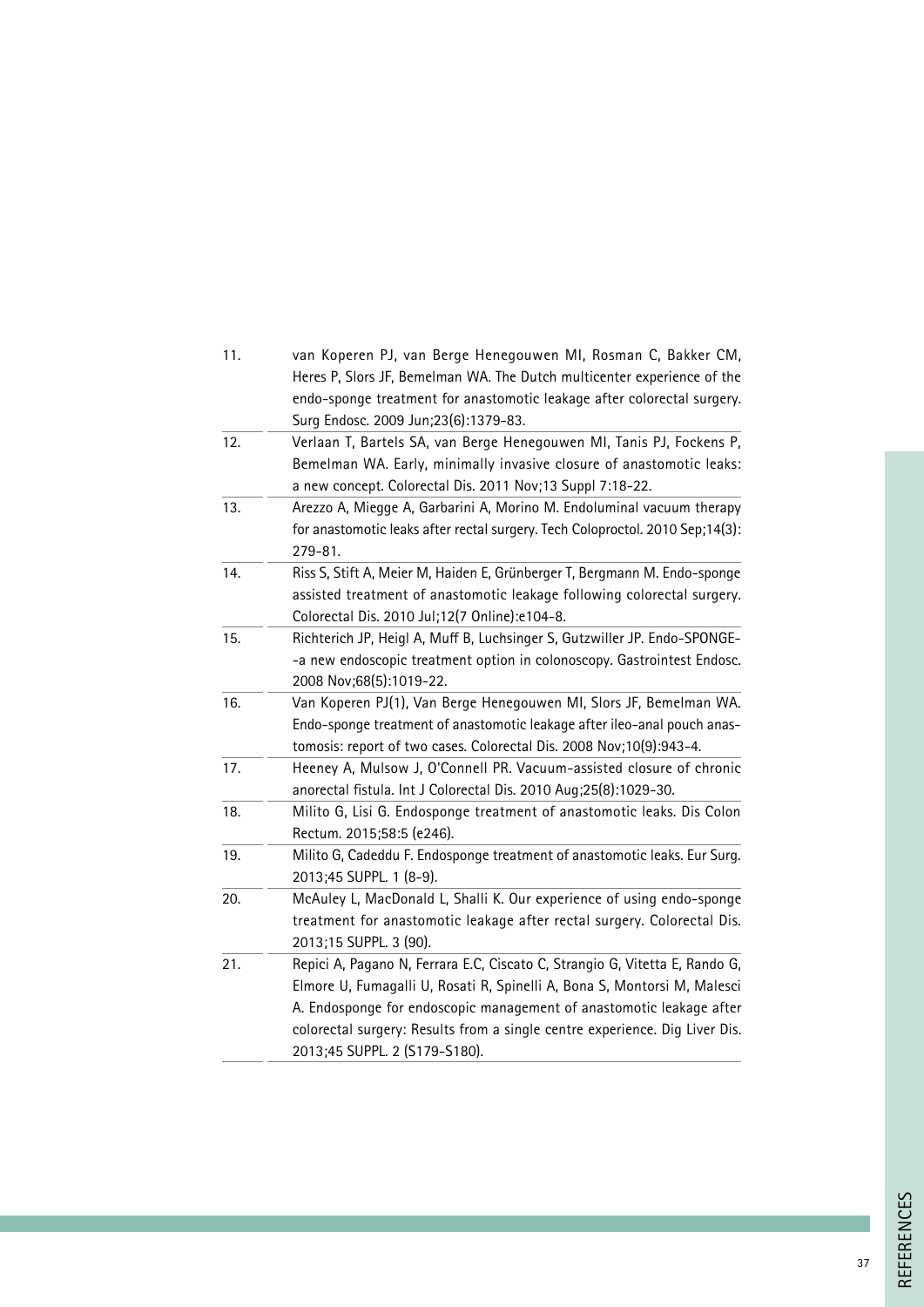### **REFERENCES**

| 22. | Martel G, McElvanna K, McCallion K, McAllister I. Endoscopic transanal          |
|-----|---------------------------------------------------------------------------------|
|     | vacuum-assisted closure of low pelvic cavities following anastomotic and        |
|     | stump leakage. Gut. 2013;62 SUPPL. 2 (A44).                                     |
| 23. | Milito G, Cadeddu F, Grande M, De Luca E, Ciangola C.I, Tucci G. Endoluminal    |
|     | vacuum therapy of anastomotic leakage following low anterior resection.         |
|     | Tech Coloproctol. 2012;16:1 (106).                                              |
| 24. | Buzzi A, Mussetto A, Tampieri I, Brancaccio M.L, Casetti T. Long term           |
|     | efficacy of vacuum-assisted therapy (Endo-sponge) in anastomotic leakage        |
|     | following anterior rectal resection. Dig Liver Dis. 2012;44 SUPPL. 2 (S139).    |
| 25. | Cadeddu F, Selvaggio I, Milito G. Treatment of anastomotic leakage follow-      |
|     | ing low anterior resection with Endo-SPONGE. Tech Coloproctol. 2011;15:1        |
|     | (113).                                                                          |
| 26. | Cadeddu F, Milito G. Endoluminal vacuum therapy of anastomotic leakage          |
|     | following low anterior resection. Tech Coloproctol. 2011;15:2 (230).            |
| 27. | Cadeddu F, Milito G. Endoluminal vacuum therapy of anastomotic leakage          |
|     | following low anterior resection. Eur Surg. 2011;43 SUPPL. 240 (5-6).           |
| 28. | Marino F, Simone M, Centonze A, Bottalico M. Endo-SPONGE treatment of a         |
|     | persisting presacral sinus after anastomotic leakage following laparoscopic     |
|     | total mesorectal exicision. Tech Coloproctol. 2011;15:1 (113).                  |
| 29. | Milito G, Cadeddu F. Endoluminal vacuum therapy of anastomotic leakage          |
|     | following low anterior resection. Colorectal Dis. 2010;12 SUPPL. 1 (28-29).     |
| 30. | Morino M, Arezzo A, Garbarini A. Endoscopic vacuum-assisted closure of          |
|     | chronic pelvic abscesses following anterior resection of the rectum. Tech       |
|     | Coloproctol. 2010;14:1 (78).                                                    |
| 31. | Di Mitri R, Russo G, Mocciaro F, Carpino S, Gargano G, Marino A, Marchesa       |
|     | P. Endoscopic vacuum-assisted treatment of anastomotic leakage following        |
|     | anterior resection of the rectum: Is it effective in real life. Dig Liver Dis.  |
|     | 2010;42 SUPPL. 2 (S179).                                                        |
| 32. | Nagell CF, Holte K. Treatment of anastomotic leakage after rectal resection     |
|     | with transrectal vacuum-assisted drainage (VAC). A method for rapid con-        |
|     | trol of pelvic sepsis and healing. Int J Colorectal Dis. 2006 Oct;21(7):657-60. |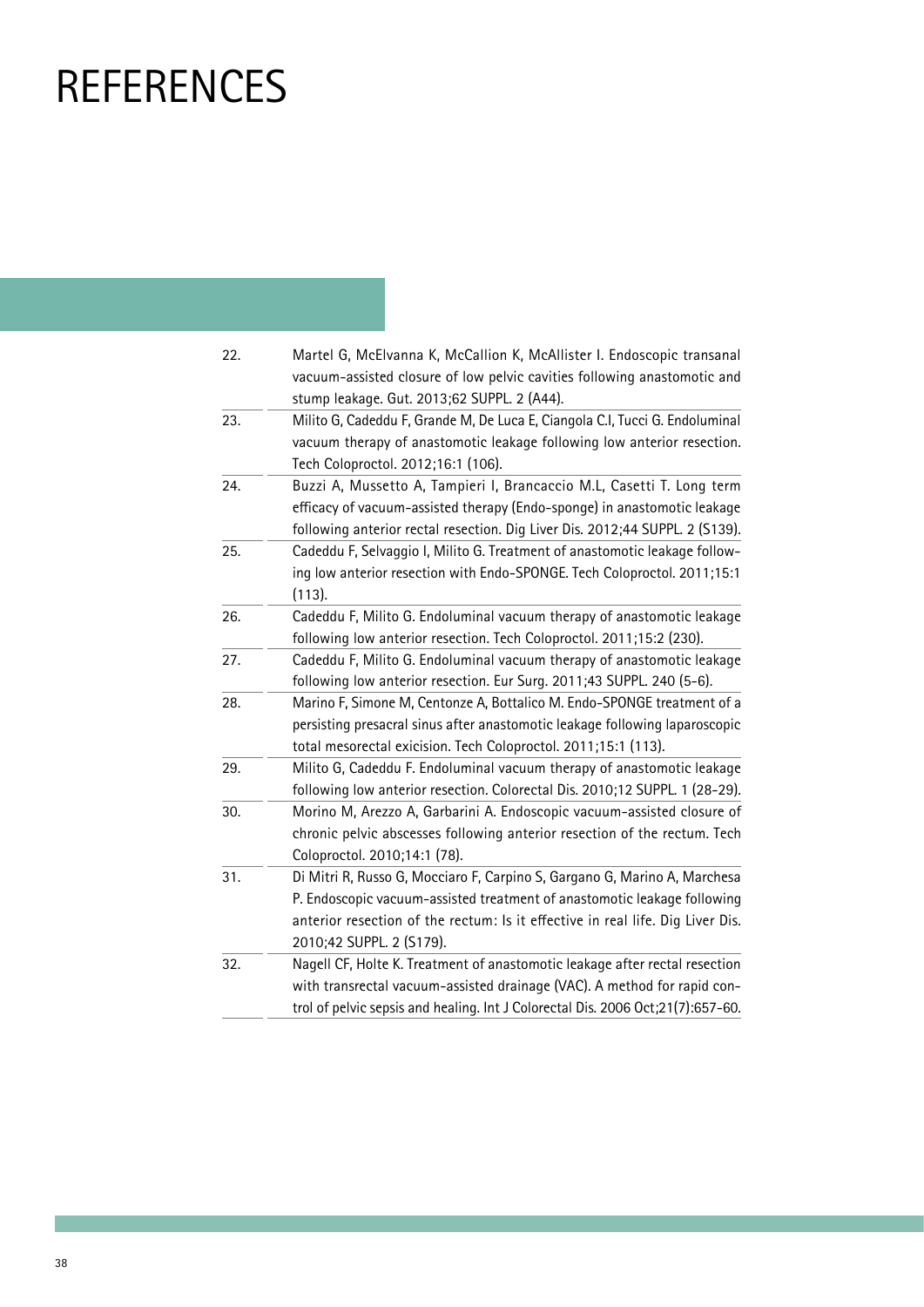| 33. | von Bernstorff W(1), Glitsch A, Schreiber A, Partecke LI, Heidecke CD.<br>ETVARD (endoscopic transanal vacuum-assisted rectal drainage) leads to<br>complete but delayed closure of extraperitoneal rectal anastomotic leak- |
|-----|------------------------------------------------------------------------------------------------------------------------------------------------------------------------------------------------------------------------------|
|     | age cavities following neoadjuvant radiochemotherapy. Int J Colorectal Dis.                                                                                                                                                  |
|     | 2009 Jul;24(7):819-25.                                                                                                                                                                                                       |
| 34. | Bemelman WA(1). Vacuum assisted closure in coloproctology. Tech Colo-                                                                                                                                                        |
|     | proctol. 2009 Dec;13(4):261-3.                                                                                                                                                                                               |
| 35. | Borejsza-Wysocki M, Szmyt K, Bobkiewicz A, Malinger S, Świrkowicz J,                                                                                                                                                         |
|     | Hermann J, Drews M, Banasiewicz T. Endoscopic vacuum-assisted closure                                                                                                                                                        |
|     | system (E-VAC): case report and review of the literature. Wideochir Inne                                                                                                                                                     |
|     | Tech Maloinwazyjne. 2015 Jul;10(2):299-310.                                                                                                                                                                                  |